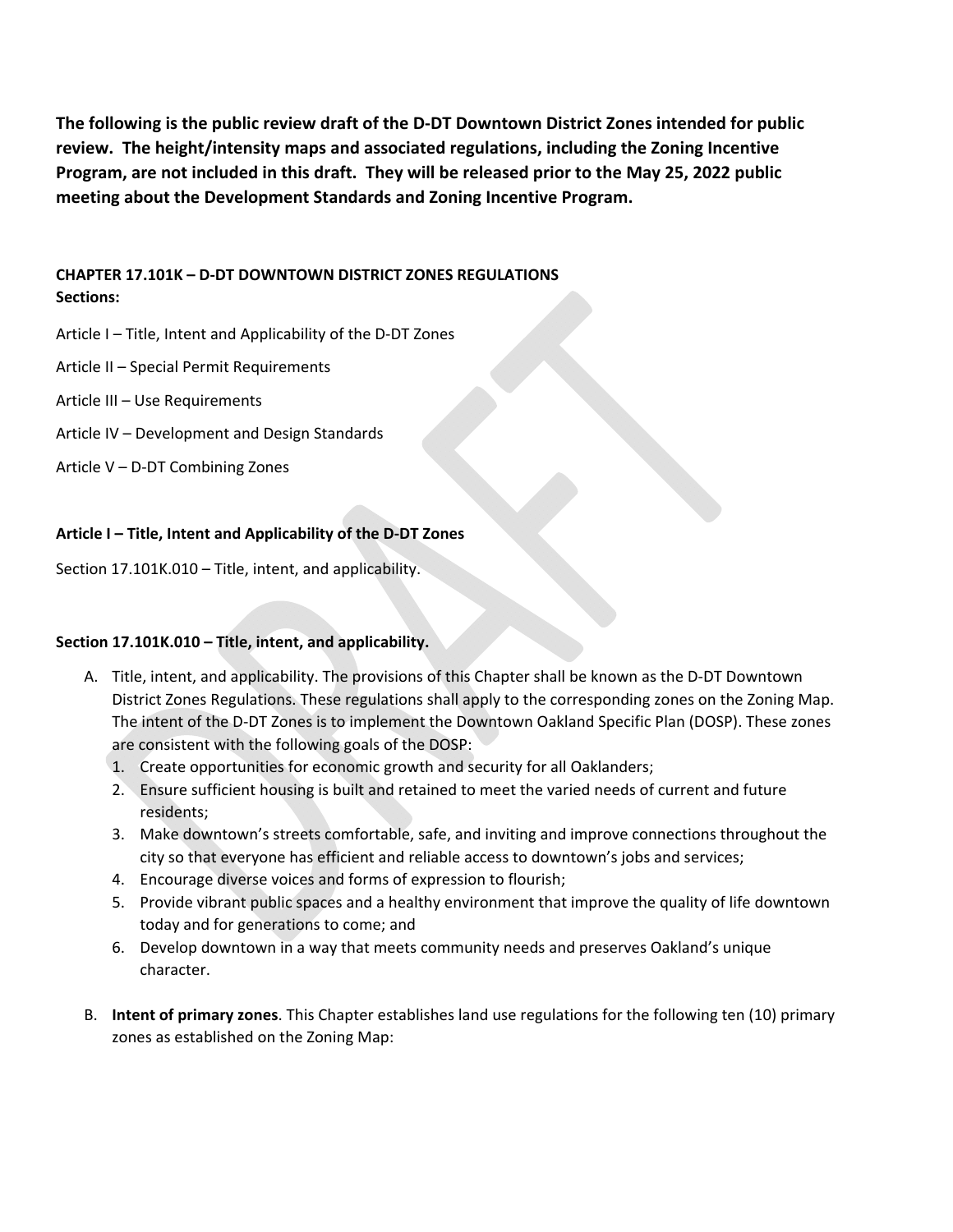**1. D‐DT‐P Downtown District Pedestrian Commercial Zone**. The intent of the D‐DT‐P Zone is to create, maintain, and enhance the downtown core for pedestrian-oriented and active uses on the ground floor. Upper stories are intended for a wide range of commercial and residential activities.

**2. D‐DT‐C Downtown District General Commercial Zone**. The intent of the D‐DT‐C Zone is to create, maintain, and enhance areas of Downtown appropriate for a wide range of ground‐floor commercial activities. Upper‐story spaces are intended for a wide range of commercial and residential activities.

**3. D‐DT‐CX Downtown District Mixed Commercial Zone**. The intent of the D‐DT‐CX Zone is to designate areas of downtown appropriate for a wide range of residential, commercial, and compatible service and production activities.

**4. D‐DT‐R Downtown District Residential Zone**. The intent of the D‐DT‐R Zone is to create, maintain, and enhance areas of downtown that are appropriate for residential development with small‐scaled compatible ground‐level commercial uses.

**5. D‐DT‐RX Downtown District Mixed Residential Zone**. The intent of the D‐DT‐RX Zone is to create, maintain, and enhance areas of downtown that are appropriate for residential and mixed‐use buildings.

**6. D‐DT‐CPW Downtown District Planned Waterfront Development Commercial Zone**. The intent of the D‐DT‐CPW Zone is to encourage and facilitate comprehensively planned public space, streets and residential and commercial developments that contribute to the Estuary and Lake Merritt Channel waterfronts and help connect Brooklyn Basin to Downtown.

**7. D‐DT‐CW Downtown District Estuary Waterfront Commercial Zone**. The D‐DT‐CW Zone is intended to create, maintain, and enhance areas of the Estuary Waterfront District to have a mix of marine, office, and other commercial uses.

**8. D‐DT‐AG Downtown District Art and Garage Commercial Zone.** The intent of the D‐DT‐AG Zone is to create, preserve, and enhance commercial areas in downtown's Art and Garage District that are appropriate for specific service and production activities and provide adaptable space for artisans and craftspeople.

**9. D‐DT‐PM Downtown District Produce Market Commercial Zone**. The intent of the D‐DT‐PM Zone is to create, preserve, and enhance mixed industrial/commercial areas in Jack London's historic Produce Market District that are appropriate for a wide range of retail, work/live, and commercial and wholesale establishments.

**10. D‐DT‐JLI Downtown District Jack London Industrial Zone**. The intent of the D‐DT‐JLI Zone is to create, maintain, and enhance mixed industrial/commercial areas along the western edge of the Jack London District that will act as a transition between the more intensive West Oakland industrial area south of I‐880 and the Jack London commercial area extending to the east. This transitional industrial area requires enhanced design and site plan review to ensure that future development does not adversely impact adjoining zones.

C. **Intent of Combining Zones.** This Chapter establishes land use regulations for the following combining zones as established on the Zoning Map. All land located a combining zone is subject to regulations of the primary zone unless specifically modified by provisions of regulations in this Chapter.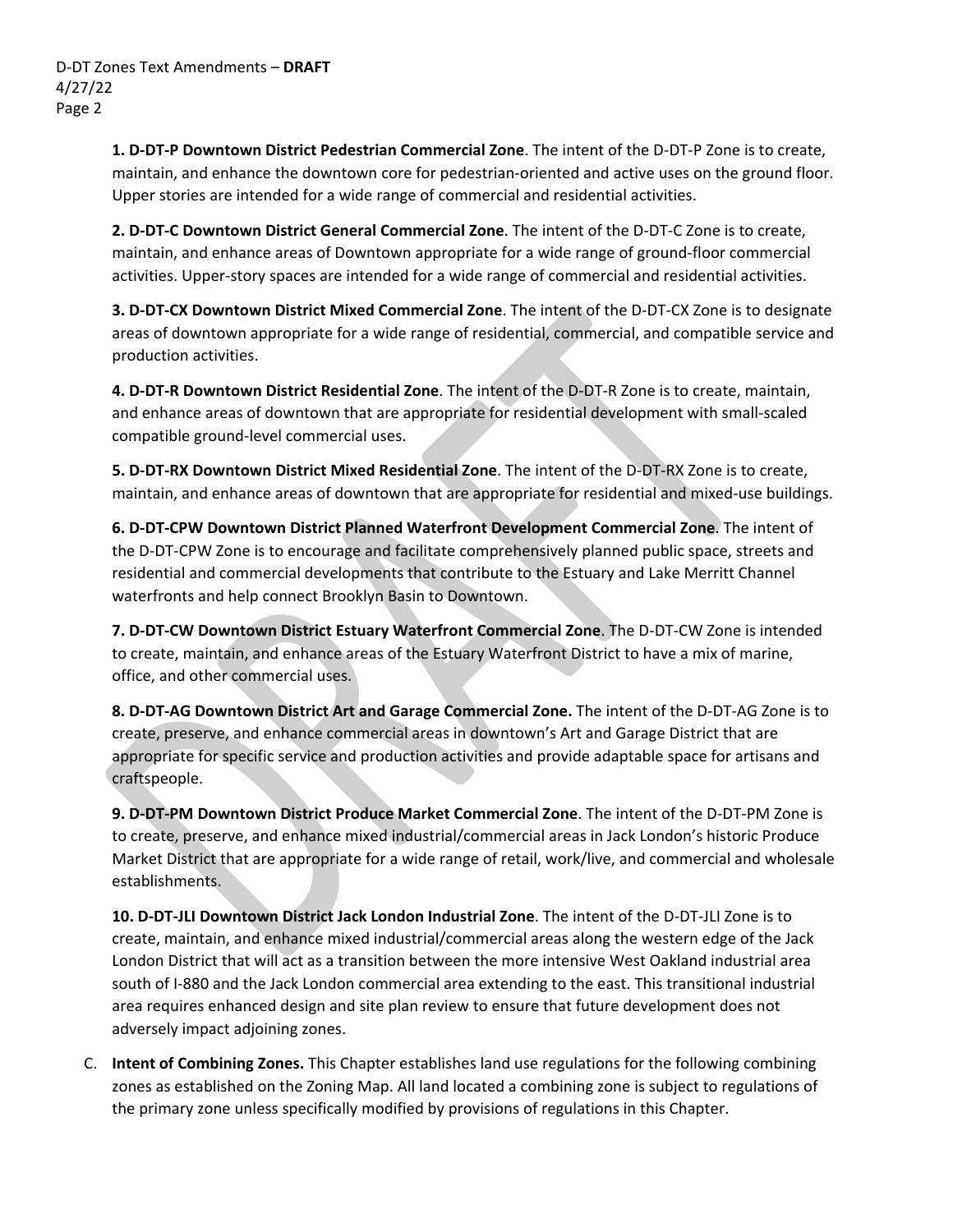- **1. Office Priority Combining Zone.** The intent of the Office Priority Combining Zone is to allow for require office related activities in certain areas of the Downtown District.
- **2. Arts and Culture Combining Zone.** The intent of the Arts and Culture Combining Zone is to foster a sense of belonging for all Oaklanders, highlight Oakland's rich history and diverse cultures, celebrate and strengthen ethnic enclaves, support communities harmed by racial inequities, and increase access to artistic and cultural expression.
- **3. The Green Loop Combining Zone.**  The intent of the Green Loop Combining Zone is to:
	- a. Provide safe, landscaped, inviting connections between commercial, cultural, recreational, natural, entertainment areas of the downtown and its adjacent neighborhoods; and
	- b. Create an enhanced pedestrian experience with distinctive storefront and landscaping enhancements.
- **4. Sea Level Rise Combining Zone.** The Sea Level Rise Overlay Zone is intended to ensure finished floor heights of new construction and infrastructure account for scientifically accepted future rises in sea level to ensure the health and safety of future occupants and the long‐term viability of new construction.

### **Article II – Special Permit Requirements**

17.101K.020 – Conditional Use Permit for large‐scale developments.

- 17.101K.030 Required Design Review process.
- 17.101K.040 Planned Unit Development Permit in the D‐DT‐CPW Commercial Zone.

## **17.101K.020 – Conditional Use Permit for large‐scale developments.**

No development that involves more than two hundred thousand (200,000) square feet of new floor area, or a new building or portion thereof of more than two hundred seventy-five (275) feet in height, shall be permitted except upon the granting of a Conditional Use Permit (see Chapter 17.134 for the CUP procedure). This requirement shall not apply to developments that have been approved according to the Planned Unit Development procedure (see Chapter 17.140 for the PUD procedure).

## **17.101K.030 – Required Design Review process**.

Except for projects that are exempt from design review as set forth in Section 17.136.025, no Building Facility, Designated Historic Property, Potentially Designated Historic Property, Telecommunications Facility, Sign, or other associated structure shall be constructed, established, or altered in exterior appearance, unless plans for the proposal have been approved pursuant to the design review procedure in Chapter 17.136, and when applicable, the Telecommunications regulations in Chapter 17.128, or the Sign regulations in Chapter 17.104.

### **17.101K.040 – Planned Unit Development Permit in the D‐DT‐CPW Commercial Zone.**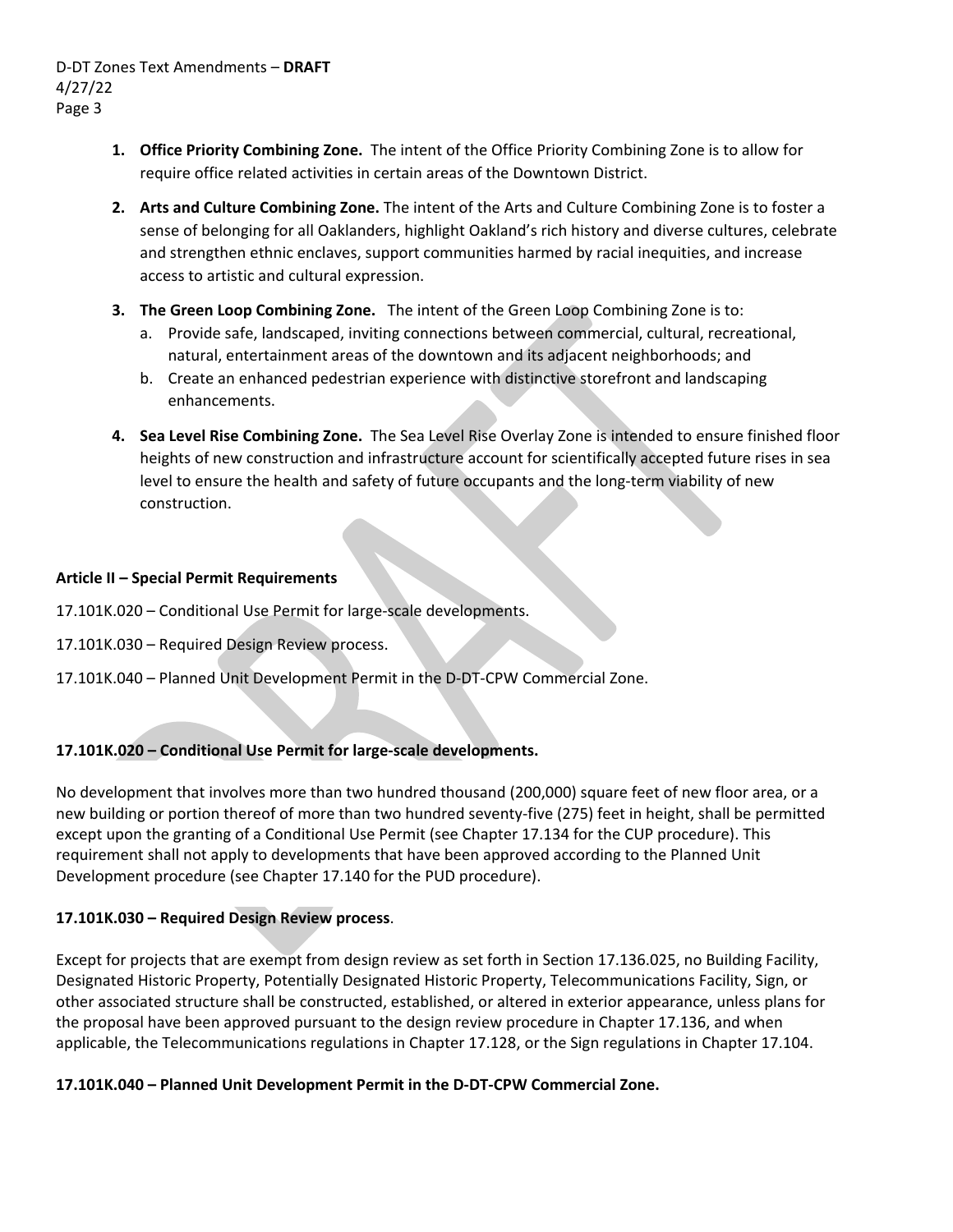No development in the D‐DT‐CPW Zone that involves construction at or above one hundred (100) feet in height shall be permitted except upon the granting of a Planned Unit Development Permit (see Chapter 17.140 for the Planned Unit Development (PUD) Procedure and Chapter 17.142 for PUD Requirements). In addition to the general PUD criteria contained in Section 17.140.080, these proposals must also meet the following criterion:

A. The proposal is consistent with planned street and other infrastructure improvements in the Downtown Oakland Specific Plan, particularly those that create an enhanced connection to the rest of the Jack London District to the west and adapt to and protect the public from sea level rise.

### **Article III – Use Requirements**

- 17.101K.050 Permitted and conditionally permitted activities.
- 17.101K.060 Permitted and conditionally permitted facilities.
- 17.101K.070 Special Regulations for D‐DT Work/Live Nonresidential Facilities.

### **17.101K.050 – Permitted and conditionally permitted activities.**

- A. The following activity classifications are added for the purposes of this Chapter only. The descriptions of the other activity classifications listed in Table 17.101K.01 are contained in Chapter 17.10.
	- 1. Artisan Production Commercial Activities.

Artisan Production Commercial Activities include the creation, exhibition, and on‐site sale of art and artisan products. This includes street‐oriented displays of artistic products and publicly accessible studio and sales spaces. These activities do not include manufacture, fabrication or production processes that produce noise, vibration, air pollution, fire hazard, or noxious emissions that could disturb or endanger neighboring properties. This classification also does not include the production of alcoholic beverages classified in Section 17.10.550 Custom Manufacturing Industrial Activities. Artisan Production Activities include, but are not limited to:

- a. Painting, drawing, photography, and sculpture with the on‐site sale of the art;
- b. Small‐scale jewelry, metalworking and woodworking production and on‐site sales;
- c. Picture framing, and digital printing and on‐site sales;
- d. Fashion design with custom sewing, textiles, and clothes fabrication and on‐site sales;
- e. Custom furniture making with hand tools and on‐site sales; and
- f. Food production and on‐site sales (excluding the production of highly pungent, odor‐causing items, such as vinegar and yeast) in areas with five thousand (5,000) square feet or less of floor area.

This classification also includes certain activities accessory to the above, as specified in Section 17.10.040.

2. Boat and Marine‐Related Sales, Rental, Repair and Servicing Commercial Activities. Boat and Marine‐Related Sales, Rental, Repair and Servicing Commercial Activities include the sale, rental, leasing and incidental cleaning, servicing, and repair of boats and other vehicles and facilities associated with water‐ and marine‐based travel and movement. This classification also includes activities associated with docks and marinas where boats and ships are anchored, moored, rented, sold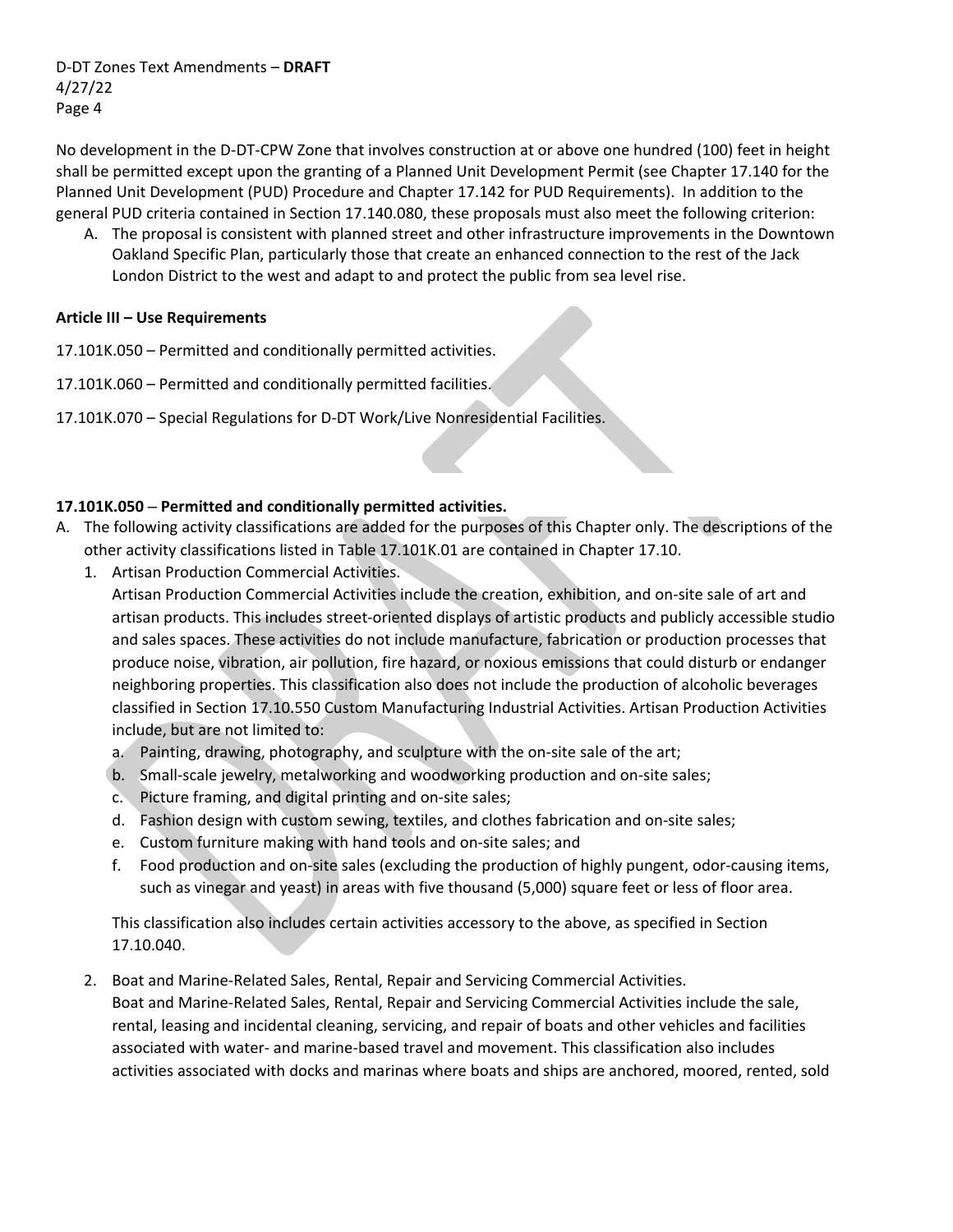> or serviced. This classification also includes certain activities accessory to the above, as specified in Section 17.10.040.

B. Permitted, conditionally permitted, and prohibited activities

Table 17.101K.01 lists the permitted, conditionally permitted, and prohibited activities in the D‐DT Zones. The descriptions of these activities are contained in Chapter 17.10 and in Subsection A, above.

"P" designates permitted activities in the corresponding zone.

"C" designates activities that are permitted only upon the granting of a Conditional Use Permit (see Chapter 17.134 for the CUP procedure) in the corresponding zone.

"L" designates activities subject to certain limitations or notes listed at the bottom of the Table.

"—" designates activities that are prohibited except as accessory activities according to the regulations contained in Section 17.010.040.

#### **Table 17.101K.01: Permitted, Conditionally Permitted, and Prohibited Activities**

|                                          |               |               |                    |               |                       | <b>Primary Zones</b>     |                    |                                      |                                      |              | Combining<br>Zone          | <b>Additional</b><br><b>Regulations</b> |
|------------------------------------------|---------------|---------------|--------------------|---------------|-----------------------|--------------------------|--------------------|--------------------------------------|--------------------------------------|--------------|----------------------------|-----------------------------------------|
| <b>Activities</b>                        | D-DT-P        | D-DT-C        | D-DT-<br><b>CX</b> | <b>D-DT-R</b> | $D-DT$ -<br><b>RX</b> | D-DT-<br><b>CPW</b>      | D-DT-<br><b>CW</b> | D-DT-<br>AG                          | D-DT-<br>PM                          | D-DT-<br>JLI | <b>Office</b><br>Priority* |                                         |
| <b>Residential Activities</b>            |               |               |                    |               |                       |                          |                    |                                      |                                      |              |                            |                                         |
| Permanent                                | P(L1)         | P(L1)         | P                  | P             | P.                    | P(L2)                    | $-L(4)$            | $\overline{\phantom{a}}$<br>(L1)(L4) | $\overline{\phantom{a}}$<br>(L1)(L4) | $- (L4)$     | P(L27)                     |                                         |
| Residential<br>Care                      | P(L1)<br>(L3) | P(L1)<br>(L3) | P(L3)              | P(L3)         | P<br>(L3)             | $P(L2)$ (L3              | $- (L4)$           | C(L1)(L3)<br>)(L4)                   | C(L1)(L3)<br>)(L4)                   | $- (L4)$     | P(L27)                     | 17.103.0<br>10                          |
| Supportive<br>Housing                    | P(L1)         | P(L1)         | P                  | P             | P                     | P(L2)                    | $- (L4)$           | C(L1)(L4)                            | C(L1)(L4)                            | $- (L4)$     | P(L27)                     |                                         |
| Transitional<br>Housing                  | P(L1)         | P(L1)         | P.                 | P             | P                     | P(L2)                    | $- (L4)$           | C(L1)(L4)                            | C(L1)(L4)                            | $- (L4)$     | P(L27)                     |                                         |
| Emergency<br>Shelter                     | C(L3)         | C(L3)         | C(L3)              | C(L3)         | C(L3)                 | C(L2)<br>(L3)            | $- (L4)$           | C(L1)(L3)<br>)(L4)                   | C(L1)(L3)<br>)(L4)                   | --(L4)       | C(L3)                      | 17.103.0<br>10                          |
| Semi-Transient                           | C(L1)         | C(L1)         | $\mathsf C$        | $\mathsf{C}$  | $\mathsf{C}$          | C(L2)                    | $- (L4)$           | C(L1)(L4)                            | C(L1)(L4)                            | $- (L4)$     | P(L27)                     |                                         |
| Bed and<br><b>Breakfast</b>              | P             | P             | P                  | P             | P                     | $\overline{\phantom{a}}$ | $- (L4)$           | C(L1)(L4)                            | C(L1)(L4)                            | $- (L4)$     | $\overline{\phantom{a}}$   | 17.103.1<br>25                          |
| <b>Civic Activities</b>                  |               |               |                    |               |                       |                          |                    |                                      |                                      |              |                            |                                         |
| Essential<br>Service                     | P             | P             | P                  | P             | P                     | P(L2)                    | P                  | P                                    | P                                    | P            | P                          |                                         |
| Limited Child-<br><b>Care Activities</b> | P             | P             | P                  | P             | P                     | P(L2)                    | P                  | $\overline{\phantom{a}}$             | $-$                                  | $\sim$       | P                          |                                         |
| Community<br>Assembly                    | C(L7)         | C             | $\mathsf C$        | C             | C                     | C(L2)                    | C                  | --                                   | $\mathbf{u}$                         | C            | C                          |                                         |
| Recreational<br>Assembly                 | P             | P             | P                  | P             | P                     | P(L2)                    | P                  | --                                   | C                                    | C            | P                          |                                         |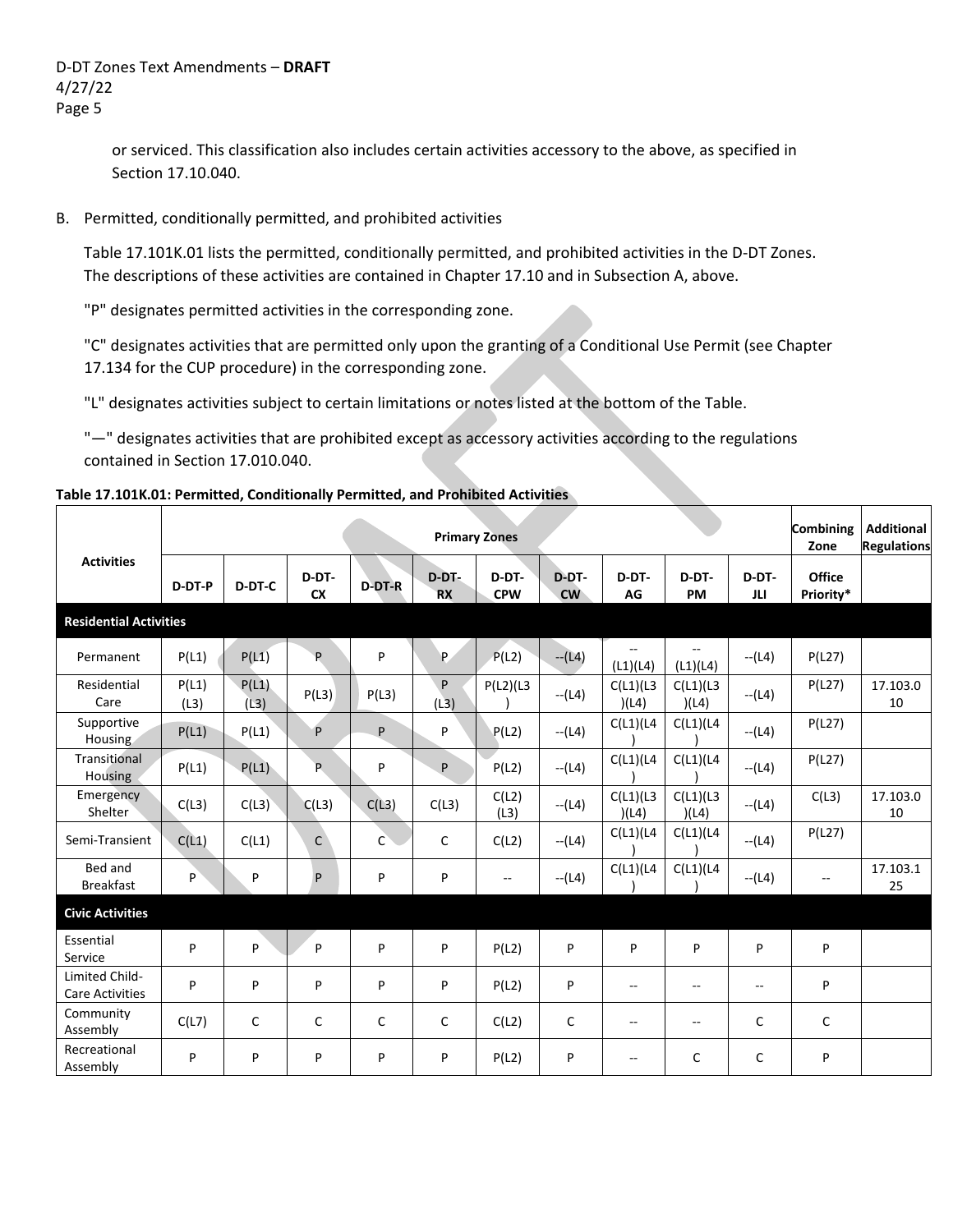|                                                               |                |                |                    |                          |                          | <b>Primary Zones</b>           |                          |                          |                          |                          | <b>Combining</b><br>Zone | <b>Additional</b><br><b>Regulations</b> |
|---------------------------------------------------------------|----------------|----------------|--------------------|--------------------------|--------------------------|--------------------------------|--------------------------|--------------------------|--------------------------|--------------------------|--------------------------|-----------------------------------------|
| <b>Activities</b>                                             | D-DT-P         | D-DT-C         | D-DT-<br><b>CX</b> | D-DT-R                   | D-DT-<br><b>RX</b>       | D-DT-<br><b>CPW</b>            | D-DT-<br><b>CW</b>       | D-DT-<br>AG              | D-DT-<br><b>PM</b>       | D-DT-<br>JLI.            | Office<br>Priority*      |                                         |
| Community<br>Education                                        | P(L16)         | P(L18)         | P                  | P(L4)<br>(L5)            | P                        | P(L2)                          | $\overline{\phantom{a}}$ | $\overline{\phantom{a}}$ | $\overline{\phantom{a}}$ | $\overline{\phantom{a}}$ | --                       |                                         |
| Nonassembly<br>Cultural                                       | P              | P              | P                  | P(L5)<br>(L8)            | P                        | P(L2)                          | P                        | P(L5)                    | $\mathsf C$              | P(L4)                    | P                        |                                         |
| Administrative                                                | P(L16)         | P              | P                  | P(L5)<br>(L8)            | P                        | P(L2)                          | $\overline{\mathsf{C}}$  | P(L22)                   | P(L17)                   | P                        | $\mathsf{C}$             |                                         |
| <b>Health Care</b>                                            | P(L5)<br>(L6)  | P(L5)          | P(L5)              | P(L5)(L8)                | P(L5)                    | P(L2)                          | $\overline{\phantom{a}}$ | P(L22)                   | $\overline{\phantom{a}}$ | $\mathsf C$              | $\overline{\phantom{a}}$ |                                         |
| Special Health<br>Care                                        | $C(L6)$ (L9    | C(L9)          | C(L9)              | $\overline{\phantom{a}}$ | C(L9)                    | $C(L2)$ (L9                    | $\overline{\phantom{a}}$ | --                       | $\overline{\phantom{a}}$ | C(L9)                    | $\overline{\phantom{a}}$ | 17.103.0<br>20                          |
| Utility and<br>Vehicular                                      | $\mathsf C$    | C              | $\mathsf C$        | C                        | $\mathsf C$              | C(L2)                          | $\mathsf C$              | C                        | $\mathsf C$              | C                        | C                        |                                         |
| Extensive<br>Impact                                           | $\mathsf{C}$   | C              | C                  | $\mathsf C$              | $\mathsf{C}$             | C(L2)                          | $\mathsf{C}$             | С                        | $\mathsf{C}$             | C                        | $\mathsf{C}$             |                                         |
| <b>Commercial Activities</b>                                  |                |                |                    |                          |                          |                                |                          |                          |                          |                          |                          |                                         |
| General Food<br>Sales                                         | P              | P              | P                  | P(L5)<br>(L8)            | P.                       | P(L2)                          | P                        | P(L19)                   | P                        | P(L5)                    | P                        |                                         |
| Full-Service<br>Restaurants                                   | P              | P              | P                  | P(L5)<br>(L8)            | P                        | P(L2)                          | P                        | P(L19)                   | P                        | $C(L5)$ (L8              | P                        |                                         |
| <b>Limited Service</b><br>Restaurant and<br>Café              | P              | P              | P                  | P(L5)<br>(L8)            | P                        | P(L2)                          | P.                       | P(L19)                   | P                        | P(L5)                    | P                        |                                         |
| Fast-Food<br>Restaurant                                       | $\mathsf{C}$   | $\overline{C}$ | C                  | $\overline{\phantom{a}}$ | $\mathsf{C}$             | C(L2)                          | $\mathsf C$              | $\qquad \qquad -$        | $\overline{\phantom{a}}$ | $\mathsf{C}$             | C                        | 17.103.0<br>30 and<br>8.09              |
| Convenience<br>Market                                         | $\mathsf{C}$   | C              | $\mathsf{C}$       | C(L8)                    | $\mathsf{C}$             | C(L2)                          | $\mathsf C$              | С                        | $\mathsf C$              | C                        | C                        | 17.103.0<br>30                          |
| Alcoholic<br><b>Beverage Sales</b>                            | $\mathsf C$    | С              | C                  | C(L8)                    | C                        | C(L2)                          | C                        | C                        | $\mathsf{C}$             | $\mathsf{C}$             | $\mathsf{C}$             | 17.103.0<br>30 and<br>17.114.0<br>30    |
| Mechanical or<br>Electronic<br>Games                          | P.             | P              | P                  | $-$                      | P                        | P(L2)                          | P                        | $-$                      | P                        | --                       | P                        |                                         |
| Medical<br>Service                                            | P(L6)          | P              | P                  | P(L5)<br>(L8)            | P                        | P(L2)                          | P                        | $-$                      | $\overline{\phantom{a}}$ | C                        | P                        |                                         |
| General Retail<br>Sales                                       | P              | P              | P                  | P(L5)<br>(L8)            | P                        | P(L2)                          | P                        | P                        | P                        | P                        | P                        |                                         |
| Large-Scale<br>Combined<br>Retail and<br><b>Grocery Sales</b> | --             | $-$            | $-\!$              | $\overline{\phantom{a}}$ | $\overline{\phantom{a}}$ | --                             | $\overline{\phantom{a}}$ | $\overline{\phantom{a}}$ | $\overline{\phantom{a}}$ | --                       | --                       |                                         |
| Consumer<br>Service                                           | P(L5)<br>(L10) | P(L10)         | P(L10)             | P(L5)<br>(L8)(L10)       | P(L10)                   | P(L2)(L1)<br>$\left( 0\right)$ | P(L10)                   | P(L10)                   | P(L10)                   | P(L10)                   | P(L10)                   |                                         |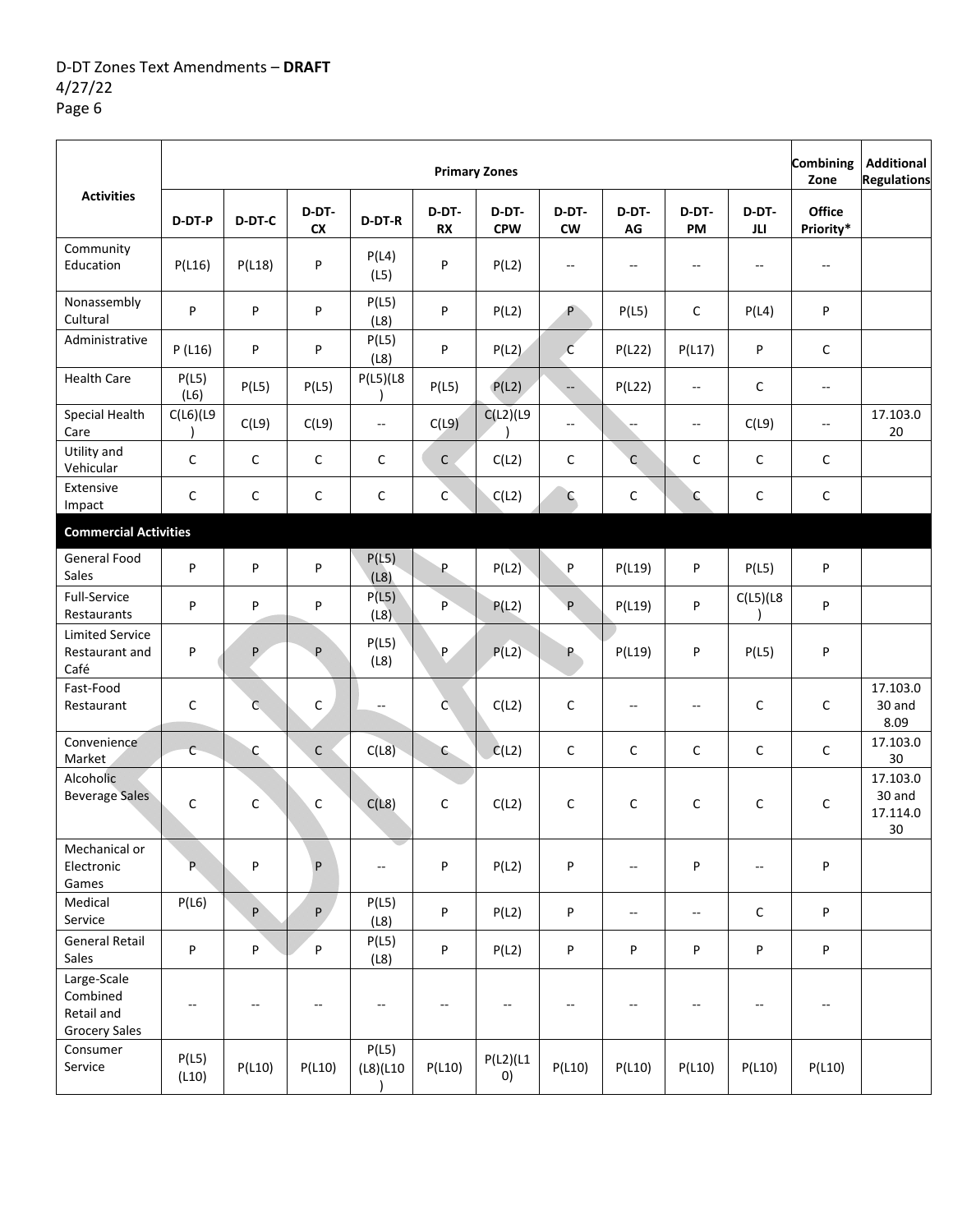|                                                                              |                          |              |                    |                          |                          | <b>Primary Zones</b>     |                          |                          |                          |                          | Combining<br>Zone   | <b>Additional</b><br><b>Regulations</b> |
|------------------------------------------------------------------------------|--------------------------|--------------|--------------------|--------------------------|--------------------------|--------------------------|--------------------------|--------------------------|--------------------------|--------------------------|---------------------|-----------------------------------------|
| <b>Activities</b>                                                            | D-DT-P                   | D-DT-C       | D-DT-<br><b>CX</b> | D-DT-R                   | D-DT-<br><b>RX</b>       | D-DT-<br><b>CPW</b>      | D-DT-<br><b>CW</b>       | D-DT-<br>AG              | D-DT-<br>PM              | D-DT-<br>JLI.            | Office<br>Priority* |                                         |
| Consultative<br>and Financial<br>Service                                     | P(L6)                    | P            | P                  | P(L5)<br>(L8)            | P                        | P(L2)                    | P                        | P(L5)                    | P(L17)                   | $\qquad \qquad =$        | P                   |                                         |
| <b>Check Cashier</b><br>and Check<br>Cashing                                 | C(L11)                   | C(L11)       | C(L11)             | $\overline{\phantom{a}}$ | $-\!$                    | $C(L2)$ (L1<br>1)        | $\overline{\phantom{a}}$ | --                       | $\overline{\phantom{a}}$ | --                       | --                  | 17.103.0<br>40                          |
| Consumer<br>Cleaning and<br>Repair Service                                   | P(L5)                    | P            | P                  | P(L5)<br>(L8)            | P                        | P(L2)                    | P                        | P                        | P                        | P                        | P                   |                                         |
| Consumer Dry<br><b>Cleaning Plant</b>                                        | P(L20)                   | P(L20)       | P(L20)             | P(L20)                   | P(L20)                   | P(L2)(L2)<br>0)          | P(L20)                   | P(L20)                   | P(L20)                   | P(L20)                   | P(L20)              |                                         |
| Artisan<br>Production                                                        | P(L28)                   | P(L28)       | P(L28)             | P(L5)(L8)<br>(L28)       | P(L28)                   | P(L28)                   | P(L28)                   | P(L28)                   | P(L28)                   | P(L28)                   | P(L28)              |                                         |
| Group<br>Assembly                                                            | P(L5)<br>(L12)           | P(L12)       | P(L12)             | P(L8)<br>(L12)           | P(L12)                   | $P(L2)$ (L1<br>2)        | $P(L5)$ (L1<br>2)        | C(L12)                   | C(L12)                   | C(L12)                   | P(L5)               |                                         |
| Personal<br>Instruction and<br>Improvement<br>Services                       | P                        | P            | P                  | P.<br>(L8)               | P                        | P(L2)                    | P                        | С                        | C)                       | С                        | P                   |                                         |
| Administrative                                                               | P(L6)                    | P            | P                  | P(L5)                    | P.                       | P(L2)                    | C(L21)                   | P(L5)(L2)<br>2)          | P(L5)(L2)<br>2)          | $-(L23)$                 | P                   |                                         |
| Business,<br>Communicatio<br>n, and Media<br>Services                        | P                        | P.           | P                  | P(L5)<br>(L8)            | $\sf P$                  | P(L2)                    | P.                       | P                        | P                        | P                        | P                   |                                         |
| <b>Broadcasting</b><br>and Recording<br>Services<br>Commercial<br>Activities | P(L16)                   | P            | P                  | P(L5)(L8)                | P                        | P(L2)                    | P                        | P                        | P(L22)                   | P                        | P                   |                                         |
| Research<br>Service                                                          | P(L6)                    | P            | P                  | P(L5)<br>(L8)            | P                        | P(L2)                    | P                        | P                        | P                        | P                        | P                   |                                         |
| General<br>Wholesale<br>Sales                                                |                          |              | $\mathsf C$        |                          |                          | C(L2)                    |                          |                          | P                        | P                        | С                   |                                         |
| Transient<br>Habitation                                                      | $\mathsf C$              | $\mathsf{C}$ | $\mathsf C$        | $\mathsf C$              | $\mathsf C$              | C(L2)                    | $\mathsf C$              | $\overline{\phantom{a}}$ | $\mathbf{L}$             | $\overline{\phantom{a}}$ | $\mathbf{u}$        | 17.103.0<br>50                          |
| <b>Building</b><br><b>Materials Sales</b>                                    | $\overline{\phantom{a}}$ |              |                    | $\overline{\phantom{a}}$ | $\overline{\phantom{a}}$ | $\overline{\phantom{a}}$ | $\overline{\phantom{a}}$ | $\overline{\phantom{a}}$ | $\overline{\phantom{a}}$ | --                       | --                  |                                         |
| Boat and<br>Marine-<br>Related Sales,<br>Rental, Repair<br>and Servicing     | --                       |              | C(L13)             | $\sim$ $\sim$            |                          | C(L2)                    | P                        | --                       |                          | P(L13)                   |                     |                                         |
| Automobile<br>and Other<br>Light Vehicle<br>Sales and<br>Rental              | --                       |              | C(L13)             |                          |                          |                          |                          | С                        |                          | C(L13)                   | --                  |                                         |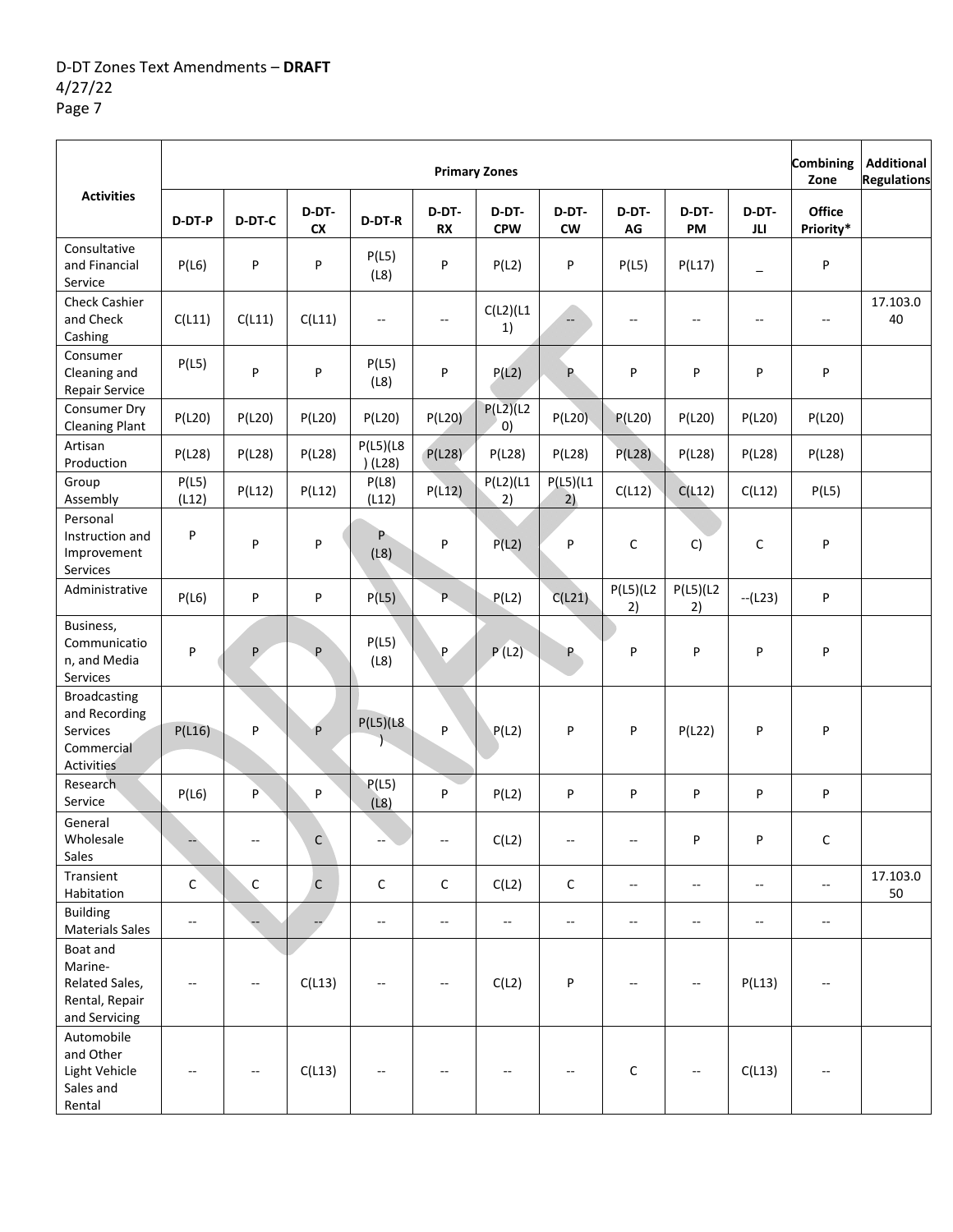|                                                                                 |                          |                          |                           |                          |                          | <b>Primary Zones</b>             |                           |                          |                          |                          | <b>Combining</b><br>Zone | <b>Additional</b><br><b>Regulations</b> |
|---------------------------------------------------------------------------------|--------------------------|--------------------------|---------------------------|--------------------------|--------------------------|----------------------------------|---------------------------|--------------------------|--------------------------|--------------------------|--------------------------|-----------------------------------------|
| <b>Activities</b>                                                               | D-DT-P                   | D-DT-C                   | D-DT-<br>${\sf c}{\sf x}$ | D-DT-R                   | D-DT-<br><b>RX</b>       | D-DT-<br><b>CPW</b>              | D-DT-<br>${\sf\small CW}$ | D-DT-<br>${\bf AG}$      | D-DT-<br>PM              | D-DT-<br>JLI             | Office<br>Priority*      |                                         |
| Automobile<br>and Other<br>Light Vehicle<br><b>Gas Station</b><br>and Servicing | $\overline{\phantom{a}}$ | C(L13)                   | C(L13)                    | $\overline{\phantom{a}}$ | $\overline{\phantom{a}}$ | --                               | $\overline{\phantom{a}}$  | C(L13)                   | $\overline{\phantom{a}}$ | P(L13)                   | $\overline{\phantom{a}}$ |                                         |
| Automobile<br>and other light<br>Vehicle Repair<br>and Cleaning                 | $-$                      | $-$                      | $-$                       | $\sim$                   | --                       |                                  |                           | P                        | $\overline{\phantom{a}}$ | P(L13)                   | $-$                      |                                         |
| Taxi and Light<br>Fleet-Based<br>Services                                       | $\overline{\phantom{a}}$ | C(L13)                   | C(L13)                    | $\overline{\phantom{a}}$ |                          | C(L2)<br>(L13)                   | $\overline{a}$            | C(L13)                   | $\overline{\phantom{a}}$ | C                        | --                       |                                         |
| Automotive<br>Fee Parking                                                       | C(L14)                   | C(L14)                   | C(L14)                    | C(L14)                   | C(L14)                   | C(L2)                            | $-$                       |                          | $\overline{\phantom{a}}$ | С                        | $\overline{\phantom{a}}$ |                                         |
| Animal<br>Boarding                                                              | $\sim$                   | $\overline{\phantom{a}}$ | --                        | $\overline{\phantom{a}}$ | $-$                      | $P(L2)$ (L2<br>$\left( 4\right)$ | --                        | --                       | $\overline{a}$           | C                        | $\overline{\phantom{a}}$ |                                         |
| <b>Animal Care</b>                                                              | C(L7)                    | P                        | P                         | $\mathsf C$              | P                        | P(L2)                            | P                         | --                       | $P(L2\overline{2})$      | P                        | P                        |                                         |
| Undertaking<br>Service                                                          | $\overline{\phantom{a}}$ | C                        | С                         |                          |                          | $\overline{\phantom{a}}$         |                           | --                       | $\overline{\phantom{a}}$ | C                        | --                       |                                         |
| <b>Industrial Activities</b>                                                    |                          |                          |                           |                          |                          |                                  |                           |                          |                          |                          |                          |                                         |
| Custom<br>Manufacturing                                                         | $C(L7)$ (L1<br>3)(L25)   | C(L13)                   | C(L13)                    | $\overline{\phantom{a}}$ | C(L13)                   | $C(L2)$ (L1<br>$\overline{3}$    | C(L13)                    | C(L13)                   | C(L13)                   | C                        | C(L13)                   |                                         |
| Light<br>Manufacturing                                                          | $\overline{\phantom{a}}$ | C(L13)(L<br>25)          | C(L13)                    | $\overline{\phantom{a}}$ |                          | $C(L2)$ (L1<br>3)                | $\overline{a}$            | Ξ.                       | C(L13)                   | С                        | $-$                      |                                         |
| General<br>Manufacturing                                                        |                          | $-$                      | --                        | $\overline{\phantom{a}}$ | $\overline{\phantom{a}}$ | $\overline{\phantom{a}}$         | $-$                       | --                       | $\overline{\phantom{a}}$ | C                        | $\overline{\phantom{a}}$ |                                         |
| Heavy/High<br>Impact                                                            | $\overline{\phantom{a}}$ |                          | $-$                       | $\overline{\phantom{a}}$ | --                       | $\ddotsc$                        | $\overline{\phantom{a}}$  | --                       | $\overline{\phantom{a}}$ | --                       | $-\!$                    |                                         |
| Research and<br>Development                                                     | $\overline{\phantom{a}}$ | C(L13)                   | C(L13)                    |                          | $-$                      | $P(L2)$ (L1<br>3)                | $-$                       | --                       | C(L13)(L<br>22)          | P(L13)                   | $\overline{\phantom{a}}$ |                                         |
| Construction<br>Operations                                                      |                          | $\overline{\phantom{a}}$ |                           |                          | --                       | $\overline{\phantom{a}}$         | $\overline{\phantom{a}}$  | --                       | $\overline{\phantom{a}}$ | --                       | --                       |                                         |
| Warehousing, Storage, and Distribution-Related                                  |                          |                          |                           |                          |                          |                                  |                           |                          |                          |                          |                          |                                         |
| A. General<br>Warehousing,<br>Storage and<br>Distribution                       |                          |                          | C(L13)                    |                          |                          | C(L2)<br>(L13)(L2)<br>6)         |                           |                          | P                        | P                        |                          |                                         |
| <b>B.</b> General<br>Outdoor<br>Storage                                         | --                       |                          | --                        | $\sim$                   | --                       | --                               | --                        | --                       |                          | --                       | --                       |                                         |
| C. Self- or Mini-<br>Storage                                                    | $\overline{\phantom{a}}$ | $-$                      | $\overline{\phantom{a}}$  | $\sim$ $\sim$            | $\overline{\phantom{a}}$ | C(L2)<br>(L26)                   | $\overline{\phantom{a}}$  | $\overline{\phantom{a}}$ | $\sim$ $\sim$            | $\overline{\phantom{a}}$ | $\overline{\phantom{a}}$ |                                         |
| D. Container<br>Storage                                                         | $-$                      | $-$                      | --                        | $\overline{\phantom{a}}$ | --                       | $\sim$                           | $\overline{\phantom{a}}$  | --                       | $\sim$                   | $\overline{\phantom{a}}$ | $\overline{\phantom{a}}$ |                                         |
| E. Salvage/Junk<br>Yards                                                        | $\overline{\phantom{a}}$ | $\overline{a}$           | --                        | $-\!$                    | $- -$                    | $\sim$                           | $-\!$                     | --                       | $\overline{a}$           | $\overline{\phantom{a}}$ | --                       |                                         |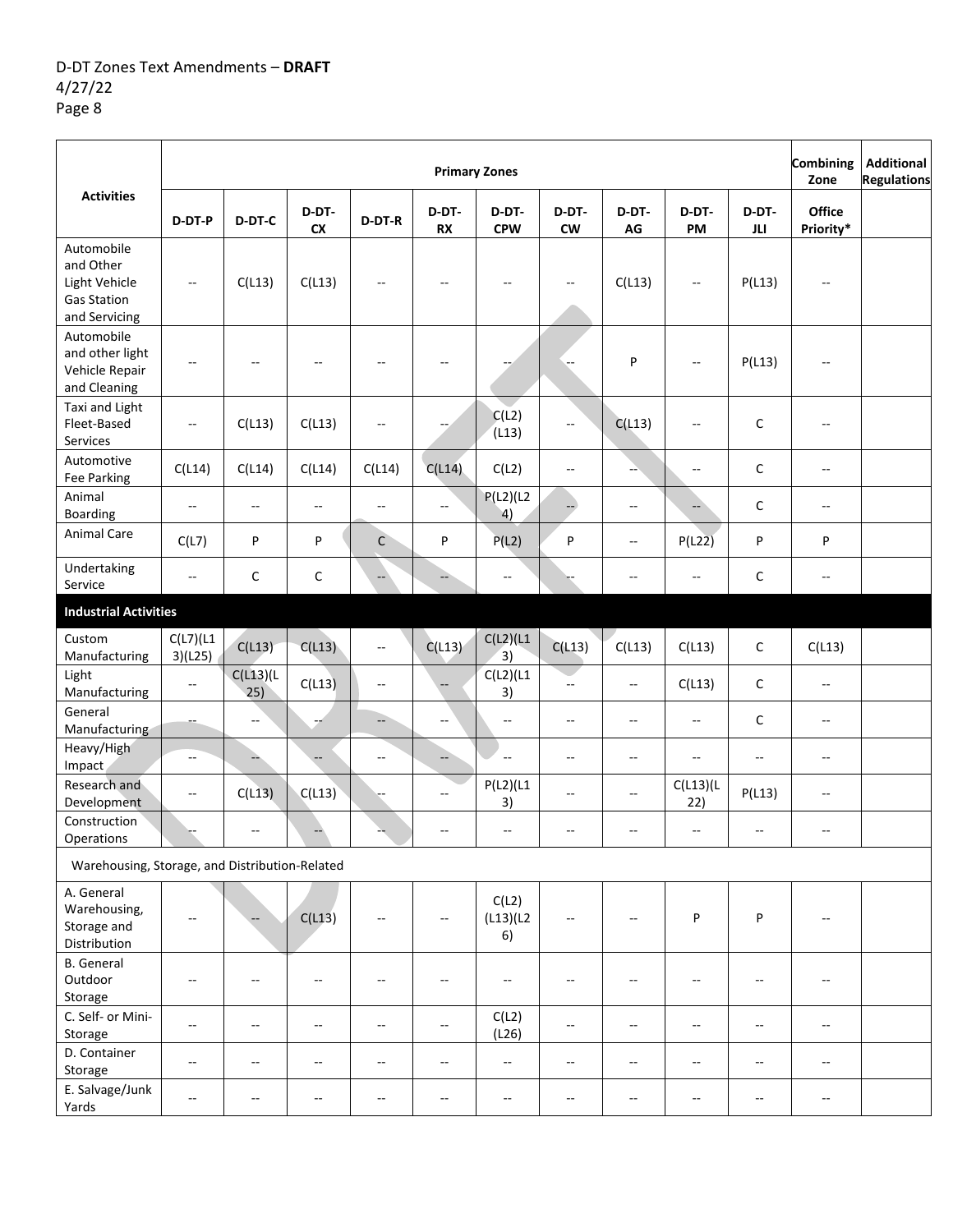|                                                                                                                                      |                          |                          |                          |                          |                          | <b>Primary Zones</b>     |                        |                          |                          |              | Combining<br>Zone   | <b>Additional</b><br><b>Regulations</b> |
|--------------------------------------------------------------------------------------------------------------------------------------|--------------------------|--------------------------|--------------------------|--------------------------|--------------------------|--------------------------|------------------------|--------------------------|--------------------------|--------------|---------------------|-----------------------------------------|
| <b>Activities</b>                                                                                                                    | D-DT-P                   | D-DT-C                   | D-DT-<br><b>CX</b>       | D-DT-R                   | D-DT-<br>RX              | D-DT-<br><b>CPW</b>      | D-DT-<br>${\sf\bf CW}$ | D-DT-<br>$\mathsf{AG}$   | D-DT-<br>PM              | D-DT-<br>JLI | Office<br>Priority* |                                         |
| Regional<br>Freight<br>Transportation                                                                                                | $\overline{\phantom{a}}$ | $\overline{a}$           | --                       | $\overline{a}$           | $\overline{\phantom{a}}$ | --                       | --                     | $\overline{\phantom{a}}$ | $\overline{\phantom{a}}$ | --           |                     |                                         |
| Trucking and<br>Truck-Related                                                                                                        | $-$                      | $\overline{a}$           | $\overline{\phantom{a}}$ | $\overline{a}$           | $\overline{a}$           | $\overline{a}$           | Æ                      | $-$                      | $\overline{a}$           | $-$          | $-$                 |                                         |
| Recycling and Waste-Related                                                                                                          |                          |                          |                          |                          |                          |                          |                        |                          |                          |              |                     |                                         |
| A. Satellite<br>Recycling<br>Collection<br>Centers                                                                                   | --                       | C                        | С                        |                          |                          | C(L2)                    | C                      |                          |                          | $\mathsf C$  | C                   |                                         |
| <b>B.</b> Primary<br>Recycling<br>Collection<br>Centers                                                                              |                          |                          |                          |                          |                          |                          |                        |                          |                          |              |                     |                                         |
| Hazardous<br>Materials<br>Production.<br>Storage, and<br>Waste<br>Management                                                         |                          |                          |                          |                          |                          |                          |                        |                          |                          |              |                     |                                         |
| <b>Agriculture and Extractive Activities</b>                                                                                         |                          |                          |                          |                          |                          |                          |                        |                          |                          |              |                     |                                         |
| Limited<br>Agriculture                                                                                                               | $\overline{\phantom{a}}$ | P(L15)                   | P(L15)                   | P(L15)                   | P(L15)                   | P(L2)<br>(L15)           | $\qquad \qquad -$      | $-$                      | $\overline{\phantom{a}}$ | P(L15)       | --                  |                                         |
| Extensive<br>Agriculture                                                                                                             | $\overline{\phantom{a}}$ |                          | $\overline{\phantom{a}}$ | $\overline{\phantom{a}}$ |                          | $\overline{\phantom{a}}$ | $-$                    | $\overline{\phantom{a}}$ | $\overline{\phantom{a}}$ | --           | --                  |                                         |
| Plant Nursery                                                                                                                        | $\qquad \qquad -$        | $\overline{\phantom{a}}$ | $-$                      |                          | $-$                      | $\mathsf C$              | $-$                    | $-$                      | $\sim$ $\sim$            | P            | --                  |                                         |
| Mining and<br>Quarrying                                                                                                              | $-\,$                    | $\qquad \qquad -$        |                          | $\overline{a}$           |                          | --                       | $- -$                  | --                       | $\overline{\phantom{a}}$ | --           | --                  |                                         |
| Accessory off-<br>street parking<br>serving<br>prohibited<br>activities                                                              | $\mathsf{C}$             | $\Gamma$                 |                          | ⌒                        | $\mathcal{C}$            | C                        | C                      | $\mathcal{C}$            | C                        | C            |                     | 17.116.0<br>75                          |
| <b>Activities that</b><br>are listed as<br>prohibited, but<br>are permitted<br>or<br>conditionally<br>permitted on<br>nearby lots in | $\mathsf C$              | C                        | $\mathsf C$              | $\mathsf C$              | $\mathsf C$              | $\mathsf C$              | $\mathsf C$            | $\mathsf C$              | $\mathsf C$              | С            | $\mathsf C$         | 17.102.1<br>$10\,$                      |
| an adjacent<br>zone                                                                                                                  |                          |                          |                          |                          |                          |                          |                        |                          |                          |              |                     |                                         |

**Limitations on Table 17.101K.01:**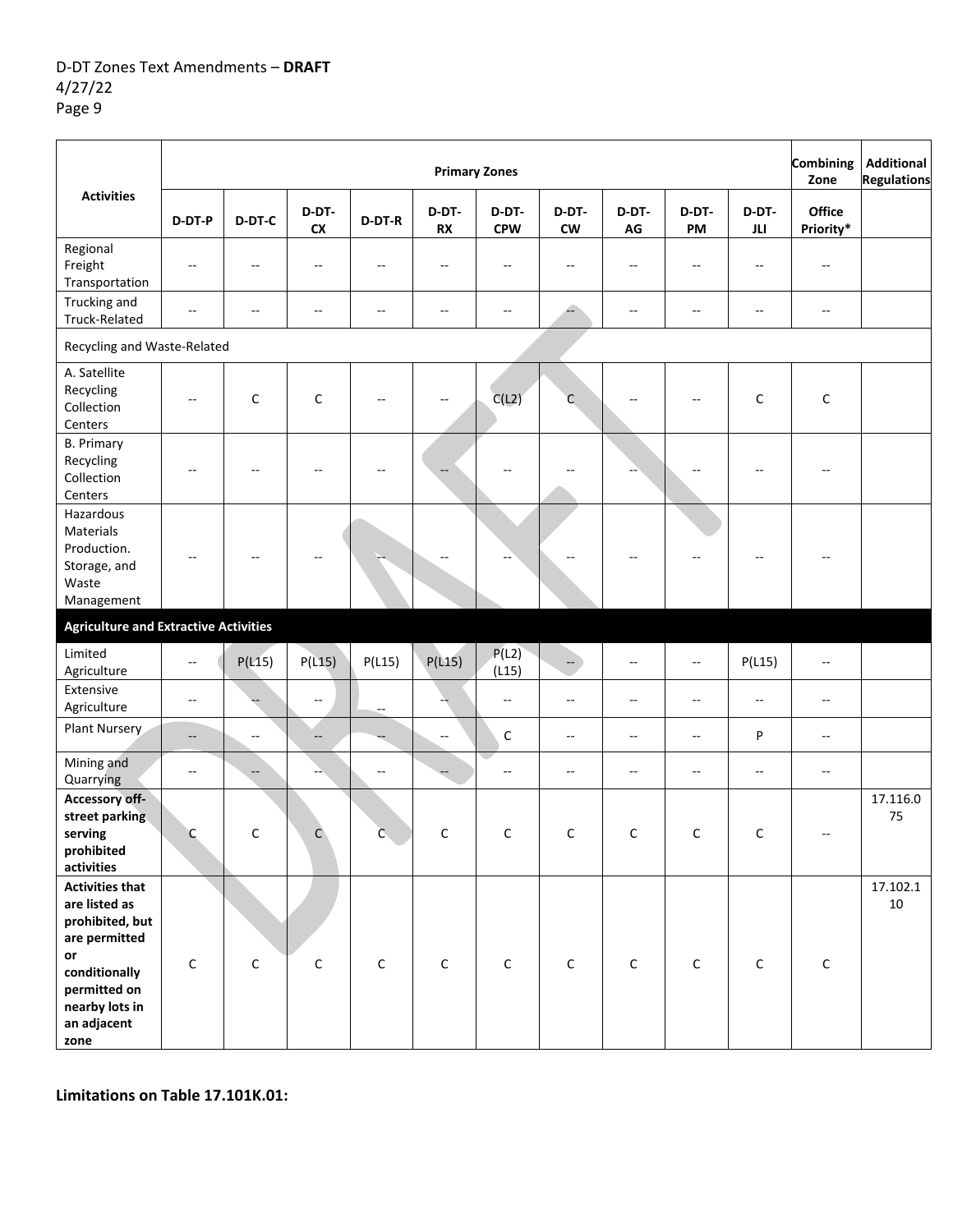\* The Office Priority Combining Zone activity regulations supersede the regulations of the base zone.

**L1**. See Table 17.101K.02 for limitations on the construction of new ground‐floor Residential Facilities and new Residential Facilities in the Office Priority Zone.

**L2**. See Table 17.101K.02 for requirements and limitations regarding the construction of Residential Facilities, principal buildings, D‐DT‐Work/Live Nonresidential Facilities, additions, and accessory structures in the D‐DT‐ CPW Zone.

**L3.** Residential Care is permitted if located in a One‐Family Dwelling Residential Facility; conditionally permitted if located elsewhere (see Chapter 17.134 for the CUP procedure). No Residential Care or Emergency Shelter Residential Activity shall be located closer than three hundred (300) feet from any other such Activity or Facility. See Section 17.103.010 for other regulations regarding Residential Care and Emergency Shelter Residential Activities.

**L4**. These activities are only permitted in existing Residential Facilities. For the purposes of this limitation, a facility is considered existing if it received its certificate of occupancy or passed its final building inspection on its building permit prior the effective date of this Chapter.

**L5.** With the exception of parcels facing Broadway, San Pablo Avenue, Telegraph Avenue, and 14th Street, the total floor area devoted to these activities on the ground floor by any single establishment may only exceed seven thousand five hundred (7,500) square feet upon the granting of a Conditional Use Permit (see Chapter 17.134 for the CUP procedure).

**L6.** With the exception of retail bank branches and coworking spaces with one hundred (100) percent transparent windows, if located both on the ground floor of a building and within thirty (30) feet of the principal street facing façade (see Section 17.101K.080 for how to identify the principal street), these activities are only permitted upon the granting of a Conditional Use Permit (see Chapter 17.134 for the CUP procedure). Incidental pedestrian entrances that lead to one of these activities elsewhere in the building are exempted from this Conditional Use Permit requirement. In addition to the general CUP criteria contained in Section 17.134.050, these conditionally permitted ground floor proposals must also meet each of the following criteria:

- a. The proposal will not impair a generally continuous wall of building facades; and
- b. The proposal will not weaken the concentration and continuity of ground‐floor commercial and will not impair the retention or creation of an important shopping frontage.

**L7.** These activities are only permitted upon the granting of a Conditional Use Permit (see Chapter 17.134 for the CUP procedure). In addition to the criteria contained in Section 17.134.050, when these activities are located within thirty (30) feet of the front of the ground floor of the principal building (with the exception of incidental pedestrian entrances that lead to one (1) of these activities elsewhere in the building), the proposed activities must also meet the criteria contained in Note L6., above.

**L8.** These activities shall only be located on or below the ground floor of a building with the following two (2) exceptions:

a. An activity is permitted anywhere above the ground floor if the floor area devoted to the activity is three thousand (3,000) square feet or less; and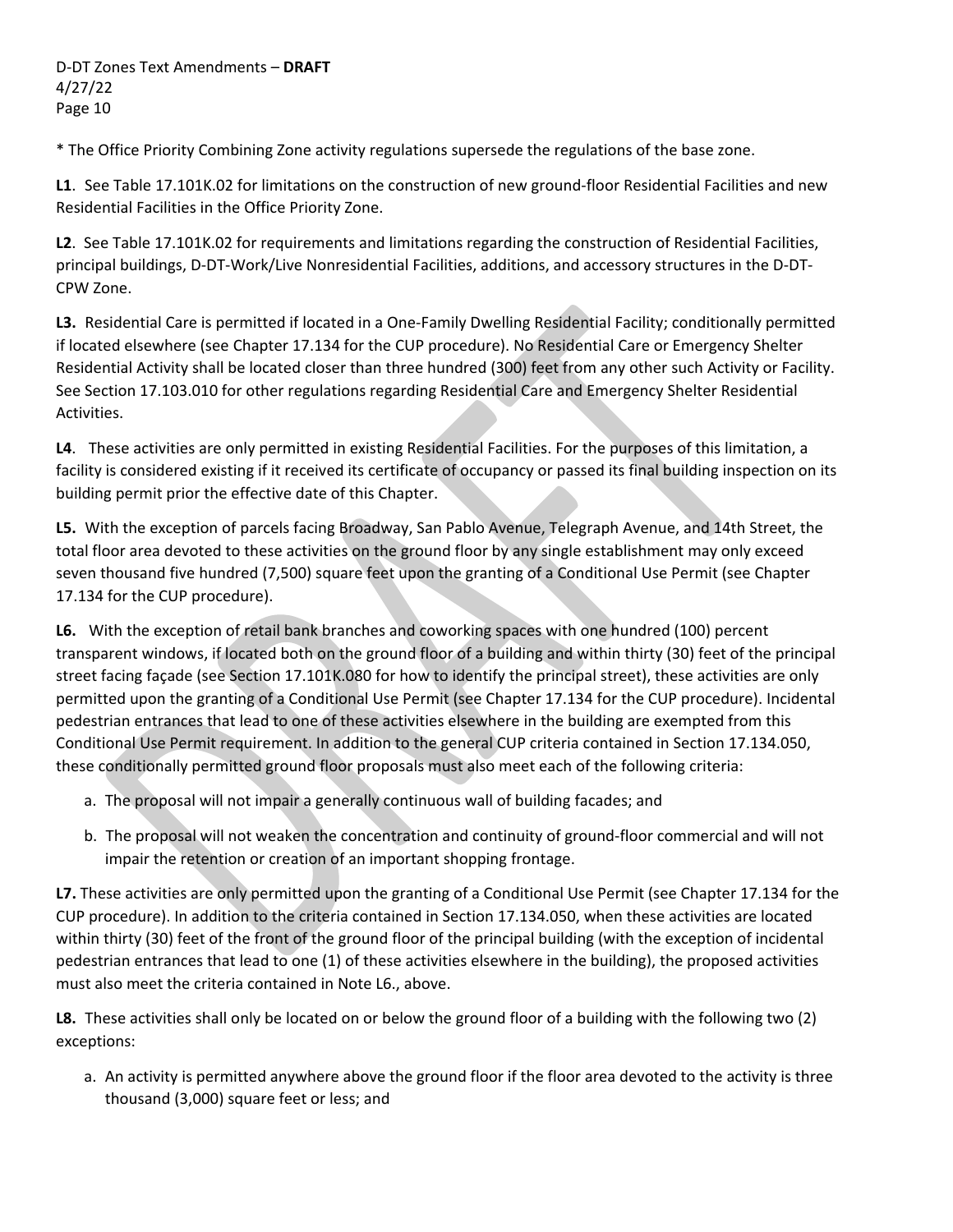b. An activity located on the ground floor may extend to the second floor of a building if both: 1) the activity on the second floor is the same as, or accessory to, the ground floor activity and part of the same business or establishment; and 2) there is a direct internal connection between the ground floor and the second story activities.

**L9.** No new or expanded Special Health Care Civic Activity shall be located closer than two thousand five hundred (2,500) feet from any other such activity, or five hundred (500) feet from any K‐12 school or Licensed Emergency Shelters. See Section 17.103.020 for further regulations regarding Special Health Care Civic Activities.

**L10.** See Section 17.102.170 for special regulations relating to massage services. Also, no new or expanded laundromat shall be located closer than five hundred (500) feet from any existing laundromat. See Section 17.102.450 for further regulations regarding laundromats.

**L11.** No new or expanded Check Cashier and Check Cashing Commercial Activity shall be located closer than one thousand (1,000) feet from any other such activity or five hundred (500) feet from any Community Education, Community Assembly, or Recreational Assembly Civic Activity; State or Federally chartered bank, savings association, credit union, or industrial loan company; or certain Alcoholic Beverage Sales Commercial Activities. See Section 17.103.040 for further regulations regarding Check Cashier and Check Cashing Commercial Activities.

**L12.** No new or expanded Adult Entertainment Activity shall be located closer than one thousand (1,000) feet to the boundary of any Residential Zone or three hundred (300) feet from any other Adult Entertainment Activity. See Section 17.102.160 for further regulations regarding Adult Entertainment Activities.

**L13.** These activities, including accessory activities, are only allowed to be performed indoors. This requirement includes but is not limited to: vehicles stored before and after servicing, general storage, vehicle and other repair, and automotive cleaning. This requirement excludes parking for customers currently at the business and automotive fueling.

**L14.** Automotive fee parking is permitted upon the granting of Conditional Use Permit (see Chapter 17.134 for the CUP procedure) if it is in either a parking structure or in a below‐grade parking lot. Automotive fee parking is otherwise prohibited.

**L15.** Limited Agriculture is permitted if the activity occupies less than five thousand (5,000) square feet of land area and any sales area is less than one thousand (1,000) square feet; conditionally permitted if the activity is larger in either land or sales area (see Chapter 17.134 for the CUP procedure). In the D-DT-JLI Zone, applicant must receive approval from Alameda County that the soil is suitable for limited agriculture.

L16. If located both on the ground floor of a building and within thirty (30) feet of the principal street façade (see Section 17.101K.080 for how to identify the principal street), these activities are not permitted in a tenant space that is adjacent to two streets at an intersection. The total linear frontage length devoted to these activities on the ground floor, and within thirty (30) feet of the principal street facade (with the exception of incidental pedestrian entrances that lead to one of these activities elsewhere in the building), may only exceed twenty‐five percent (25%) of the total linear frontage length from street corner to street corner on the subject side of the street upon the granting of a Conditional Use Permit (see Chapter 17.134 for the CUP procedure). In addition to the general CUP criteria contained in Section 17.134.050, these conditionally permitted activities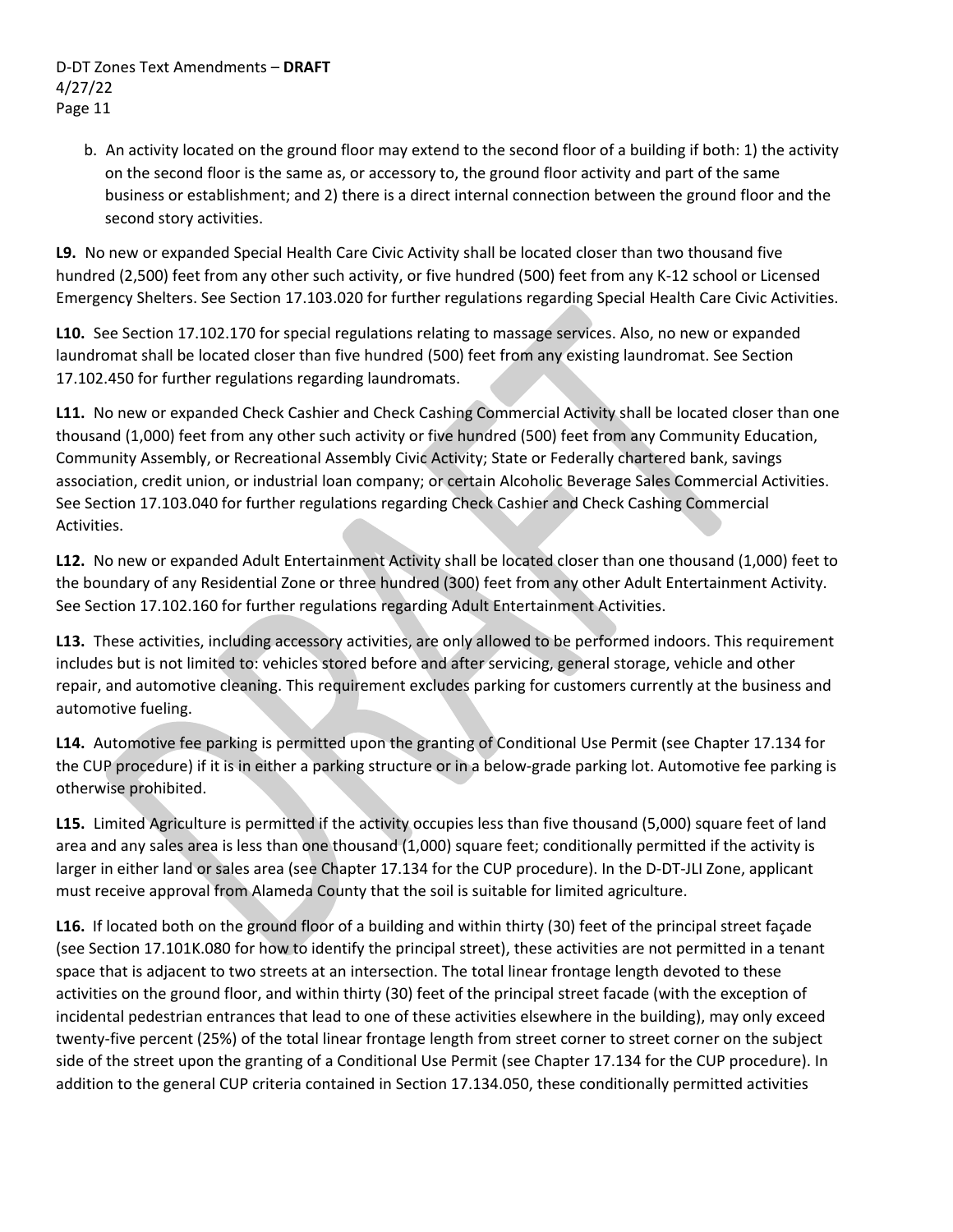must also meet the additional criteria contained in Note L6, above. Also, all ground floor window space on the ground floor facade shall be clear, non-reflective, and allow views into the indoor space.

**L17.** These activities are not permitted if both located on the ground floor of a building and within fifty (50) feet of a front property line; incidental pedestrian entrances that lead to one of these activities elsewhere in the building are exempted from this restriction.

**L18.** The activities are limited to daycare and elementary schools occupying less than ten thousand (10,000) square feet of floor area or daycare and elementary schools occupying more than ten thousand (10,000) square feet of floor area that include an approved circulation plan, including passenger loading areas and student pickup and drop‐off sites.

**L19.** These activities are only permitted if they occupy less than fifty percent (50%) of the total ground floor of a building.

**L20.** These activities are only permitted as accessory to Consumer Cleaning and Repair Service facilities.

**L21.** These activities shall only be located on the ground floor of a principal building if they provide services to the public.

**L22.** These activities are not permitted on the ground floor of a building.

**L23.** Administrative activities accessory to an Industrial Activity are limited to twenty percent (20%) of floor area in the D‐DT‐JLI Zone.

**L24.** These activities are only permitted as accessory activities to an Animal Care Commercial Activity.

**L25.** These activities shall only be permitted if they have ground floor space dedicated to General Retail Sales Commercial Activity within the front thirty (30) feet of the principal building.

**L26.** These activities are only permitted in existing buildings. For the purposes of this limitation, a facility is considered existing if it received its certificate of occupancy or passed its final building inspection on its building permit prior to the effective date of this Chapter.

**L27.** Residential activities are only permitted in the Office Priority Combining Zone if the project meets the office floor area requirements contained in Table 17.101K.02, note L6.

**L28.** During operating hours, ground floor Artisan Production Commercial Activities shall be open to the public to purchase and view items produced on site. On other floors, these activities shall either be open to the public during operating hours or available by appointment to view and purchase items produced on site.

## **17.101K.060 – Permitted and conditionally permitted facilities.**

- A. The following facility classifications are added for the purposes of this Chapter only. The descriptions of the other facility classifications listed in Table 17.101K.01 are contained in Chapter 17.10.
	- 1. D‐DT Work/Live Nonresidential Facilities.

D-DT Work/Live Nonresidential Facilities include permanently fixed buildings, or those portions thereof, that accommodate or are intended to accommodate D‐DT Work/Live Units as defined in Section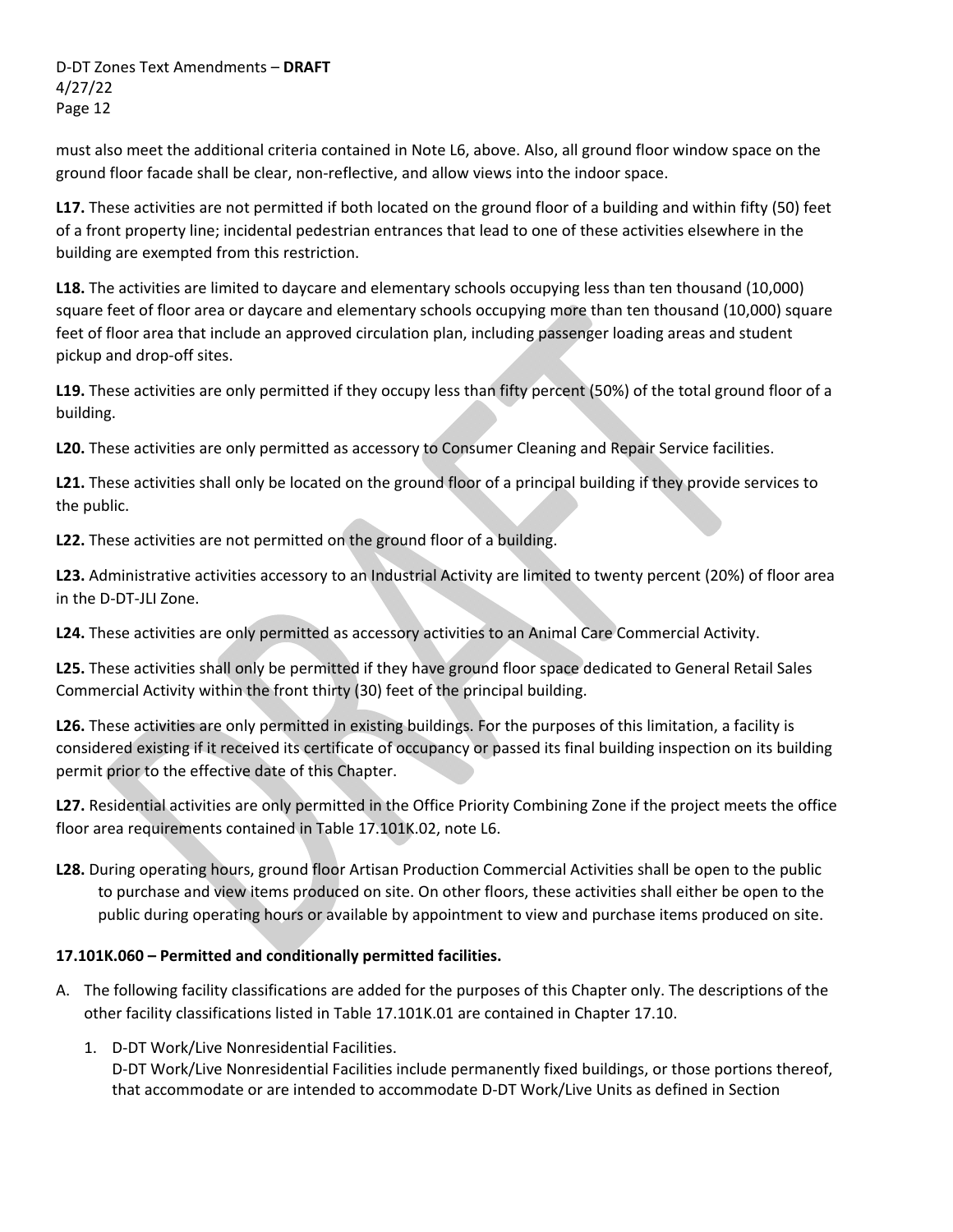17.101K.070. This classification also includes certain facilities accessory to the above, as specified in Section 17.10.070.

B. Table 17.101K.02 lists the permitted, conditionally permitted, and prohibited facilities in the D‐DT Zones. The descriptions of these facilities are contained in Chapter 17.10 and in Subsection A, above. "P" designates permitted facilities in the corresponding zone.

"C" designates facilities that are permitted only upon the granting of a Conditional Use Permit (see Chapter 17.134 for the CUP procedure) in the corresponding zone.

"L" designates facilities subject to certain limitations listed at the bottom of the Table.

"—" designates facilities that are prohibited.

### **Table 17.101K.02: Permitted, Conditionally Permitted, and Prohibited Facilities**

| <b>Primary Zones</b><br><b>Combining</b> |                |                |                |           |                          |                          |                |                          |                          |                          |              |                   |
|------------------------------------------|----------------|----------------|----------------|-----------|--------------------------|--------------------------|----------------|--------------------------|--------------------------|--------------------------|--------------|-------------------|
|                                          |                |                |                |           |                          |                          |                |                          |                          |                          | Zone*        | <b>Additional</b> |
| <b>Activities</b>                        | D-DT-          | D-DT-C         | D-DT-          | D-DT-R    | $D-DT-$                  | D-DT-                    | D-DT-          | D-DT-                    | D-DT-                    | $D-DT-$                  | Office       | Regulation<br>s   |
|                                          | P              |                | <b>CX</b>      |           | <b>RX</b>                | <b>CPW</b>               | CW             | AG                       | <b>PM</b>                | JLI                      | Priority     |                   |
| <b>Residential Facilities</b>            |                |                |                |           |                          |                          |                |                          |                          |                          |              |                   |
| One-Family<br>Dwelling                   | $-(L1)$        | $-(L1)$        | $- (L1)$       | $- (L1)$  | $-(L1)$                  | -- \                     | --             | $-(L1)$                  | $\overline{\phantom{a}}$ | $-$                      | --           |                   |
| Two-Family<br><b>Dwelling</b>            | $- (L1)$       | $- (L1)$       | $- (L1)$       | P(L2)     | $-(L1)$                  | $-$                      | Щ.             | $-(L1)$                  | $\overline{\phantom{a}}$ | $\overline{\phantom{m}}$ | --           |                   |
| Multifamily<br>Dwelling                  | P(L2)<br>(L3)  | P(L2)<br>(L3)  | P              | P         | P                        | P(L9)                    | --             | $- (L1)$                 | $\overline{\phantom{a}}$ | $\mathbf{u}$             | $-L(4)$      |                   |
| Rooming<br>House                         | P(L3)          | P(L3)          | $\overline{P}$ | P         | P.                       | P(L9)                    | $\Box$         | $- (L1)$                 | $\overline{\phantom{a}}$ | $\sim$ $\sim$            | $- (L4)$     |                   |
| Vehicular                                | $- (L1)$       | $-(L1)$        | $- (L1)$       | $- (L1)$  | $-(L1)$                  | $\overline{\phantom{a}}$ | --             | $-(L1)$                  | $\overline{\phantom{a}}$ | $\overline{\phantom{m}}$ | --           |                   |
| <b>Nonresidential Facilities</b>         |                |                |                |           |                          |                          |                |                          |                          |                          |              |                   |
| Enclosed<br>Nonresidential               | P              | P.             | P              | P         | P                        | P(L9)                    | P              | P                        | P                        | P                        | P            |                   |
| Open<br>Nonresidential                   | P              | P              | P              | C(L5)     | C(L5)                    | P(L9)                    | P              | P                        | P                        | P                        | P            |                   |
| Sidewalk Café<br>Nonresidential          | P              | P              | P              | P.        | P                        | P(L9)                    | $-$            | P                        | P                        | P                        | P            | 17.103.09<br>0    |
| Drive-In<br>Nonresidential               |                | $\overline{a}$ |                | --        | P                        | $\overline{\phantom{a}}$ | $\overline{a}$ | $\overline{\phantom{a}}$ | $\overline{\phantom{a}}$ | $\mathbf{u}$             | $\mathbf{L}$ |                   |
| Drive-Through<br>Nonresidential          | $\overline{a}$ | --             |                | $-$       | $\overline{\phantom{a}}$ | $\overline{\phantom{a}}$ | $\mathbf{u}$   | $\overline{\phantom{a}}$ | $\overline{\phantom{a}}$ | $\mathbf{u}$             | $\mathbf{u}$ | 17.103.10<br>0    |
| D-DT<br>Work/Live<br>Nonresidential      | P(L3)(L)<br>6) | P(L6)          | P(L6)          | P(L6)(L7) | P(L6)                    | P(L6)<br>(L9)            | P(L6)          | P(L6)(L8)                | P(L6)(L8)                | $\overline{\phantom{m}}$ | $-$          | 17.101K.0<br>70   |
| <b>Telecommunications Facilities</b>     |                |                |                |           |                          |                          |                |                          |                          |                          |              |                   |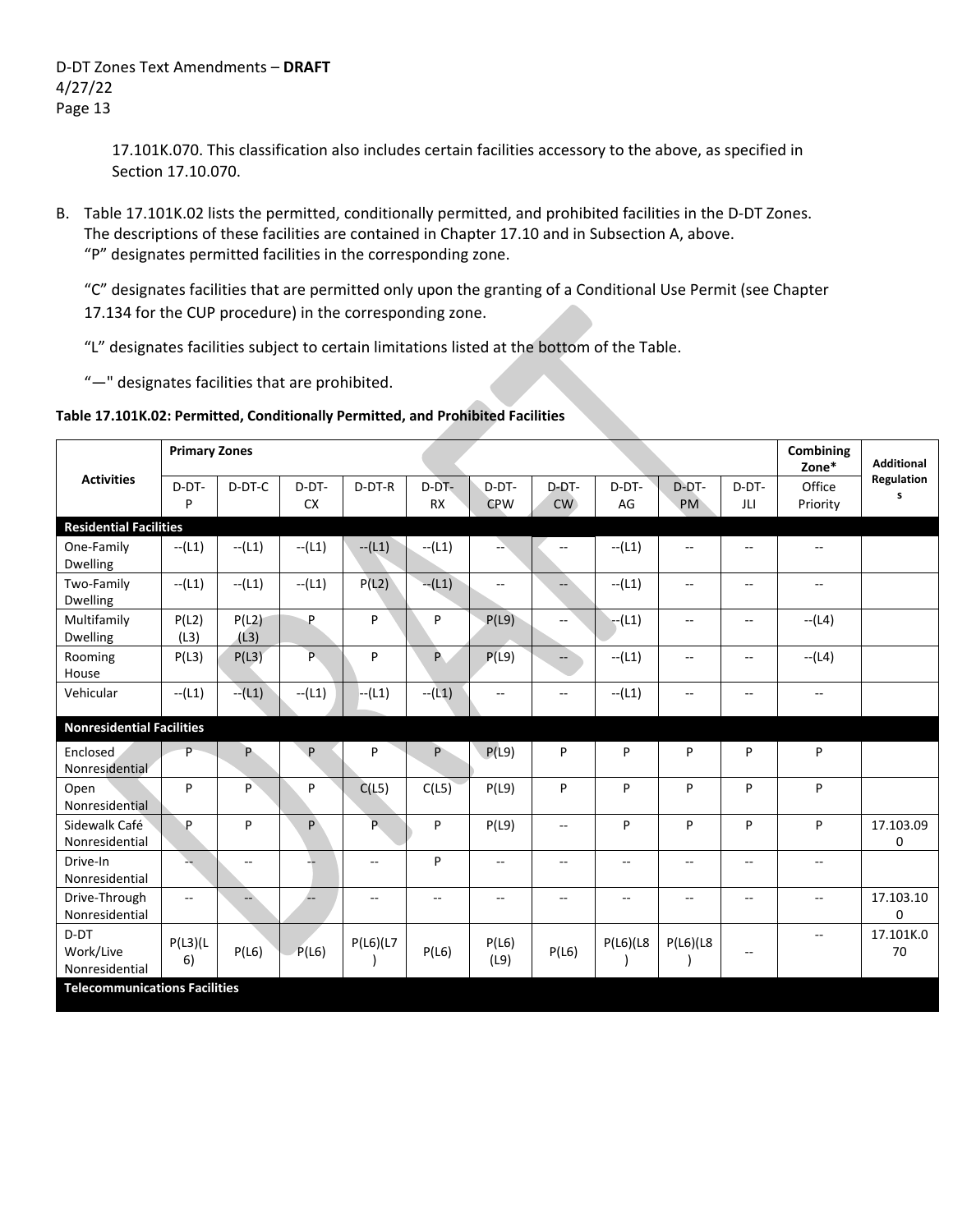|                                    | <b>Primary Zones</b>     |                |                    |                |                    |                          |                          |                |                                               |                | Combining<br>Zone* | <b>Additional</b> |
|------------------------------------|--------------------------|----------------|--------------------|----------------|--------------------|--------------------------|--------------------------|----------------|-----------------------------------------------|----------------|--------------------|-------------------|
| <b>Activities</b>                  | D-DT-<br>P               | D-DT-C         | D-DT-<br><b>CX</b> | D-DT-R         | D-DT-<br><b>RX</b> | D-DT-<br><b>CPW</b>      | D-DT-<br><b>CW</b>       | D-DT-<br>AG    | D-DT-<br>PM                                   | D-DT-<br>JLI   | Office<br>Priority | Regulation<br>s   |
| Micro<br>Telecommunic<br>ations    | P                        | $\sf P$        | P                  | P              | P                  | P                        | P                        | P              | P                                             | P              | P                  | 17.128            |
| Mini<br>Telecommunic<br>ations     | P                        | P              | P                  | C              | $\mathsf C$        | P                        | P                        | P              | P                                             | P              | P                  | 17.128            |
| Macro<br>Telecommunic<br>ations    | $\mathsf{C}$             | C              | $\mathsf C$        | $\mathsf C$    | $\mathsf{C}$       | $\mathsf C$              | $\mathsf{C}$             | $\mathsf{C}$   | $\mathsf C$                                   | $\mathsf C$    | $\mathsf C$        | 17.128            |
| Monopole<br>Telecommunic<br>ations | $\mathsf C$              | $\mathsf C$    | $\mathsf C$        | $\overline{a}$ | $\overline{a}$     | $\overline{\phantom{a}}$ |                          | $\overline{a}$ | $\mathord{\hspace{1pt}\text{--}\hspace{1pt}}$ | C              | $\mathsf C$        | 17.128            |
| Tower<br>Telecommunic<br>ations    | $\overline{\phantom{a}}$ | $\overline{a}$ | $\mathbf{L}$       | --             |                    | $\sim$ $\sim$            | $\overline{a}$           | $-$            | $\sim$                                        | $\overline{a}$ | $\mathbf{L}$       | 17.128            |
| <b>Sign Facilities</b>             |                          |                |                    |                |                    |                          |                          |                |                                               |                |                    |                   |
| Residential<br>Signs               | P                        | P              | P                  | P.             | P                  | P                        | P                        | P              | P                                             | P              | P                  | 17.104            |
| <b>Special Signs</b>               | P                        | P              | P                  | P              | P.                 | P                        | P                        | P              | P                                             | P              | P                  | 17.104            |
| Development<br>Signs               | P                        | P              | P                  | P)             | P                  | P                        | P                        | P              | P                                             | P              | P                  | 17.104            |
| <b>Realty Signs</b>                | P                        | $\sf P$        | P                  | P              | P                  | P.                       | P                        | P              | P                                             | P              | P                  | 17.104            |
| <b>Civic Signs</b>                 | P                        | P              | P                  | P              | P                  | P                        | P.                       | P              | P                                             | P              | P                  | 17.104            |
| <b>Business Signs</b>              | P                        | P              | P                  | P              | P                  | P                        | P                        | P              | P                                             | P              | P                  | 17.104            |
| Advertising<br>Signs               | $\qquad \qquad -$        | $-$            | $\qquad \qquad -$  |                |                    |                          | $\overline{\phantom{a}}$ | $\overline{a}$ | $\overline{\phantom{a}}$                      | $\overline{a}$ | $\mathbf{u}$       | 17.104            |

## **Limitations on Table 17.101K.02:**

**\*** If a D‐DT Primary Zone also has the Office Priority Combining Zone, the Office Priority regulations supersede the Primary Zone.

- **L1**. See Chapter 17.114, Nonconforming Uses, for additions and alterations to legal nonconforming Residential Facilities; provided, however, that Accessory Dwelling Units are permitted when there is an existing applicable Residential Facility on a lot, subject to the provisions of Section 17.103.080 and Chapter 17.88.
- **L2**. See Section 17.103.080 for regulations regarding permitted Accessory Dwelling Units.
- **L3**. Except as indicated in a., below, construction of new ground‐floor Residential Facilities and D‐DT Work/Live Nonresidential Facilities is not permitted within thirty (30) feet of the principal street facade:
	- a. Buildings not located within thirty (30) feet of the principal street facade and incidental pedestrian entrances that lead to one of these activities elsewhere in a building are exempted from this requirement. See Section 17.101K.080 for how to identify the principal street.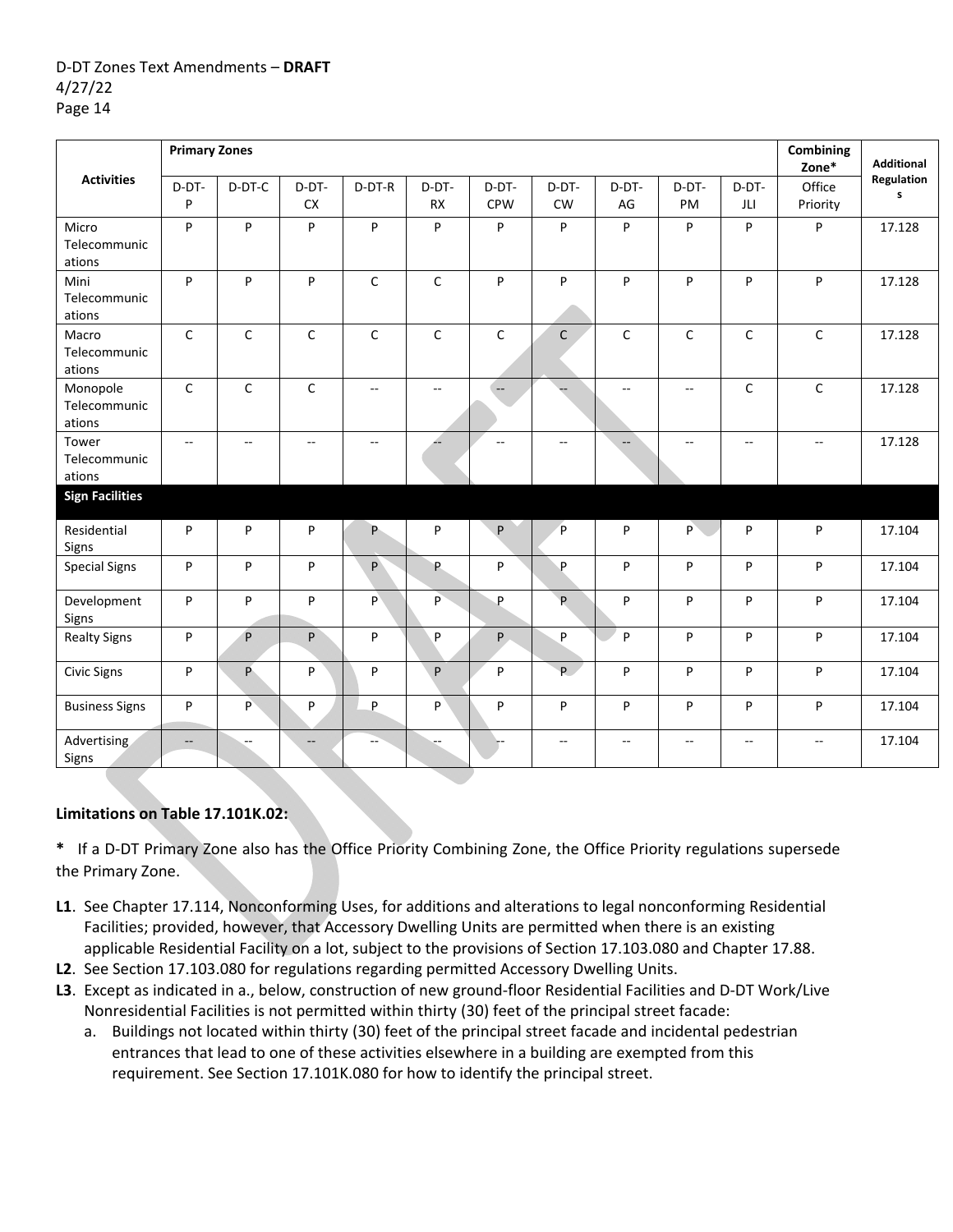- **L4**. These facilities may only be established if sixty (60) percent or more of the maximum FAR is developed with Enclosed Nonresidential Facilities containing office space.
- **L5**. No Conditional Use Permit (CUP) is required to accommodate Civic Activities, Limited Agriculture, seasonal sales, or special events.
- **L6**. See Section 17.101K.070 for special regulations for D‐DT Work/Live Units.
- **L7**. These facilities are only permitted on the ground floor.
- **L8**. These facilities are only permitted above the ground floor of existing buildings or in upper story additions to existing buildings.
- **L9.** No Residential Facility, principal building, D‐DT‐Work/Live Nonresidential Facility, addition, or accessory structure shall be constructed unless they are either: 1) part of a project that includes the construction of a principal building that is at least one hundred (100) feet in height, or 2) on a site that contains an existing principal building that is at least one hundred (100) feet in height. This minimum height is measured to the floor of the top story.

# **17.101K.070 – Special Regulations for D‐DT Work/Live Nonresidential Facilities.**

- A. Definition of a D‐DT Work/Live Unit. D‐DT Work/Live Units are units contained within D‐DT Work/Live Nonresidential Facilities that are designed to contain working space with accessory living space, are used for living and working, and meet the requirements of this Section.
- B. A D‐DT Work/Live Nonresidential Facility must meet all applicable regulations contained in this Section. Section 17.102.190 relating to the conversion of buildings originally designed for Commercial or Industrial Activities into Joint Living and Working Quarters (JLWQs) does not apply to the D‐DT Zones.
- C. D‐DT Work/Live Units are nonresidential facilities and counted towards the nonresidential floor area ratio, not the residential density.
- D. All D-DT Work/Live Units shall be designed under the Building Code to have customers and employees. In the D‐DT‐AG and D‐DT‐PM Zones, D‐DT Work/Live Units shall be designed under the Building Code to allow manufacturing activities.
- E. At least two-thirds of each unit shall be designated for working activities. Working and living activities shall be designated according to the following requirements:
	- 1. In unpartitioned kitchens or work areas that include kitchen fixtures and appliances, the following areas are considered living space: the counters, cabinets, eating space, sink and appliances in the area that will function as a kitchen and the floor area that is four (4) feet in front these items.
	- 2. If there is only one bathroom, half the bathroom shall be counted as living space and half shall be counted as work space. Otherwise, bathrooms are counted as living space if their access is through living space. For instance, a bathroom in a loft is considered living space if the loft is a sleeping area. If the bathroom is accessed directly from the workspace, the bathroom shall be counted as workspace. If accessed directly from both, half the bathroom is considered living space and the other half commercial.
	- 3. Interior hallways and closets shall be counted as part of the space to which they are adjacent.
	- 4. Living and working spaces shall be within the same Work/Live Unit and be directly connected.
	- 5. To accommodate flexible work activities, working areas shall be open and with as few interior walls as possible. "Offices" enclosed by four walls are considered living space because they are indistinguishable from bedrooms and cannot be used flexibly for different working activities.
	- 6. All ground‐floor units adjacent to the front façade shall have a street entrance directly into the working area. For these units, the working area shall be adjacent to the street right‐of‐way.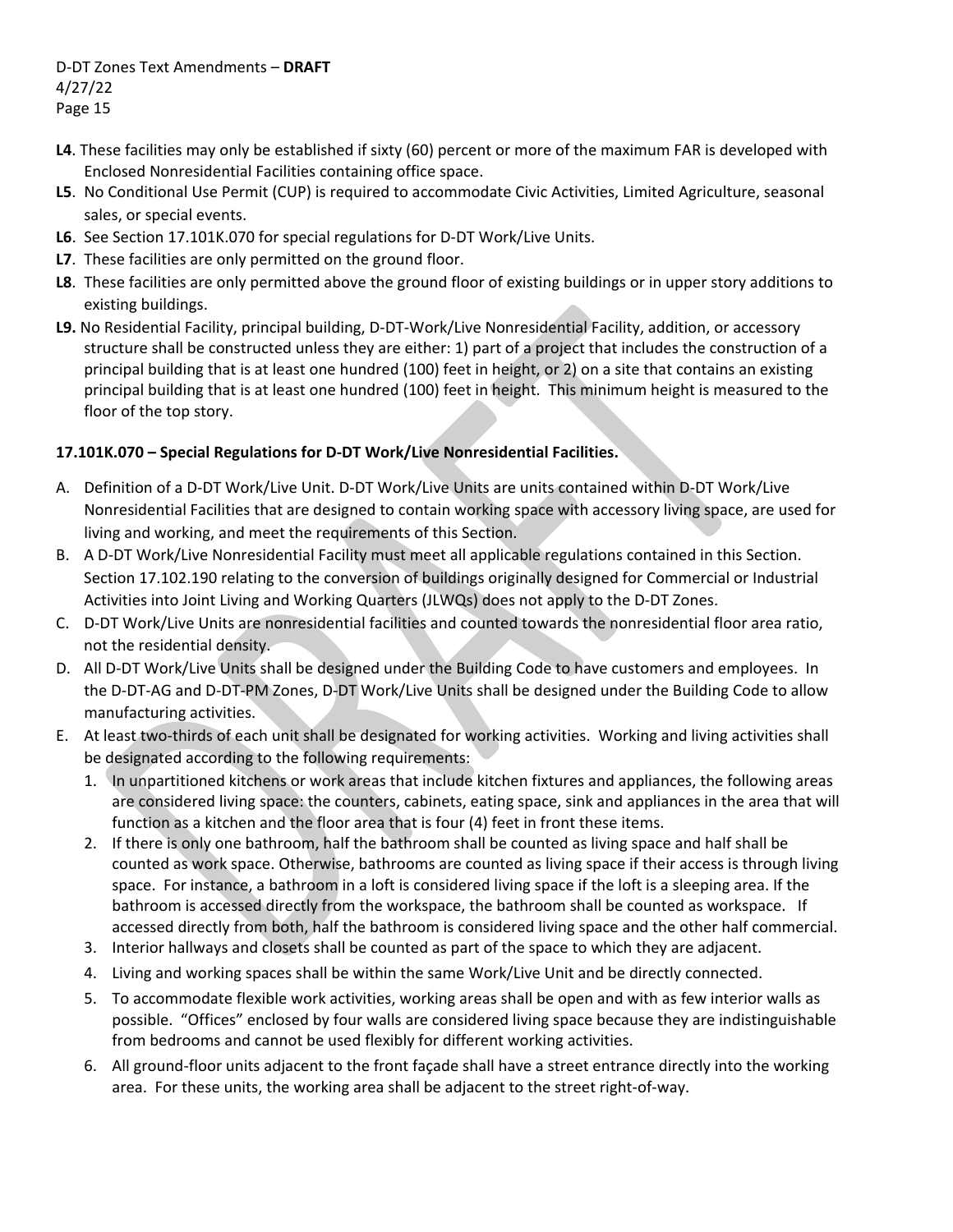- F. Regular Design Review required. Establishment of a D‐DT Work/Live Unit shall only be permitted upon determination that the proposal conforms to the Regular Design Review criteria set forth in the Design Review Procedure in Chapter 17.136 and to each of the following additional criteria:
	- 1. Units on the ground‐floor level of a building have a business presence on the street, including signage. For units in Commercial Zones, this includes a storefront‐style façade as described in 17.101K.130(d). For units in Industrial Zones, this includes extra wide entrances and, if feasible, roll‐up doors. For units in Residential Zones, this includes a business door that is oriented towards the street.
	- 2. The layout of nonresidential floor areas within a Work/Live Unit provides a functional open area for working activities.
	- 3. The floor and site plan for the project includes an adequate provision for the delivery of items required for a variety of businesses, including artist's work. This may include, but is not necessarily limited to, the following:
		- a. Service elevators designed to carry and move oversized items;
		- b. Extra large slop sinks;
		- c. Doors, corridors, and stairwells wide and/or straight enough to deliver large items; and
		- d. Loading areas located near stairs and/or elevators;
- G. Activity, auto parking, bicycle parking, loading, open space, and unit size standards. Table 17.101K.03 below prescribes special regulations for D‐DT Work/Live Units in applicable D‐DT zones.

| <b>Standard</b>                          | <b>Requirement</b>                                               | <b>Notes</b> |
|------------------------------------------|------------------------------------------------------------------|--------------|
| <b>Activities allowed in a Work/Live</b> | Same permitted and conditionally permitted activities as         |              |
| Unit                                     | described in Section 17.101K.050 for the applicable primary      |              |
|                                          | zone. For Residential Zones, activities permitted as Home        |              |
|                                          | Occupations are also permitted. Chapter 17.112 contains the      |              |
|                                          | Home Occupation regulations.                                     |              |
| Minimum size of a Work/Live              | 800 square feet                                                  |              |
| Unit                                     |                                                                  |              |
| <b>Required auto parking</b>             | No auto parking spaces required                                  |              |
| <b>Required bicycle parking</b>          | One long-term space for each unit; minimum requirement is        | $\mathbf{1}$ |
|                                          | four long-term spaces. Five short-term spaces for each 20 units; |              |
|                                          | minimum requirement is four short-term spaces.                   |              |
| Required usable open space               | For new D-DT Work/Live Units that are completely or partially    |              |
|                                          | outside the envelop of an existing building, the usable open     |              |
|                                          | space requirements for regular dwelling units are applied (see   |              |
|                                          | Section 17.101K.150 for these open space requirements). No       |              |
|                                          | additional usable open space is required for D-DT Work/Live      |              |
|                                          | Units that are completely within the envelop of an existing      |              |
|                                          | building. For these conversions, maintaining existing usable     |              |
|                                          | open space to at least the minimum standards for regular         |              |
|                                          | dwelling units is required.                                      |              |
| <b>Required loading</b>                  |                                                                  | 1,2          |
| Less than 25,000 sf.                     | No berth                                                         |              |
| 25,000-99,999 sf.                        | One berth                                                        |              |
| 100,000-199,999 sf.                      | Two berths                                                       |              |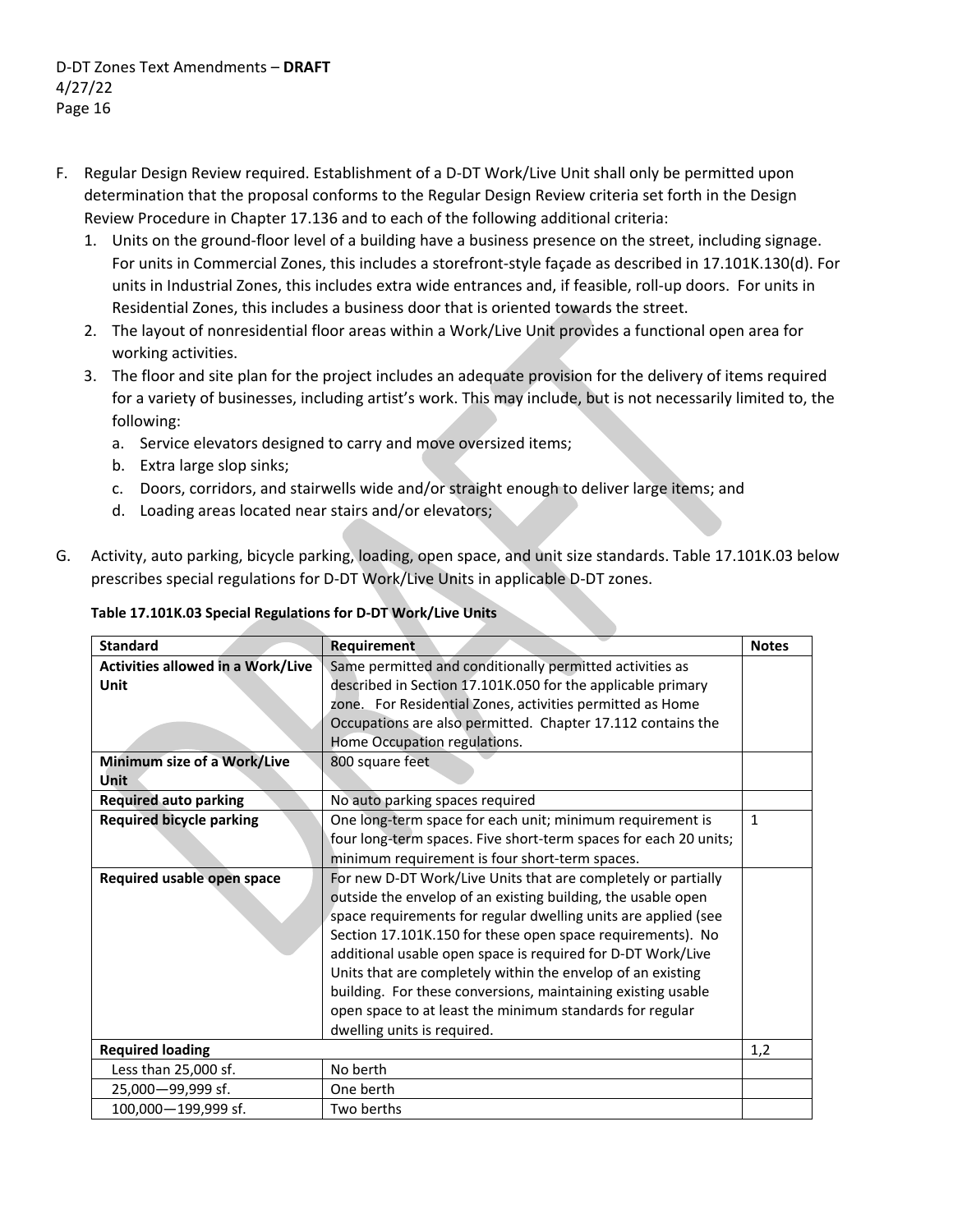| <b>Standard</b>     | Requirement  | <b>Notes</b> |
|---------------------|--------------|--------------|
| 200,000 sf. or more | Three berths |              |

#### **Notes:**

- 1. See Chapter 17.117 for bicycle parking standards.
- 2. Loading requirements apply to new construction and additions only. For conversion of existing buildings, maintaining existing loading to at least these minimum number of berths is required. Also, see Chapter 17.116 for loading standards.

### **Article IV – Development and Design Standards**

- 17.101K.080 Determination of Principal and Secondary Streets.
- 17.101K.090 Lot, Setback, and Ground Floor Requirements
- 17.101K.100 Base Height and Intensity Standards
- 17.101K.120 Zoning Incentive Program
- 17.101K.130 General Design Standards
- 17.101K.140 Development Standards for New Construction on Lots Adjacent to the Lake Merritt Channel
- 17.101K.150 Usable Open Space Standards

## **17.101K.080 – Determination of Principal and Secondary Streets.**

- A. This section describes how to determine the principal street abutting a lot.
- B. For lots with one abutting street, the abutting street is the principal street.
- C. On lots with more than one frontage, streets intended to have a high volume of pedestrian traffic and/or ground‐floor commercial activity shall be principal streets for the purpose of this Chapter. In order of priority, the following shall be principal streets when they abut a development site:
	- 1. Broadway, Telegraph Avenue, and San Pablo Avenue;
	- 2. Streets in the D‐DT‐P Zone;
	- 3. Thomas Berkley Way and 20<sup>th</sup> Street;
	- 4. Streets in the Arts and Cultural Combining Zone;
	- 5. Streets in the Green Loop Combining Zone;
	- 6. Streets in the D‐DT‐C Zone; and
	- 7. All other streets.
- D. For lots with two frontages, one (1) abutting street shall be the principal street and the other the secondary street. In this case, the street with the highest priority as described in Subsection (C) shall be the principal street. When the two streets have the same priority, then the Planning Director or their designee shall determine the principal street based on the development pattern, street widths, traffic capacity, land uses, transit activity, bicycle and pedestrian uses, and traffic control of intersections.
- E. For lots with more than two (2) abutting streets, only one (1) street shall be determined to be a secondary street and the remaining shall be principal streets unless a determination is made by the Planning Director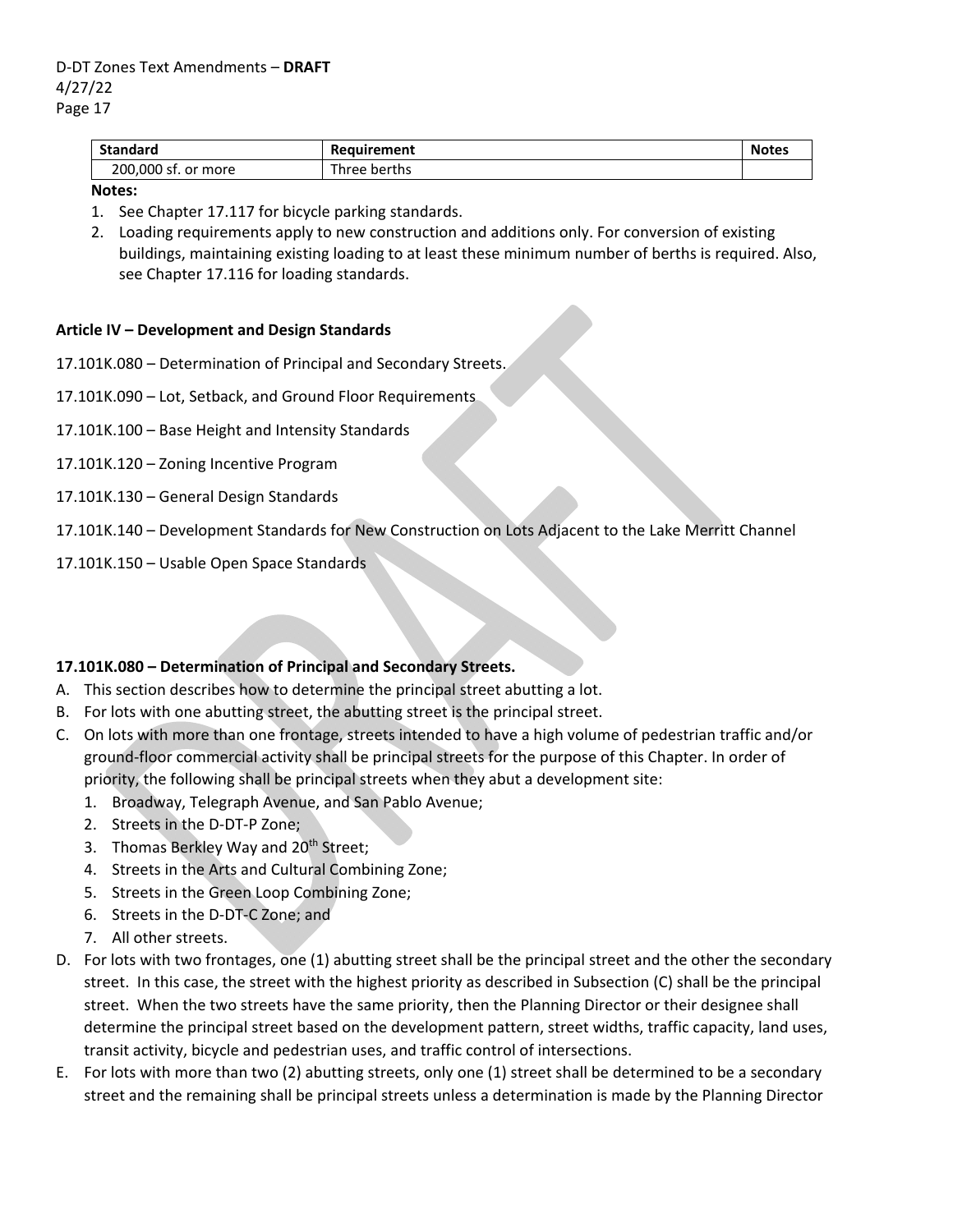or their designee that an additional secondary street(s) is required to accommodate loading, parking, circulation, and utility placement. The principal street(s) shall be chosen as prioritized in Subsection (C). When streets have the same priority, then the Planning Director or his or her designee shall determine the principal street(s) based on the development pattern, street widths, traffic capacity, land uses, transit activity, bicycle and pedestrian uses, and traffic control of intersections.

# **17.101K.090 – Lot, Setback, and Ground Floor Requirements**

Table 17.101K.04 below prescribes development standards specific to individual zones. The number designations in the right‐hand column refer to the additional regulations listed at the end of the Table. "N/A" designates the standard is not applicable to the specified zone.

|                                                                                           |              |               |            |              | Combini<br>ng Zone   | <b>Notes</b>        |              |              |              |              |                     |                |
|-------------------------------------------------------------------------------------------|--------------|---------------|------------|--------------|----------------------|---------------------|--------------|--------------|--------------|--------------|---------------------|----------------|
|                                                                                           | D-DT-P       | D-DT-C        | D-DT-CX    | D-DT-R       | $D-DT-$<br><b>RX</b> | D-DT-<br><b>CPW</b> | D-DT-<br>CW  | D-DT-<br>AG  | D-DT-<br>PM  | D-DT-<br>JLI | Office<br>Priority* |                |
| <b>Minimum Parcel Requirements</b>                                                        |              |               |            |              |                      |                     |              |              |              |              |                     |                |
| Lot Width<br>Mean                                                                         | 50 ft.       | 50 ft.        | 50 ft.     | 25 ft.       | 25 ft.               | 50 ft.              | 50 ft.       | 25 ft.       | 50 ft.       | 50 ft.       | 100 ft.             | $\mathbf{1}$   |
| Frontage                                                                                  | 50 ft.       | 50 ft.        | 50 ft.     | 25 ft.       | 25 ft.               | 50 ft.              | 50 ft.       | 25 ft.       | 50 ft.       | 50 ft.       | 100 ft.             | $\mathbf{1}$   |
| Lot Area                                                                                  | 7,500<br>sf. | 20,000<br>sf. | 7,500 sf.  | 3,000<br>sf. | 3,000<br>sf.         | 20,000<br>sf.       | 7,500<br>sf. | 3,000<br>sf. | 7,500<br>ft. | 7,500<br>sf. | 30,000 sf           | $\mathbf{1}$   |
| <b>Minimum and Maximum Setbacks</b>                                                       |              |               |            |              |                      |                     |              |              |              |              |                     |                |
| Minimum<br>front setback                                                                  | $0$ ft.      | $0$ ft.       | $0$ ft.    | 5 ft.        | $0$ ft.              | $0$ ft.             | $0$ ft.      | $0$ ft.      | $0$ ft.      | $0$ ft.      | 0 ft                | $\overline{2}$ |
| Maximum<br>front and<br>street side<br>setback for<br>the first story                     | 5 ft.        | 5 ft.         | $5/10$ ft. | N/A          | $5/10$<br>ft.        | $5/10$ ft.          | 5 ft.        | 5 ft.        | 5 ft.        | N/A          | 10 ft               | 3              |
| Minimum<br>interior side<br>setback                                                       | $0$ ft.      | $0$ ft.       | $0$ ft.    | Oft.         | $0$ ft.              | $0$ ft.             | $0$ ft.      | $0$ ft.      | $0$ ft.      | $0$ ft.      | $0$ ft.             |                |
| Minimum<br>street side<br>setback                                                         | $0$ ft.      | $0$ ft.       | $0$ ft.    | $0$ ft.      | $0$ ft.              | $0$ ft.             | $0$ ft.      | $0$ ft.      | $0$ ft.      | $0$ ft.      | $0$ ft.             |                |
| Rear setback                                                                              | $0$ ft.      | $0$ ft.       | $0$ ft.    | 10 ft.       | $0$ ft.              | $0$ ft.             | $0$ ft.      | $0$ ft.      | $0$ ft.      | 0/10<br>ft.  | $0$ ft.             | $\overline{4}$ |
| <b>Ground Floor Requirements</b>                                                          |              |               |            |              |                      |                     |              |              |              |              |                     |                |
| Minimum<br>façade<br>transparency<br>for ground<br>floor<br>Nonresidenti<br>al Facilities | 65%          | 65%           | 55%        | 55%          | 55%                  | 65%                 | 65%          | 55%          | 55%          | N/A          | 65%                 | 5              |
| Minimum<br>height of                                                                      | 15 ft.       | 15 ft.        | 15 ft.     | 15 ft.       | 15 ft.               | 15 ft.              | 15 ft.       | 15 ft.       | 15 ft.       | N/A          | N/A                 | 6              |

#### **Table 17.101K.04 Development Standards for Downtown District Zones**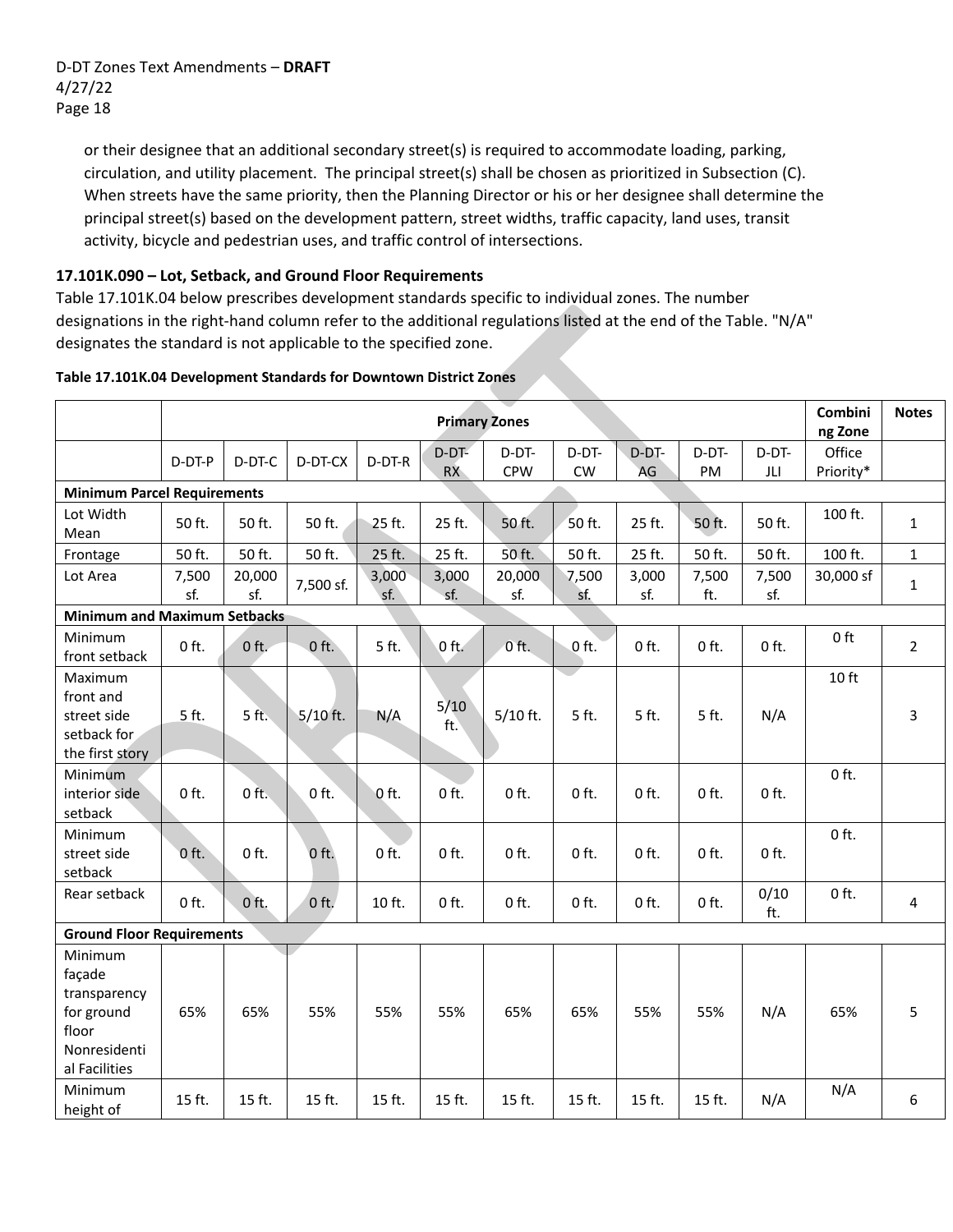|                                                                                   |     | <b>Primary Zones</b> |           |           |           |           |     |     |     |     |     | <b>Notes</b> |
|-----------------------------------------------------------------------------------|-----|----------------------|-----------|-----------|-----------|-----------|-----|-----|-----|-----|-----|--------------|
| ground floor<br>Nonresidenti<br>al Facilities                                     |     |                      |           |           |           |           |     |     |     |     |     |              |
| Minimum<br>separation<br>between the<br>grade and<br>ground floor<br>living space | N/A | N/A                  | $2.5$ ft. | $2.5$ ft. | $2.5$ ft. | $2.5$ ft. | N/A | N/A | N/A | N/A | N/A | ⇁            |

Additional Regulations for Table 17.101K.04:

**\*** If a D‐DT Primary Zone also has the Office Priority Combining Zone, the Office Priority regulations supersede the Primary Zone.

- 1. See Sections 17.106.010 and 17.106.020 for exceptions to lot area, width and street frontage regulations.
- 2. No building shall be constructed within sixty (60) feet of the top of the bank of the Lake Merritt Channel. See Section 17.101K for other requirements for development adjacent to the Channel.
- 3. The following notes apply to the maximum yard requirements:
	- a. In the D‐DT‐RX, D‐DT‐CX, and D‐DT‐CPW Zones, the maximum front and street side setback for the first story is five (5) feet for Commercial Facilities and ten (10) feet for Residential Facilities.
	- b. The requirements only apply to the construction of new principal buildings and to no more than two property lines. One of these property lines shall abut the principal street (see Section 17.101K.080 for how to identify the principal street).
	- c**.** The requirements do not apply to new construction of facilities containing Civic Activities, Agricultural Activities, or Automobile and Other Light Vehicle Gas Station and Servicing Commercial Activities as principal activities.
	- d. These maximum yards apply to seventy‐five percent (75%) of the principal street facade and fifty percent (50%) on secondary streets, if any (see Section 17.101K.080 for how to identify the principal and secondary streets). All percentages, however, may be reduced to fifty percent (50%) upon the granting of Regular Design Review (see Chapter 17.136 for the Design Review procedure). In addition to the criteria contained in Section 17.136.050, the proposal must also meet the following criterion:
		- **i.** Any additional yard area abutting the principal street is designed to accommodate publicly accessible plazas, sidewalk cafes, or restaurants, or to transition to the front setback of a neighboring Designated Historic Property or Potentially Designated Historic Property (see Section 17.101K.080 for how to identify the principal street).
- 4. The rear setback in the D‐DT‐JLI zone is zero (0) feet for properties that do not abut parcels with Residential Facilities and ten (10) feet for properties that abut parcels with Residential Facilities.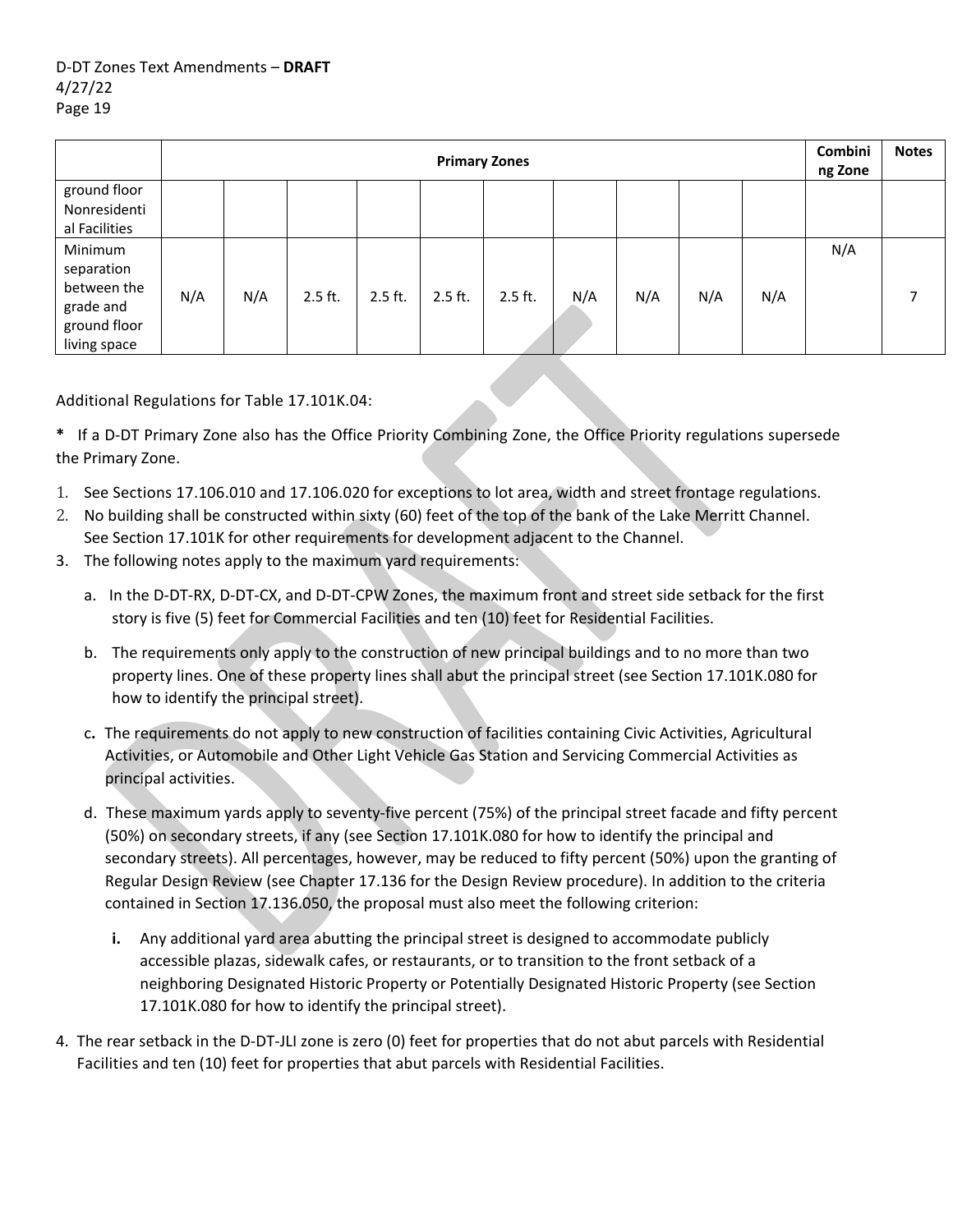- 5. This percentage of transparency is only required for principal buildings that include ground floor Nonresidential Facilities, and only applies to the principal street facade. On all secondary street facades, the requirement is one‐half (½) the standard for the principal street façade (see Section 17.101K.080 for how to identify the principal and secondary streets). The area of required transparency is between two (2) feet and nine (9) feet in height of the ground floor and must be comprised of clear, non-reflective windows that allow views out of indoor commercial space or lobbies. Glass block does not quality as a transparent window. Exceptions to this regulation may be allowed by the Planning Director, or his or her designee, for unique facilities such as convention centers, gymnasiums, parks, gas stations, theaters and other similar facilities.
- **6.** This height is required for new principal buildings that include ground floor Nonresidential Facilities and is measured from the sidewalk grade to the second story floor.
- **7.** This regulation only applies to ground floor living space located within fifteen (15) feet of a street facing facade.

### **17.101K.100 Base Height and Intensity Standards**

**THESE REGULATIONS ARE STILL IN DEVELOPMENT AND WILL BE RELEASED IN A FUTURE DRAFT FOR PUBLIC REVIEW.**

## **17.101K.110 Zoning Incentive Program (ZIP).**

**THESE REGULATIONS ARE STILL IN DEVELOPMENT AND WILL BE RELEASED IN A FUTURE DRAFT FOR PUBLIC REVIEW.**

# 17.101K.120 - Increased density and floor area ratio through the trading of development rights in the D-DT **Zones.**

A. Definitions. the following definitions shall apply to this Section:

- 1. "Development Rights" means the maximum allowed dwelling units and floor area established in the zoning regulations for a specific lot.
- 2. "Net Development Rights" meansthe difference between: 1) the development rights on a lot, and 2) the existing floor area and number of dwelling units on the same lot. For example, if the underlying zoning permits a maximum of fifty (50) dwelling units on a lot, and the same lot contains forty (40) dwelling units, then the net development rights for density available for transfer is ten (10) dwelling units.
- 3. "Transfer of Development Rights" means the transfer of some or all of the net development rights from a sending site to a designated receiving site, resulting in an increase in the number of dwelling units and/or amount of floor area than would otherwise be permitted at the receiving site. For example, a transfer of development rights for number of dwelling units has occurred if the sending site described in definition (2), above, transfers all its net development rights to allow a receiving site to construct ten (10) dwelling units more than normally permitted in the zoning regulations. In this case, the sending site would not be permitted to contain more than the existing forty (40) dwelling units, because it transferred the site's net development rights to the receiving site.
- 4. Receiving Site. A development site that receives net development rights from a sending site.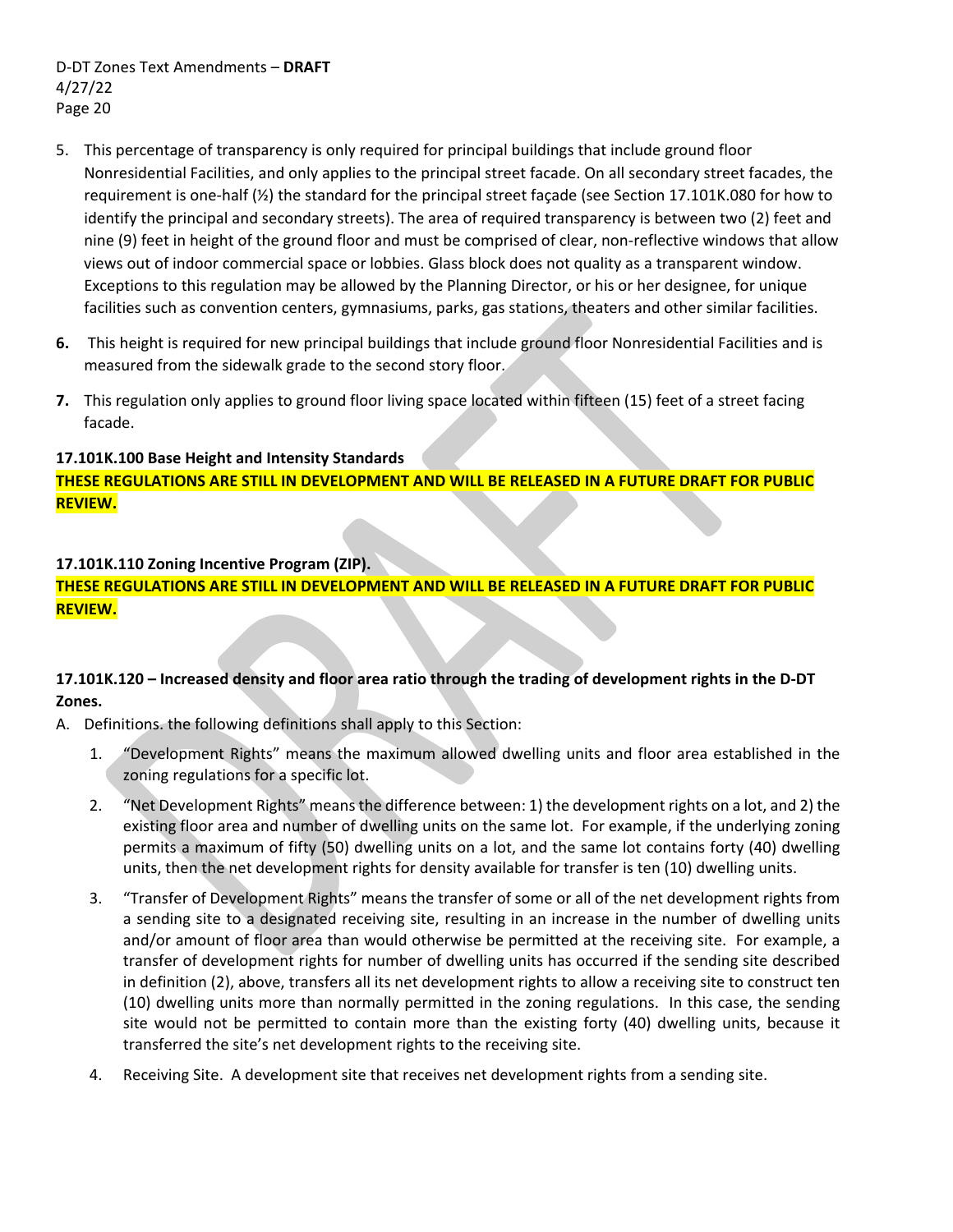- 5. Sending Site. A lot that sends some or all its net development rights to another proposed development site.
- B. The only net development rights permitted to be transferred are for floor area and number of dwelling units.
- C. For all transfers of development rights, the owners of the sending site shall prepare and execute an agreement, approved as to form and legality by the City Attorney and filed with the Alameda County Recorder, incorporating the restricted development rights.
- D. Transfer of development rights is permitted upon the granting of a Conditional Use Permit (see Chapter 17.134 for the CUP procedure) in all D-DT zones that permit, by right, Multifamily Residential Facilities. Transfer of Development Rights is prohibited where Multifamily Residential Facilities are either prohibited or conditionally permitted. In addition to the CUP criteria contained in Section 17.134.050, development right transfers must meet the following additional criterion:
	- 1. The height and bulk of the proposal for the receiving site is consistent with the desired character of the block and area.
- E. Transfer of development rights within a D-DT Zone must meet the following requirements:
	- 1. Both the receiving and sending sites must be within a D‐DT Zone.
	- 2. The sending site must be: 1) either a Designated Historic Property (DHP) or a Potentially Designated Historic Property (PDHP) that contributes to an Area of Secondary Importance (ASI) or Area of Primary Importance (API); and 2) within the same or lower Height Area established in the zoning regulations as the receiving site.
	- 3. The receiving site must: 1) be within the D‐DT Zoning Incentive Area; and 2) neither be a Designated Historic Property nor contribute to an ASI or API.
	- 4. The number of units and/or floor area greater than what is permitted under the base density at a receiving site achieved through a trading of development rights shall not be more than half of the maximum of what could be achieved through the D‐DT Zoning Incentive Program (ZIP). For example, if the ZIP allows twenty (20) more units and fifty thousand (50,000) more square feet than what is normally allowed by the base intensity regulations at a site, then the maximum a transfer of development rights can achieve is ten (10) units and twenty‐five thousand (25,000) square feet over what is allowed under the base intensity at the site.
	- 5. The intensity achieved through the TDR program plus the intensity achieved under the ZIP shall not exceed the maximum permitted under the ZIP.
	- 6. Construction at a receiving site above the maximum height that is permitted in the applicable base zone may be permitted through the granting of the same Conditional Use Permit that allows the trading of development rights (see Subsection D, above). This increase over the maximum height shall meet both of the following requirements:
		- a. The additional height shall be limited to only that required to physically accommodate the transferred net development rights.
		- b. The maximum height shall not be greater than that permitted under the ZIP described in Section 17.101K.110.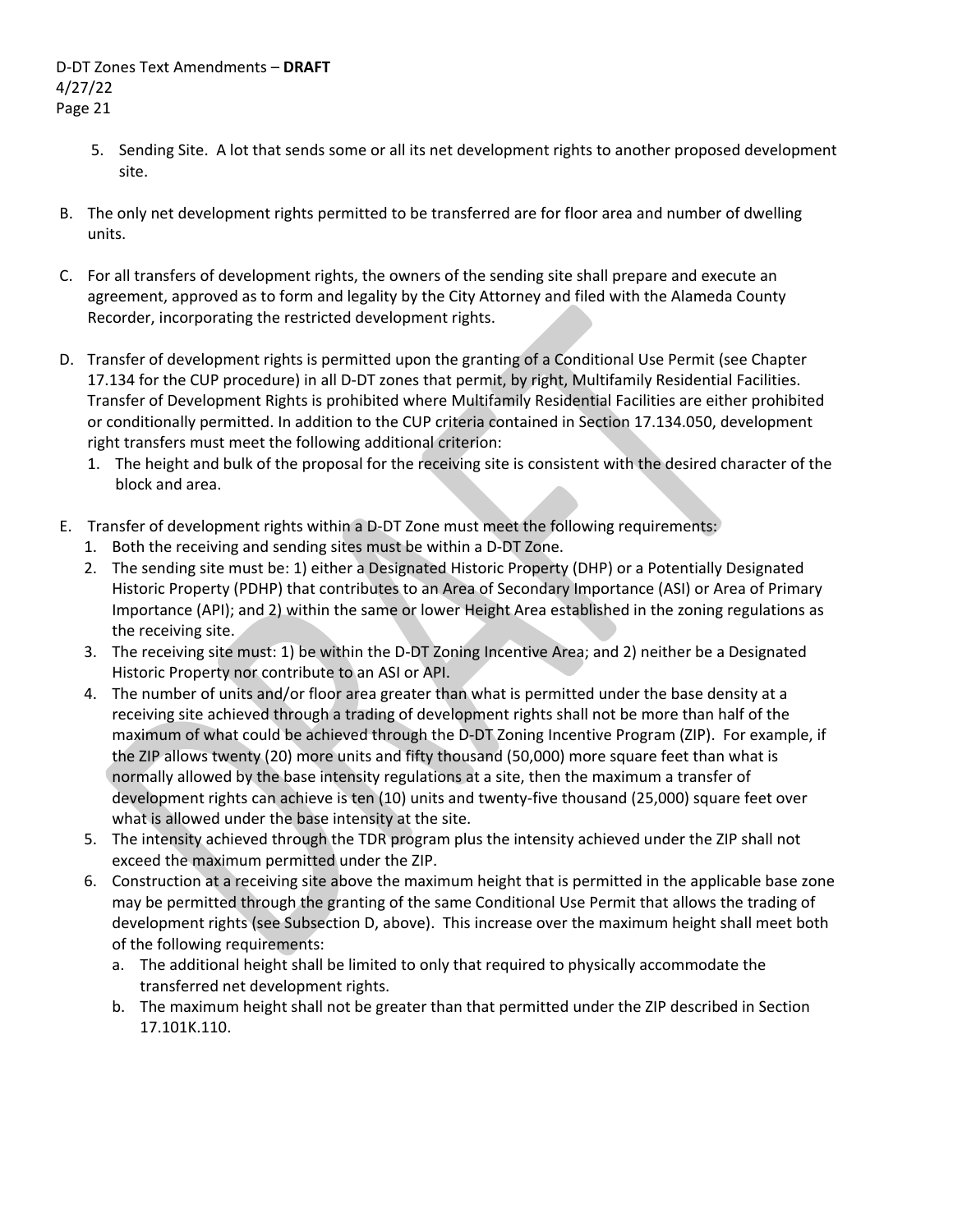### **17.101K.130** – **General Design Standards**

- A. The following regulations apply to newly constructed principal buildings.
	- 1. Ground Floor Treatment
		- a. Entrance. Buildings shall have at least one prominent pedestrian entrance on the ground floor principal street façade (see Section 17.101K.080 for how to identify the principal street). Entrances at building corners facing both the principal street and a secondary street may be used to satisfy this requirement. Building entrances include doors to one or more shops, businesses, lobbies, or living units. Entrances shall be made prominent through some combination of recessing the door area, change in material, an awning above a door, additional detailing, stairs leading to the door, and/or other features. The entrance for Nonresidential Facilities shall be at grade.
		- b. Ground Floor Materials. All ground‐floor building materials shall be durable, of high quality, and display a sense of permanence. Such materials include stone, tile, brick, metal panel systems, glass, and/or other similar materials.
		- c. Distinguishing Ground Floor. The ground level of the building shall be designed to enhance the visual experience for pedestrians and distinguish it from upper stories. This shall be achieved by designing a ground floor facade that is distinct from the rest of the building through some combination of change of material, enhanced detailing, lighting fixtures, cornices, awnings, canopies, and/or other elements.
		- d. Ground Floor Commercial Façade Elements. For buildings with ground floor commercial space, the ground floor shall be modulated into a regular cadence of storefront sized windows and entrances and contain a window base or kickplate, and transom windows. The design of these elements shall be consistent with the style of the building. Ground floor commercial facades shall be within five (5) feet of the front property line.
		- e. Active Space Requirement. Parking spaces; locker areas; utility, storage, and trash rooms; and similar non-active spaces shall not be located within thirty (30) feet from the principal ground floor street facade except for incidental entrances to such activities elsewhere in the building. Exceptions to this requirement can be made through the Regular Design Review Procedure (See Section 17.136.050). In addition to the criteria contained in Section 17.136.050, the exception must also meet both of the following criteria:
			- i. There is no other feasible location for the non‐active space and the amount of non‐active space in the front thirty (30) feet of the building is minimized to the maximum amount practically achievable; and
			- ii. When feasible, active space is placed between the non-active space and the street.
		- f. Trash and Storage. Trash and storage shall be in the garage, underground, or be otherwise concealed from view of the public right‐of‐way. Trash and storage shall not be placed adjacent to the principal street facade unless the proposal is on an interior lot (see Section 17.101K.080 for how to identify the principal street).
		- g. Utilities. Backflow prevention devices and utility meters shall not be placed on the principal street façade unless the proposal is on an interior lot (see Section 17.101K.080 for how to identify the principal street). These elements shall be placed in a building alcove, underground, landscaped area, or utility room, and completely screened from view from the public right‐of‐way unless required otherwise by a department of the City. Whenever feasible, transformers shall be placed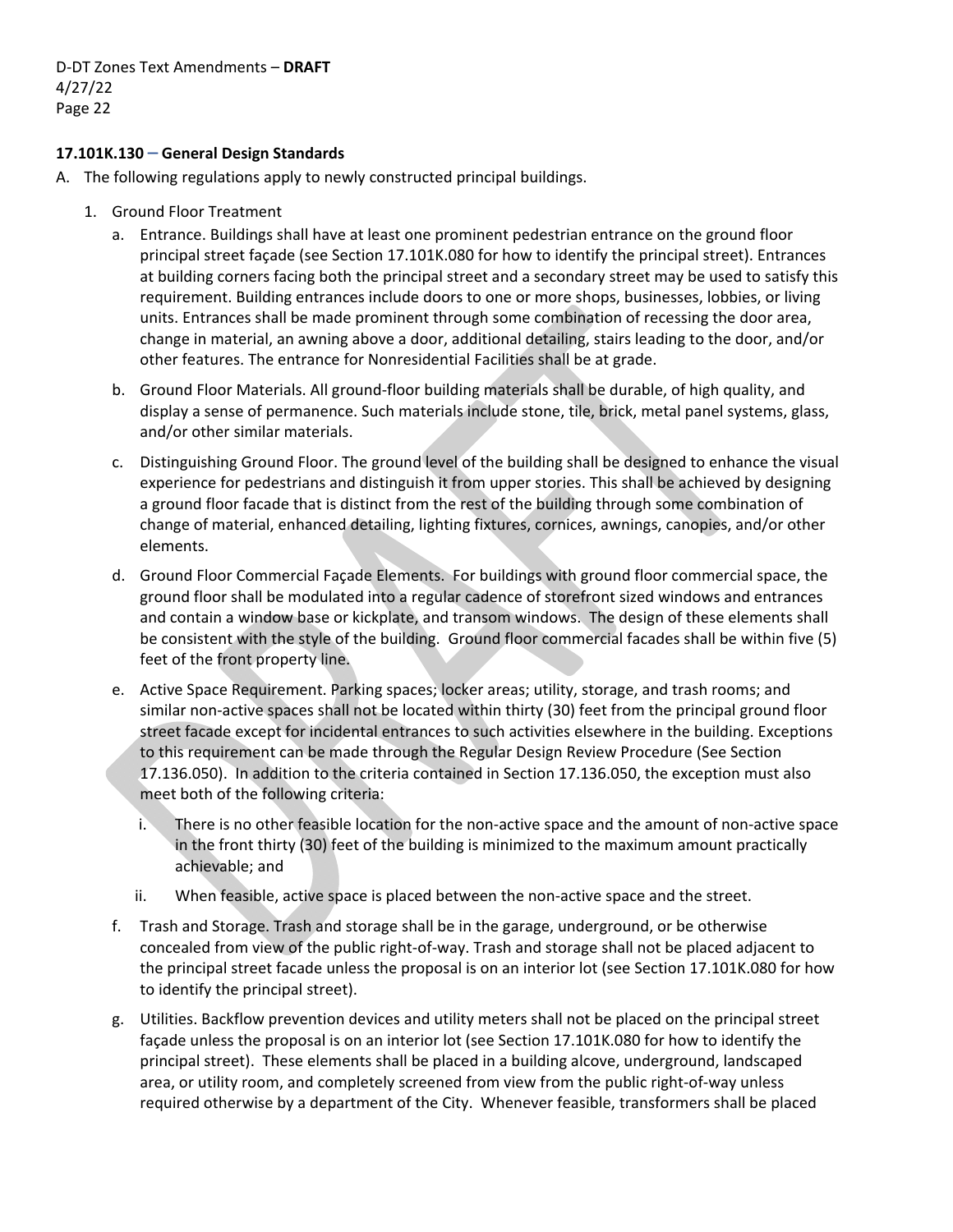out of public view and not on the principal street facade. If this is infeasible, transformers shall be screened by landscaping. Transformers shall never be placed above ground in the right‐of‐way.

- h. Parking and Loading Access Location. Access to parking and loading facilities through driveways, garage doors, or other means shall not be from the principal street when alternative access is feasible from a secondary street facade or an alley (see Section 17.101K.080 for how to identify the principal street). Open parking areas shall not be located between the sidewalk and a principal building.
- 2. Base Design.
	- a. Base Requirements and Exceptions. For buildings one hundred (100) feet tall or more, a building base shall be established at or near the edge of each right-of-way. This base shall be a minimum and maximum of forty-five (45) and eighty-five (85) feet tall, respectively. Exceptions to this requirement can be made through the Regular Design Review Procedure (See Section 17.136.050). In addition to the criteria contained in Section 17.136.050, the exception must meet at least one of the following criteria:
		- i. The site is in the Office Priority Combining Zone or there is a clear context of buildings over eighty‐five (85) feet in height on the block without a building base; or
		- ii. The height of part of the base is lower than forty‐five (45) feet to transition to a lower scale neighboring Potentially Designated Historic Property or Designated Historic Property; or
		- iii. Setbacks are required to create plazas or other public areas or for buildings designed for particular activities, as described in Table 17.101K.04, note 03.
	- b. Transition to Historic Buildings. The design of the building base shall create a transition to adjacent lower scale Designated Historic Properties and Potentially Designated Historic Properties. This shall be accomplished through stepping down the base, matching cornice lines and floor heights, and/or creating volumes at the façade of the base that relate to the scale of the historic building.
	- c. Building Base Articulation. The façade(s) of the base that are more than one hundred (100) feet in width and visible from the street shall use plane offsets and material changes that create shadows and relief.
	- d. Windows and Façade Treatment. Each building base façade facing a street shall contain windows. Expanses of solid walls without windows on these facades shall not exceed twenty (20) feet in width. Solid walls visible from the street on any facade shall contain enhanced materials, deep reveals and scoring, prominent textures, and/or public art.
- 3. Tower Design. The following standards apply to towers, which is defined as construction above the base of a building.
	- a. Tower Setback. Towers shall be set back at least fifteen (15) feet from both: 1) at least one (1) side façade of the building base; and 2) either the rear or the front building base façade. Exceptions to this requirement can be made through the Regular Design Review Procedure (See Section 17.136.050). In addition to the criteria contained in Section 17.136.050, the exception must meet both of the following criteria:
		- i. The site is in the Office Priority Combining Zone, there is a clear context of buildings over eighty‐ five (85) feet in height on the block without a setback from a base, or the regulation would require floor plates of less than fifty thousand (50,000) square feet for the towers of commercial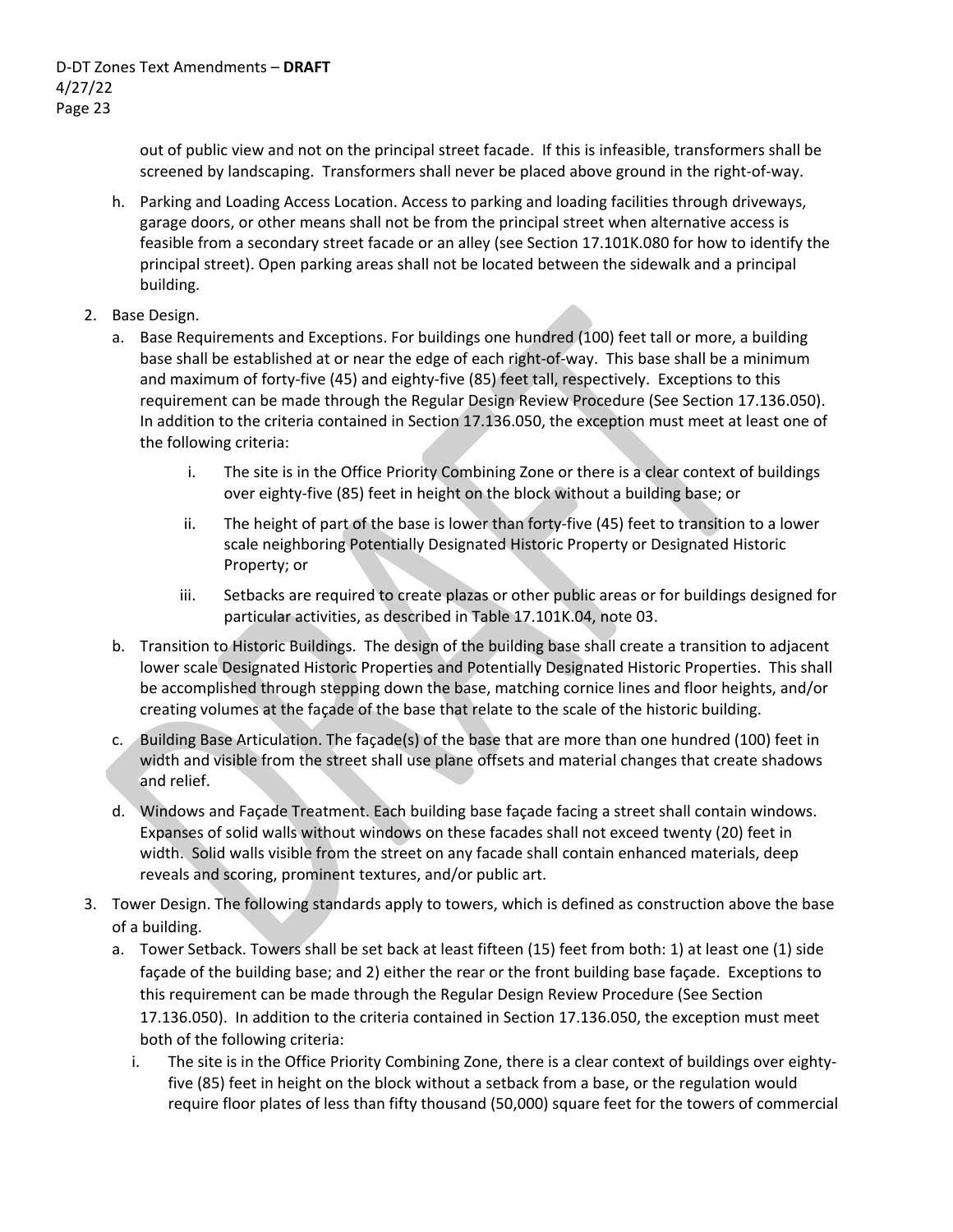buildings or twenty‐five thousand (25,000) square feet for the towers of residential buildings. For this finding, a residential building means a building that devotes at least two-thirds of its floor area to Residential Facilities and a commercial building means a building that devotes more than one third of its floor area to Nonresidential Facilities.

- ii. Each façade includes a variety of fenestration, sculpting, volumes, articulation, and material patterns to reduce the perception of building mass and avoid the appearance of repeated identical floors.
- b. Design Integration with Base. Design elements of a tower shall vertically integrate with and/or extend to building base façades. This technique shall be used to avoid the appearance of towers being isolated from the street and the base.
- c. Windows. Each visible tower facade shall contain windows, including façades facing interior and rear property lines. Expanses of solid walls without windows that are visible from the street shall not exceed 20 feet in width.
- 4. General buildings design requirements.
	- a. Massing. The mass of buildings shall be broken up into smaller forms to reduce the scale and enhance the visual interest of the streetscape. The massing requirements contained in this section shall be applied on all visible facades and achieved through some coordinated combination of one or more of the following: changes in plane, sculpting, building articulation, varied materials, contrasting window patterns and treatments, varying roof heights, separating upper‐story floor area into two or more towers, contrasting colors, a distinct base, middle, and top, or other methods.
	- b. Heavily tinted bronze, black, or gray glass shall not predominate on or be a signature feature of facades.
	- c. Building Terminus. The top of buildings shall include elements that provide a distinct visual terminus. The visual terminus shall be integrated into the overall architectural design concept of the building. Examples include, but are not limited to, curvilinear or stepped forms that soften the truncated tops of buildings, cornices, and other architectural forms. These rooftop elements shall be sized, shaped, and sited to also screen all rooftop mechanical equipment from view.

## **17.101K.140 – Development Standards for New Construction on Lots Adjacent to the Lake Merritt Channel**

- A. The regulations of this section apply to the new construction of principal buildings on parcels that are adjacent to the Lake Merritt Channel or its adjacent open space.
- B. The following definition only applies to this Section:
	- 1. Lake Merritt Channel Facade ‐ Lake Merritt Channel Facade refers the façade and private and public space that abuts either: 1) the Lake Merritt Channel; or 2) existing and/or planned parks and open spaces that border the Lake Merritt Channel.
- C. No building shall be constructed within sixty (60) feet of the top of the bank of the Lake Merritt Channel.
- D. In addition to the findings required in Chapter 17.136, the following Regular Design Review findings are required to be met for all development projects that include the construction of a new principal building on a lot that is adjacent to the Lake Merritt Channel open space area:
	- 1. The project contributes to and protects the unique environmental resources at the Channel and coordinates with ongoing and proposed capital improvements and restoration projects associated with the Lake Merritt Channel.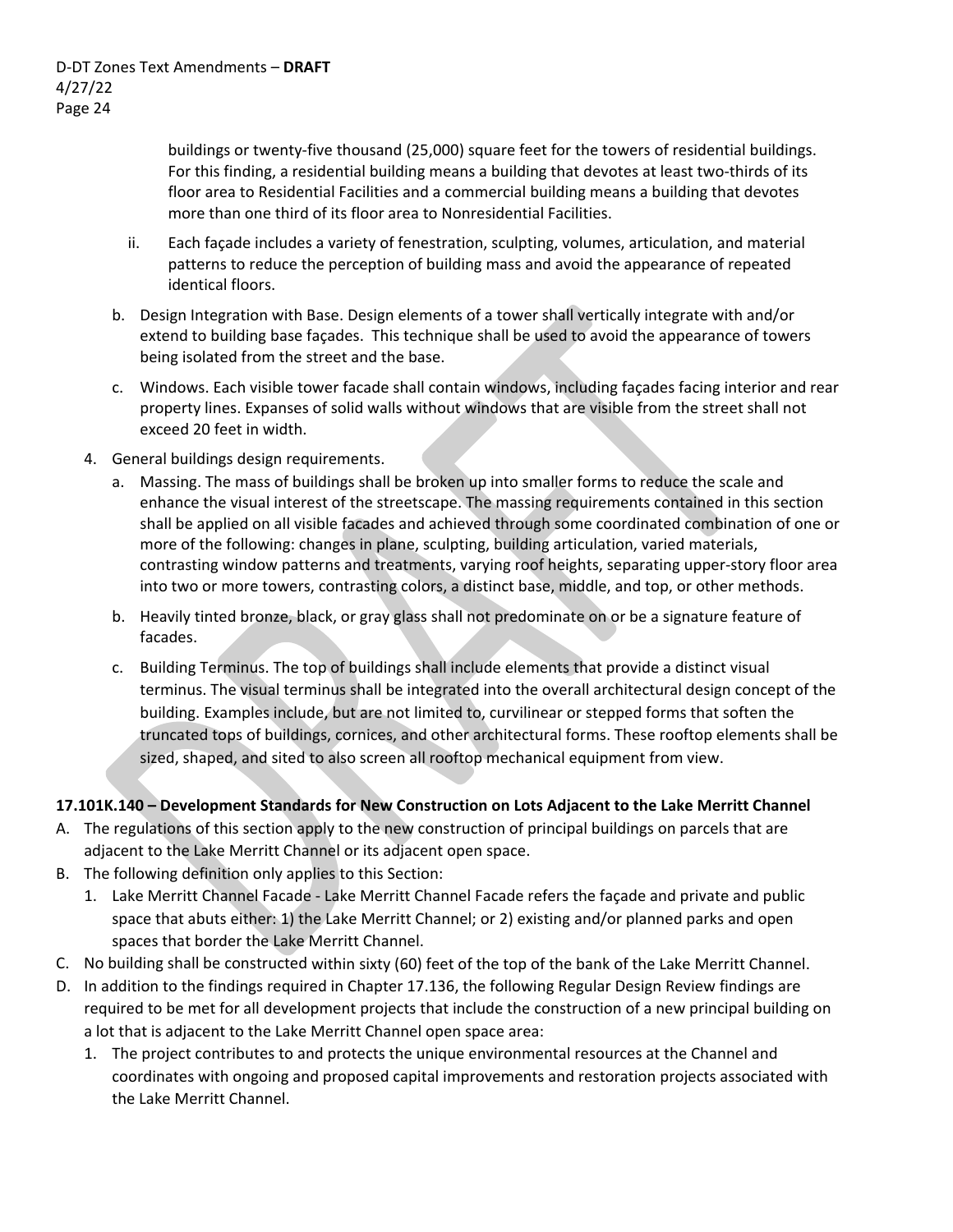- 2. The project landscaping integrates with and visually transitions to existing or planned adjacent natural and open spaces.
- 3. The Lake Merritt Channel façade provides visual interest for pedestrians at the Lake Merritt Channel.
- E. New development shall comply with the following building orientation, facade, and landscape requirements:
	- 1. Whenever feasible, no Lake Merritt Channel Facade shall include utility meters, utility boxes, or vehicle entryways. If it is unavoidable to place utility meters and/or boxes on the Lake Merritt Channel Façade, they shall be screened by dense landscaping. No garages shall face the channel.
	- 2. Developments shall include open spaces in the form of walkways, landscaped passive recreation areas or terraced plazas between the Lake Merritt Channel Facades and the Channel.

### **17.101K.150 – Usable Open Space Standards**

- A. General. This Section contains the usable open space standards and requirements for residential development in the D‐DT Zones. These requirements supersede those in Chapter 17.126.
- B. Definitions of D‐DT usable open space types. The following includes a list of available usable open space types eligible to fulfill the usable space requirements of this Chapter and the definitions of these types of open space:
	- 1. "Private Usable Open Space". Private usable open space is accessible from a single unit and may be provided in a combination of recessed and projecting exterior spaces.
	- 2. "Public Ground‐Level Plaza". Public ground‐level plazas (plazas) are group usable open space located at street-level and adjacent to the building frontage. Plazas are publicly accessible during daylight hours and are maintained by the property owner. Plazas shall be landscaped and include pedestrian and other amenities, such as benches, fountains and special paving.
	- 3. "Rooftop Open Space". Rooftop open space, a type of group usable open space, includes gardens, decks, swimming pools, spas and landscaping located on the rooftop and accessible to all tenants.
	- 4. "Courtyard". A courtyard is a type of group usable open space that can be located anywhere within the subject property.
- C. Standards. All required usable open space shall be permanently maintained and shall conform to the following standards:
	- 1. Area. On each lot containing Residential Facilities with a total of two or more living units, usable open space shall be provided for such facilities at a rate of at least seventy-five (75) square feet per dwelling unit and thirty‐eight (38) square feet per rooming unit and efficiency unit.
	- 2. Size and Shape. An area of contiguous space shall be of such size and shape that a rectangle inscribed within it shall have no dimension less than the dimensions shown in the following table:

| <b>Type of Usable</b>     | <b>Minimum</b>   | <b>Notes</b>                     |  |  |  |
|---------------------------|------------------|----------------------------------|--|--|--|
| <b>Open Space</b>         | <b>Dimension</b> |                                  |  |  |  |
| Private                   | 10 <sub>ft</sub> |                                  |  |  |  |
| Public Ground-Level Plaza | 10 <sub>ft</sub> |                                  |  |  |  |
| Courtyard                 | 15 <sub>ft</sub> |                                  |  |  |  |
| Rooftop                   | 15 <sub>ft</sub> | Areas occupied by vents or other |  |  |  |
|                           |                  | structures which do not enhance  |  |  |  |

**Table 17.101K.12: Required Dimensions of Usable Open Space**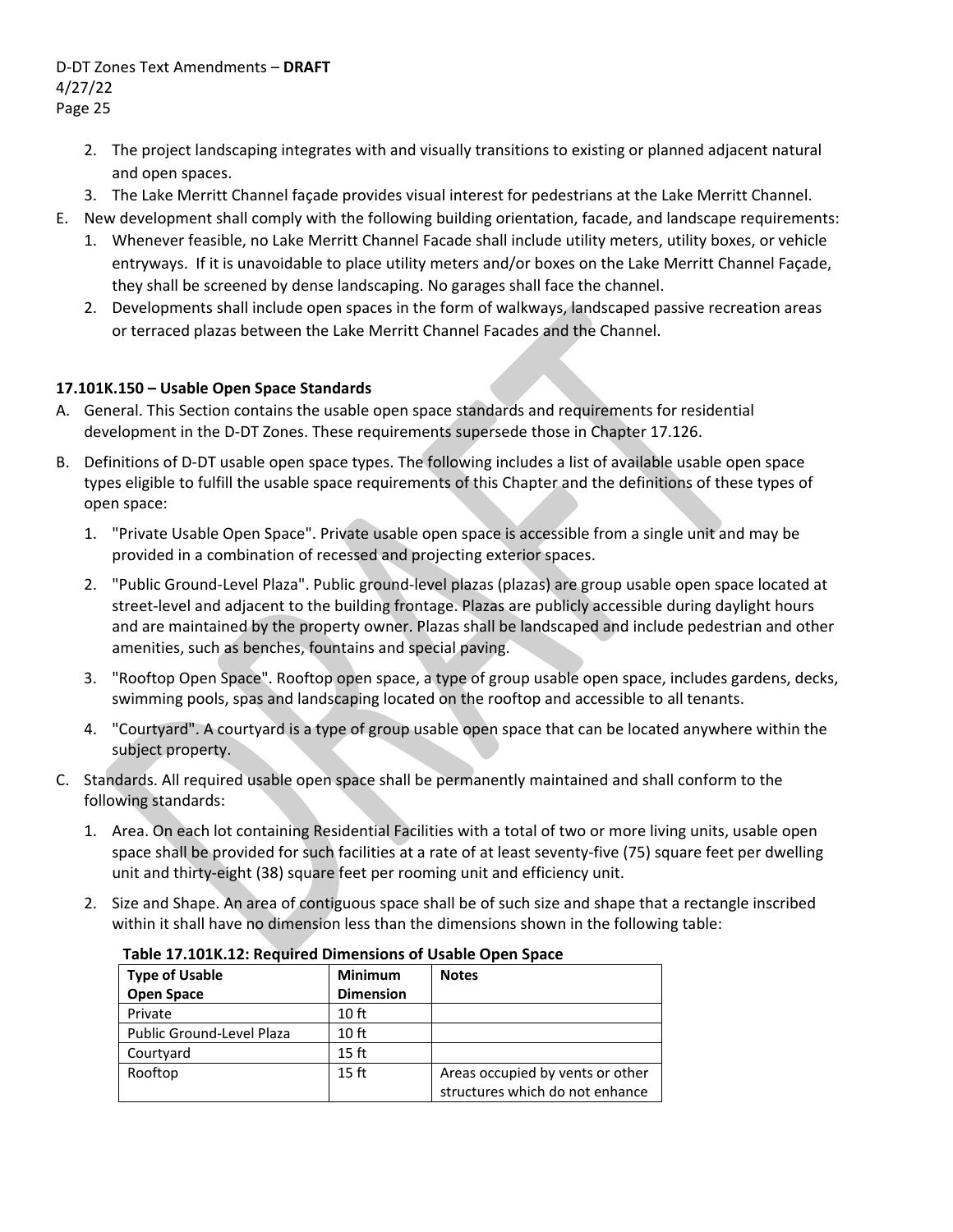|  | usability of the space shall not be<br>counted toward the above<br>dimension. |  |
|--|-------------------------------------------------------------------------------|--|
|--|-------------------------------------------------------------------------------|--|

- 3. Openness. There shall be no obstructions above the space except for devices to enhance its usability, such as pergola or awning structures. There shall be no obstructions over ground-level private usable open space except that not more than fifty percent (50%) of the space may be covered by a private balcony projecting from a higher story. Above‐ground‐level private usable open space shall have at least one exterior side open and unobstructed, except for incidental railings or balustrades, for eight (8) feet above its floor level.
- 4. Location. Required usable open space may be located anywhere on the lot.
- 5. Usability. A surface shall be provided which prevents dust and allows convenient use for outdoor activities. Such surface shall be any practicable combination of lawn, garden, flagstone, wood planking, concrete, asphalt or other serviceable, dust-free surfacing. Slope shall not exceed ten percent (10%). Off‐street parking and loading areas, driveways, and service areas shall not be counted as usable open space. Adequate safety railings or other protective devices shall be erected whenever necessary for space on a roof but shall not be more than the minimum height required by the Oakland Building Code.
- 6. Accessibility. Usable open space, other than private usable open space, shall be accessible to all the living units on the lot. It shall be served by any stairway or other accessway qualifying under the Oakland Building Code as an egress facility from a habitable room. Private usable open space may be located anywhere on the lot. Above-ground-level space may be counted even though it projects beyond a street line. All private usable open space shall be adjacent to, and not more than four (4) feet above or below the floor level of, the living unit served. Private usable open space shall be accessible to only one living unit by a doorway to a habitable room or hallway.
- 7. Landscaping requirements. At least ten percent (10%) of rooftop, courtyard, or public ground‐level plaza usable open space area shall include landscaping enhancements. Landscaping enhancements shall consist of permanent features, such as trees, shrubbery, decorative planting containers, fountains, boulders or artwork (sculptures, etc.) The remainder of the space shall include user amenities such as seating, decorative paving, sidewalk cafes, or playground structures.

## **Article V – D‐DT Combining Zones**

- 17.101K.160 Downtown Arts and Culture Combining Zone Regulations
- 17.101K.170 Green Loop Combining Zone
- 17.101K.180 Sea Level Rise Combining Zone.

### **17.101K.160** – **Downtown Arts and Culture Combining Zone Regulations**

A. Definitions. The following definitions shall apply for purposes of this Section.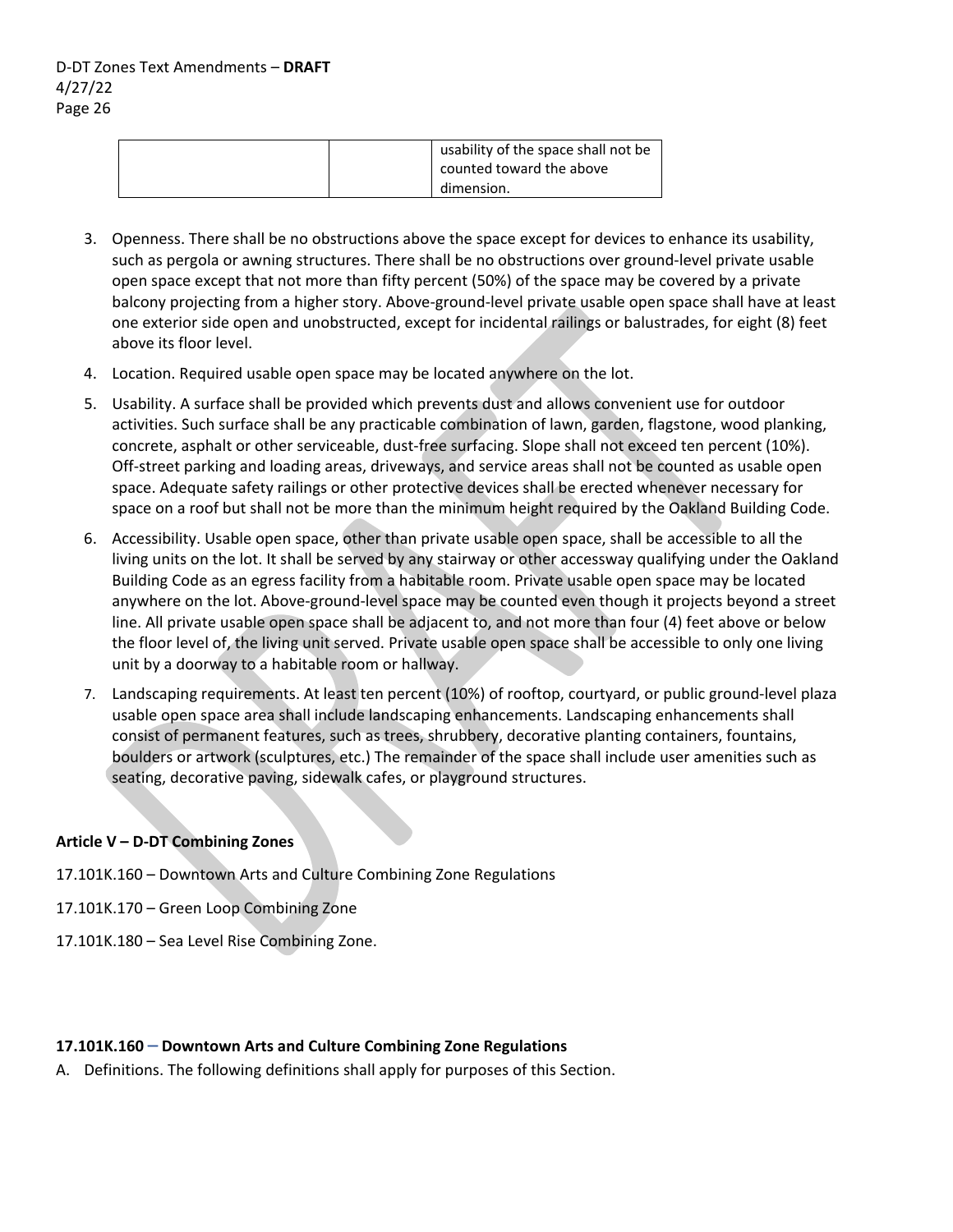- 1. Arts and Culture Types of Activities. Arts and Culture Types of Activities produce, display, sell or otherwise disseminate artistic and cultural expression. These types of activities also include operations that increase cultural awareness, serve and strengthen ethnic communities harmed by racial disparities, and educate Oakland residents about art and cultural practices and histories. All Arts and Culture Types of Activities are categorized in one of the following two subclassifications:
	- a. Administrative Arts and Culture. These types of activities support the intent of this overlay through general administrative functions. These include, but are not limited to, administrative support for art- and culture-related non-profit educational organizations, institutions, and businesses. These activities also include organizations that have a mission to strengthen, serve, and educate underrepresented communities, particularly communities harmed by racial disparities.
	- b. Active Arts and Culture. These types of activities provide pedestrian‐oriented, accessible, active and/or high visibility functions. These uses include, but are not limited to, the following:
		- i. Public and private performance spaces, including dance, theater and spoken-word venues;
		- ii. Schools focusing on arts and/or cultural education;
		- iii. Artisan Production Commercial Activities, as described in Section 17.58.040.
		- iv. Art studios;
		- v. Libraries;
		- vi. Museums and galleries; and
		- vii. Retail stores, bookstores, consumer services such as barber shops and salons, cafes, restaurants and bars that display rotating visual art, host performances and/or are oriented toward the specific cultures or ethnicities identified in the intent of this Combining Zone.
- B. Determination of an Arts and Culture Type of Activity.

The determination of whether a proposal is Arts and Culture Type of Activity shall be made by the Planning Director, or his or her designee. Such determination shall be subject to the right of appeal pursuant to the administrative appeal procedure in Chapter 17.132.

C. Activity Regulations.

Ground floor activities that are determined to not be an Arts and Culture Activity Type may only permitted upon the granting of a Conditional Use Permit (see Chapter 17.134 for the CUP process), regardless of whether the use is typically permitted by the primary zone.

- D. Developments that include the construction of a new principal building or principal buildings that are increasing footprint area by one hundred (100) percent or more shall dedicate the following ground floor area to Arts and Culture Activity Types:
	- 1. At least fifty (50) percent of the leasable floor area on the ground floor of all new principal buildings.

## **17.101K.170** – **Green Loop Combining Zone**

- A. The regulations of this section apply to areas designated to be within the Green Loop Combining Zone on the Zoning Map. The intent of the Zone is described in Section 17.101K.010.
- B. Green Loop Frontage Regulations. The following regulations are required for developments that include the construction of a new principal building: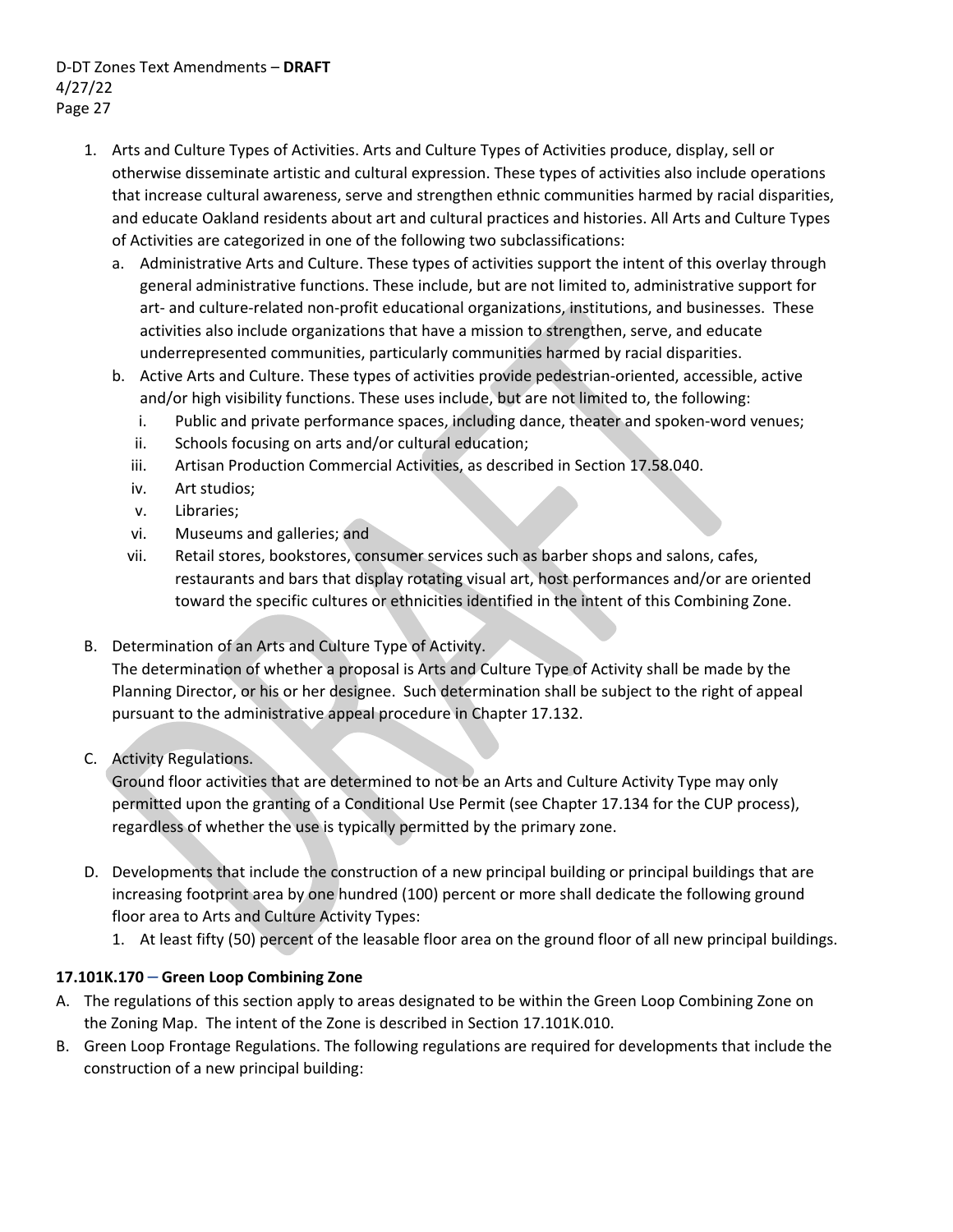- 1. Buildings that include ground‐floor commercial storefronts shall be designed to accommodate at least one (1) form of outdoor seating and/or tables for patrons. Examples include parts of a building frontage setback for full-service tables, built in benches, and plazas.
- 2. Entrances and/or storefronts shall provide awnings at the ground floor to provide weather protection and sense of enclosure for pedestrians. Umbrellas or other shade structures shall be made available for patrons using benches or table.
- 3. Space shall be provided between any ground floor residential façade and the sidewalk for the placement of landscaping.
- 4. Ground floors shall be illuminated by building-mounted hooded decorative lights.
- 5. New development of a principal building that is three (3) stories or more shall incorporate at least one (1) of the following vertical facade treatment(s):
	- a. Vining plant supports for vertical or hanging gardens; or
	- b. Trellises or other structural additions.
- C. Green Loop Landscape Standards. Development that includes the new construction of a principal building shall be landscaped according to the following standards:
	- 1. At least seventy‐five percent (75%) of any ground floor open space area between the principal building and the sidewalk shall be improved with features such as decorative paving, stepped planter formations that act as seating, and/or decorative planting containers.
	- 2. At least fifteen percent (15%) of any courtyard usable open space between the principal building and the sidewalk shall include planting, as described in Section 17.101K.150.
	- 3. Landscaping shall be composed of a combination of trees, plants, and shrubbery that is suited to the Oakland climate.
	- 4. Fencing or other screening feature shall not create a significant visual barrier between the public right‐ of-way and any publicly accessible ground floor open space area.

# **17.101K.180** – **Sea Level Rise Combining Zone.**

- A. The regulations of this section apply to areas designated to be within the Sea Level Rise Combining Zone on the Zoning Map. The intent of the Zone is described in Section 17.101K.010.
- B. Developments that include the construction of any new principal building within the Sea Level Rise Combining Zone shall be required to submit a Sea Level Rise Adaptation Plan. The plan shall specify an area‐ specific adaptation response to projected sea level rise and the associated increase in flood risk. This regulation does not establish specific requirements for all projects because each site condition is unique. Instead, each new development shall be required to develop and maintain an individual Sea Level Rise Adaptation Plan to prepare for changes in rising sea level and related groundwater intrusion. In all plan assessments, the City will consider Base Flood Elevations, future potential inundation level, storm surge, and groundwater table changes due to rising sea levels. Where feasible, the minimum height of the finished floor of the bottom story of new buildings should be at least twenty-four (24) inches higher than the future potential inundation level.
- C. The specific strategies included in any individual Sea Level Rise Adaptation plan will depend on the location of the building. One size will not fit all, so resilience capacity building will be tailored to the local context. However, whenever any new development is approved or infrastructure investments made in the Sea Level Rise Combining Zone, future sea levels must be accounted for, and all structures and infrastructure elements designed to be resilient to flood impacts.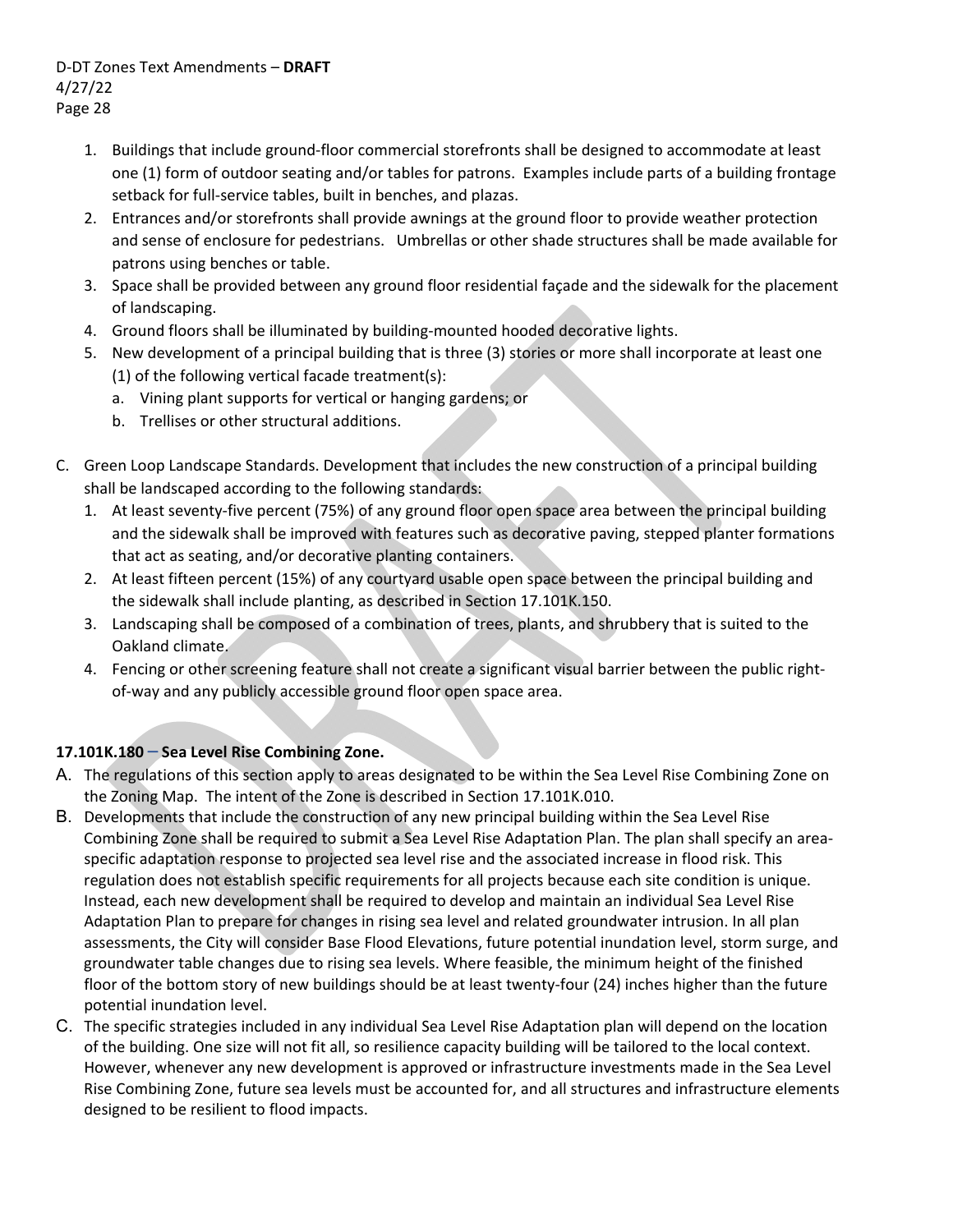The following are proposed new zones to regulate uses under the I‐880 freeway. These zones are only currently proposed to be mapped under the I‐800 Freeway in Downtown but may be mapped in other areas in the future.

### **Chapter 17.98 S‐16 INTERSTATE 880 ZONES COMMERCIAL ZONES REGULATIONS**

### **Sections:**

- 17.98.010 Title, intent and description
- 17.98.020 Required Design Review Process
- 17.98.030 Permitted and conditionally permitted activities.
- 17.98.040 **–** Permitted and Conditionally Permitted Facilities.

17.98.050 **–** Property development standards.

### **17.98.010 – Title, intent and description**

A. Intent. The provisions of this Chapter shall be known as the S‐16 Interstate 880 **Commercial** Zones Regulations. The intent of the Interstate 880 (S‐16) Zones is to maximize the community potential of California Department of Transportation (Caltrans) Freeway Lease Areas (FLA) under Interstate 880 (I‐880) by allowing the creation of safe, high‐quality activities in FLAs. These regulations shall apply to the S‐16 Zones.

B. Description of Zones. This Chapter establishes land use regulations for the following three (3) zones:

- **1. S‐16A Commercial Zone.**  The S‐16A Zone is intended to enhance areas beneath and adjacent to I‐880 by providing opportunity for activities that support community functions.
- **2. S‐16B Commercial Zone.** The S‐16B Zone is intended to accommodate a range of uses beneath and adjacent to I‐880 that are compatible with adjacent residential and commercial areas.
- **3. S‐16C Commercial Zone.** The S‐16C Zone is intended to accommodate a range of uses beneath and adjacent to I‐880 that are compatible with adjacent industrial and mixed commercial areas.

## **17.98.020 – Required Design Review Process**

Except for projects that are exempt from design review as set forth in Section 17.136.025, no Building Facility, Designated Historic Property, Potentially Designated Historic Property, Telecommunications Facility, Sign, or other associated structure shall be constructed, established, or altered in exterior appearance, unless plans for the proposal have been approved pursuant to the design review procedure in Chapter 17.136, and when applicable, the Telecommunications regulations in Chapter 17.128, or the Sign regulations in Chapter 17.104.

### **17.98.030 – Permitted and conditionally permitted activities.**

Table 17.98.01 lists the permitted, conditionally permitted, and prohibited activities in the S‐16 Zones. The descriptions of these activities are contained in Chapter 17.10. Section 17.10.040 contains permitted accessory activities. Any proposed activity also requires approval from the California Department of Transportation (Caltrans).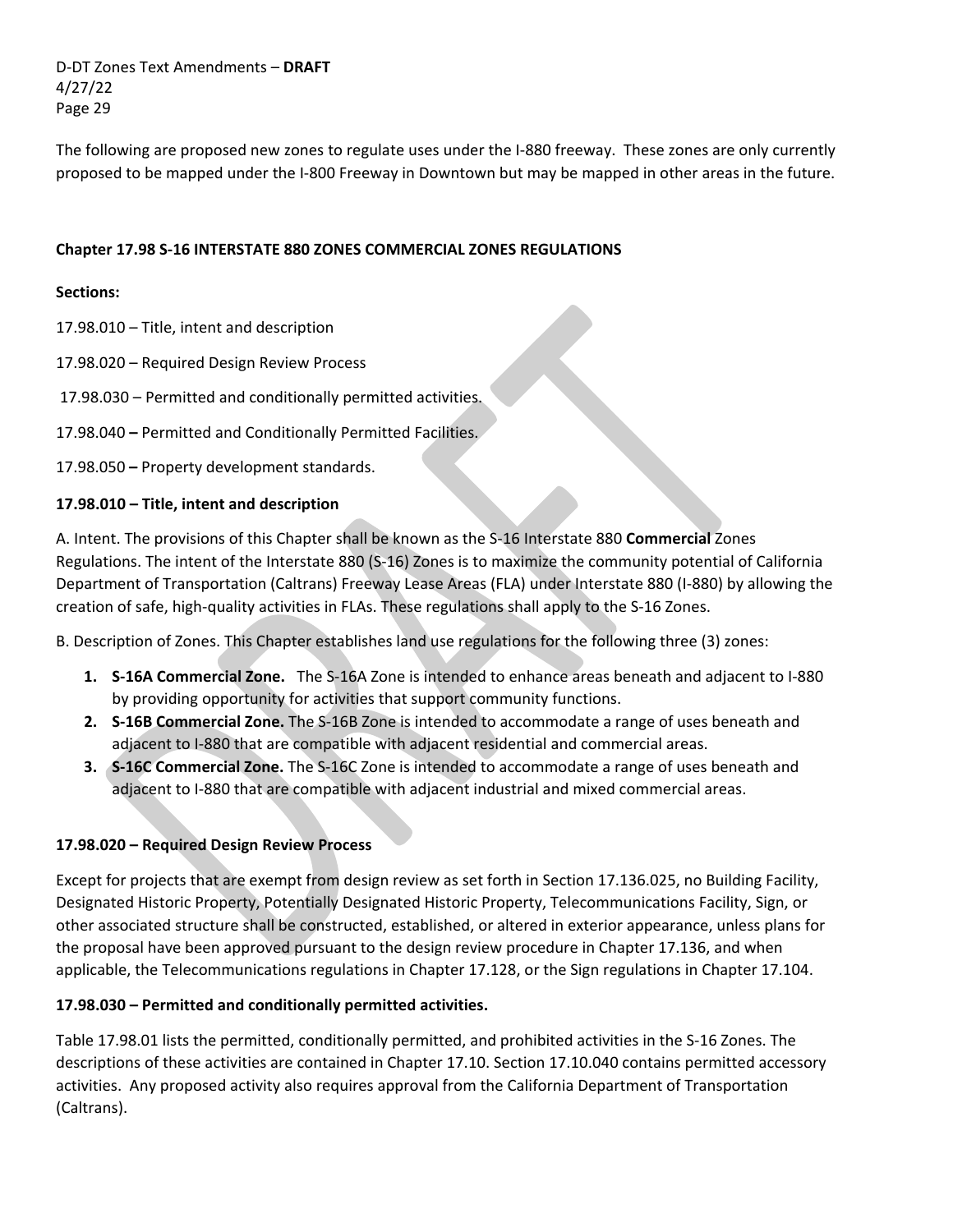**"P"** designates permitted activities in the corresponding zone.

**"C"** designates activities that are permitted only upon the granting of a Conditional Use permit (CUP) in the corresponding zone (see Chapter 17.134 for the CUP procedure).

**"L"** designates activities subject to certain limitations or notes listed at the bottom of the table.

**"—"** designates activities that are prohibited except as accessory activities according to the regulations contained in Section 17.10.040.

**Table 17.98.01: Permitted and Conditionally Permitted Activities** 

| Activities                                  | Zones     |                          |         | Additional   |
|---------------------------------------------|-----------|--------------------------|---------|--------------|
|                                             | $S-16A$   | $S-16B$                  | $S-16C$ | Regulations  |
| <b>Residential Activities</b>               |           |                          |         |              |
| Permanent                                   |           |                          |         |              |
| <b>Residential Care</b>                     |           |                          |         |              |
| <b>Supportive Housing</b>                   |           |                          |         |              |
| <b>Transitional Housing</b>                 |           |                          |         |              |
| <b>Emergency Shelter</b>                    | C(L1)(L2) | C(L1)(L2)                | P(L3)   | 17.07.060A   |
| Semi-Transient                              |           |                          |         |              |
| <b>Bed and Breakfast</b>                    |           |                          |         |              |
| <b>Civic Activities</b>                     |           |                          |         |              |
| <b>Essential Service</b>                    | P         | P                        | P       |              |
| <b>Limited Child-Care Activities</b>        |           |                          |         |              |
| <b>Community Assembly</b>                   |           |                          |         |              |
| <b>Recreational Assembly</b>                | P         | P                        |         |              |
| <b>Community Education</b>                  |           |                          |         |              |
| Nonassembly Cultural                        | C(L1)     | C(11)                    |         |              |
| Administrative                              |           |                          |         |              |
| <b>Health Care</b>                          |           | $\overline{\phantom{0}}$ |         |              |
| <b>Special Health Care</b>                  |           |                          |         |              |
| <b>Utility and Vehicular</b>                |           | P(L4)                    | P(L4)   |              |
| <b>Extensive Impact</b>                     |           |                          |         |              |
| <b>Commercial Activities</b>                |           |                          |         |              |
| <b>General Food Sales</b>                   |           |                          |         |              |
| <b>Full-Service Restaurants</b>             |           |                          |         |              |
| Limited-Service Restaurant and Cafe         | P(L5)     | P(L5)                    |         | Chapter 9.52 |
| Fast-Food Restaurant                        |           |                          |         |              |
| <b>Convenience Market</b>                   |           |                          |         |              |
| Alcoholic Beverage Sales                    |           |                          |         |              |
| <b>Mechanical or Electronic Games</b>       |           |                          |         |              |
| <b>Medical Service</b>                      |           |                          |         |              |
| <b>General Retail Sales</b>                 | P(L5)     | P(L5)                    |         | Chapter 9.52 |
| Large-Scale Combined Retail and Grocery     |           |                          |         |              |
| Sales                                       |           |                          |         |              |
| <b>Consumer Service</b>                     |           |                          |         |              |
| <b>Consultative and Financial Service</b>   |           |                          |         |              |
| <b>Check Cashier and Check Cashing</b>      |           |                          |         |              |
| <b>Consumer Cleaning and Repair Service</b> |           |                          |         |              |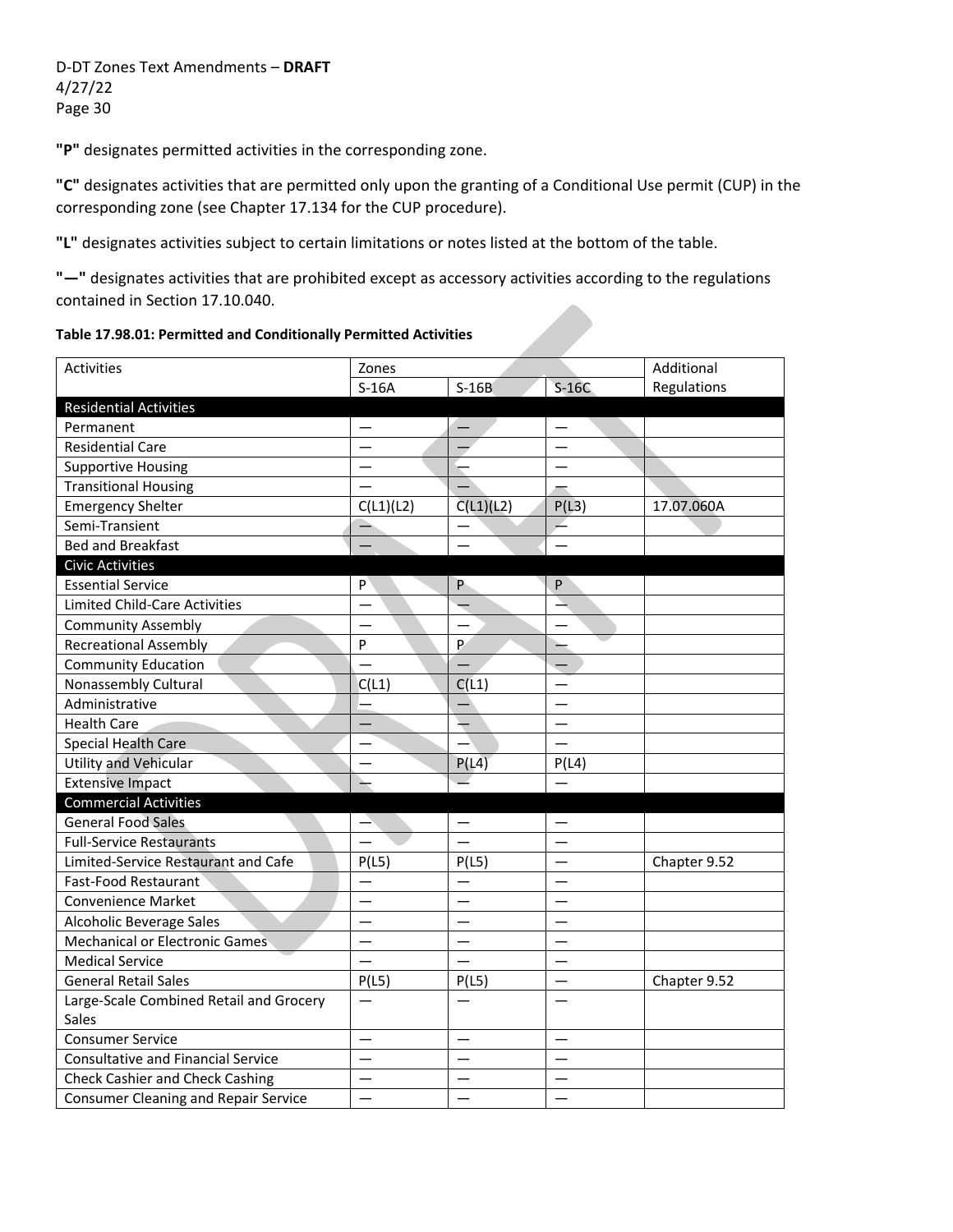| Activities                                                  | Zones     |         |           | Additional   |
|-------------------------------------------------------------|-----------|---------|-----------|--------------|
|                                                             | $S-16A$   | $S-16B$ | $S-16C$   | Regulations  |
| <b>Consumer Dry Cleaning Plant</b>                          |           |         |           |              |
| <b>Group Assembly</b>                                       | P(L5)     | P(L5)   |           | Chapter 9.52 |
| Personal Instruction and Improvement                        |           |         |           |              |
| <b>Services</b>                                             |           |         |           |              |
| Administrative                                              |           |         |           |              |
| Business, Communication, and Media                          |           |         |           |              |
| <b>Services</b>                                             |           |         |           |              |
| <b>Broadcasting and Recording Services</b>                  | —         |         |           |              |
| Research Service                                            |           |         |           |              |
| <b>General Wholesale Sales</b>                              |           |         |           |              |
| <b>Transient Habitation</b>                                 |           |         |           |              |
| <b>Building Material Sales</b>                              |           |         |           |              |
| Automobile and Other Light Vehicle Sales                    |           |         |           |              |
| and Rental                                                  |           |         |           |              |
| Automobile and Other Light Vehicle Gas                      |           |         |           |              |
| <b>Station and Servicing</b>                                |           |         |           |              |
| Automobile and Other Light Vehicle Repair                   |           |         |           |              |
| and Cleaning                                                |           |         |           |              |
| Taxi and Light Fleet-Based Services                         |           | P(L4)   | P(L4)     |              |
| <b>Automotive Fee Parking</b>                               |           | P(L4)   | P(L4)     | 17.103.055   |
| <b>Animal Boarding</b>                                      |           |         |           |              |
| <b>Animal Care</b>                                          |           |         |           |              |
| <b>Undertaking Service</b>                                  |           |         |           |              |
|                                                             |           |         |           |              |
| <b>Industrial Activities</b><br><b>Custom Manufacturing</b> |           |         |           |              |
|                                                             |           |         |           |              |
| Light Manufacturing                                         |           |         |           |              |
| <b>General Manufacturing</b>                                |           |         |           |              |
| Heavy/High Impact                                           |           |         |           |              |
| <b>Research and Development</b>                             |           |         |           |              |
| <b>Construction Operations</b>                              |           |         |           |              |
| Warehousing, Storage and Distribution-                      |           |         |           |              |
| Related                                                     |           |         |           |              |
| Regional Freight Transportation                             |           |         |           |              |
| Trucking and Truck-Related                                  |           |         |           |              |
| A. Freight/Truck Terminal                                   |           |         |           |              |
| <b>B. Truck Yard</b>                                        |           |         | C(L1)(L6) |              |
| C. Truck Weigh Stations                                     |           |         |           |              |
| D. Truck and Other Heavy Vehicle Sales.                     |           |         |           |              |
| Rental and Leasing                                          |           |         |           |              |
| E. Truck and Other Heavy Vehicle                            |           |         |           |              |
| Service, Repair and Refueling                               |           |         |           |              |
| Recycling and Waste Related                                 |           |         |           |              |
| Agricultural and Extractive Activities                      |           |         |           |              |
| Limited Agriculture                                         | C(L1)(L7) |         |           |              |
| <b>Extensive Agriculture</b><br><b>Plant Nursery</b>        | C(L1)     |         |           |              |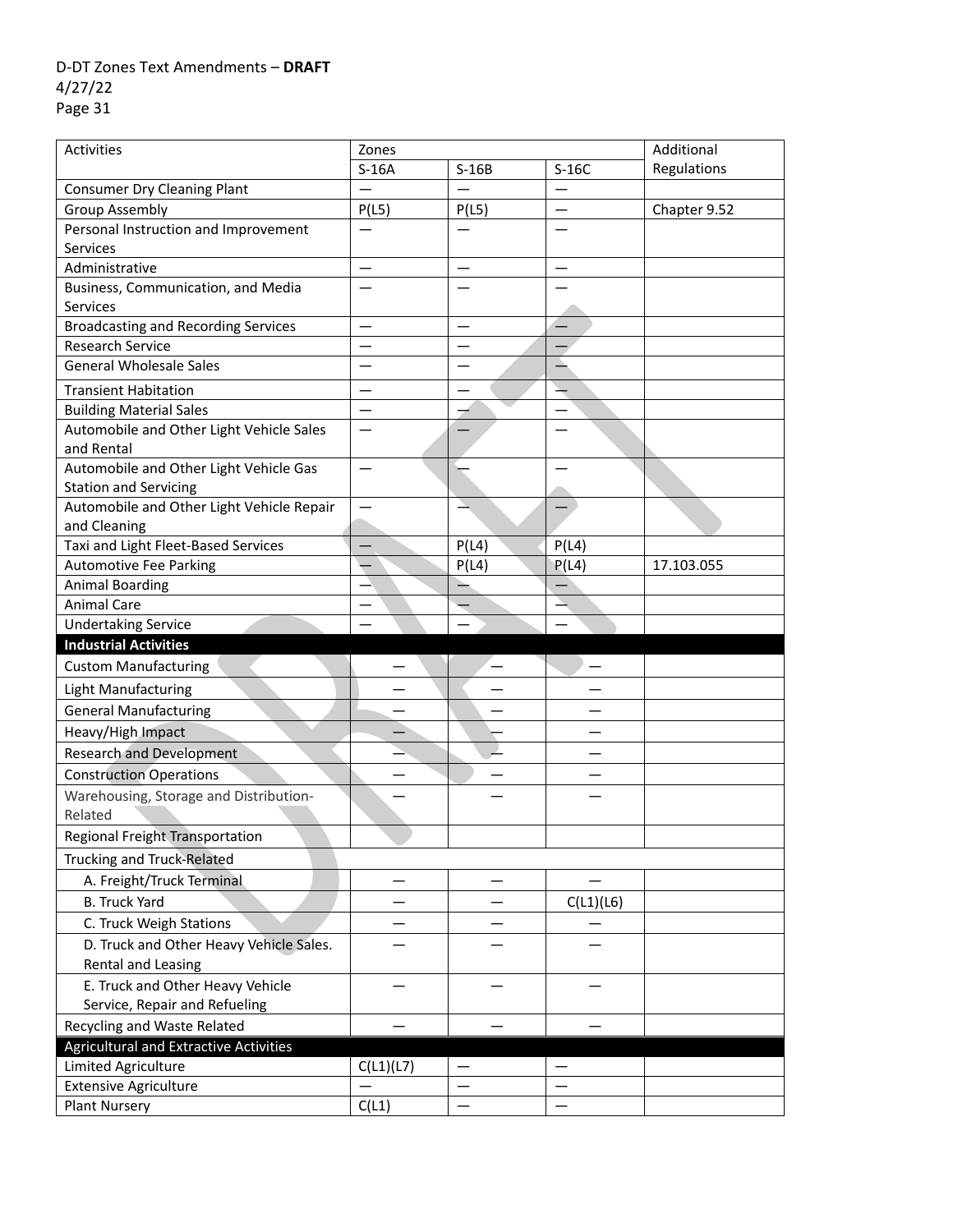| Activities                                                                                                                      | Zones   |         |         | Additional  |  |
|---------------------------------------------------------------------------------------------------------------------------------|---------|---------|---------|-------------|--|
|                                                                                                                                 | $S-16A$ | $S-16B$ | $S-16C$ | Regulations |  |
| Mining and Quarrying                                                                                                            |         |         |         |             |  |
| Accessory off-street parking serving<br>prohibited activities                                                                   |         | C(L1)   | C(L1)   |             |  |
| Activities that are listed as prohibited, but<br>are permitted or conditionally permitted<br>on nearby lots in an adjacent zone |         |         |         |             |  |

### **Limitations on Table 17.98.01:**

**L1.** In addition to the provisions Chapter 17.134 of Conditional Use Permit (CUP) procedure established in Chapter 17.134, activities seeking a CUP in the S‐16 Zones shall also meet the following use permit criterion:

a. The proposed activity will not introduce safety or environmental hazards to visitors, pedestrians, or drivers.

**L2.** Except as may be permitted in Section 17.07.060A, no Emergency Shelter Residential Activity shall be located closer than three hundred (300) feet from any Residential Care Residential Activity or other Emergency Shelter Residential Activity or Facility. See Section 17.103.010 for other regulations regarding these activities.

**L3.** Emergency Shelters are permitted by‐right within the I‐880 Freeway Lease Areas (FLAs) in direct proximity to the area surrounding Third Street described in Section 17.103(A)(5)‐specifically the FLA areas bounded by Martin Luther King Jr. Way to the east, Fifth Street to the south, Sixth Street to the north and Union Street to the west, subject to the development standards in Section 17.103.015(B); permitted upon the granting of a Conditional Use Permit elsewhere in the zone subject to Limitations L1 and L2 above.

**L4.** Utility and Vehicular Civic Activities shall be limited to public parking only. The site shall be improved with pavement, curb, and gutter, and landscaping shall be provided within the parking and setback areas. All plantings shall be of a type that will survive in the environment under the freeway.

**L5.** General Retail Sales, Limited‐Service Restaurant and Café, and Group Assembly Commercial Activities are restricted to temporary "pop‐up" establishments approved through a city Special Event permit.

**L6.** Truck Yards shall be primarily for the purpose of truck parking and not include other storage or repair activities. The site shall be improved with pavement, curb, and gutter, and landscaping shall be provided within the parking and setback areas. All plantings shall be of a type that will survive in the environment under the freeway.

**L7.** Limited Agriculture shall occupy less than one (1) acre of land.

## **17.98.040 – Permitted and Conditionally Permitted Facilities.**

Table 17.98.02 lists the permitted, conditionally permitted, and prohibited facilities in the S‐16 Zones. The descriptions of these facilities are contained in Chapter 17.10. Any proposed facility also requires approval from the California Department of Transportation (Caltrans).

**"P"** designates permitted facilities in the corresponding zone.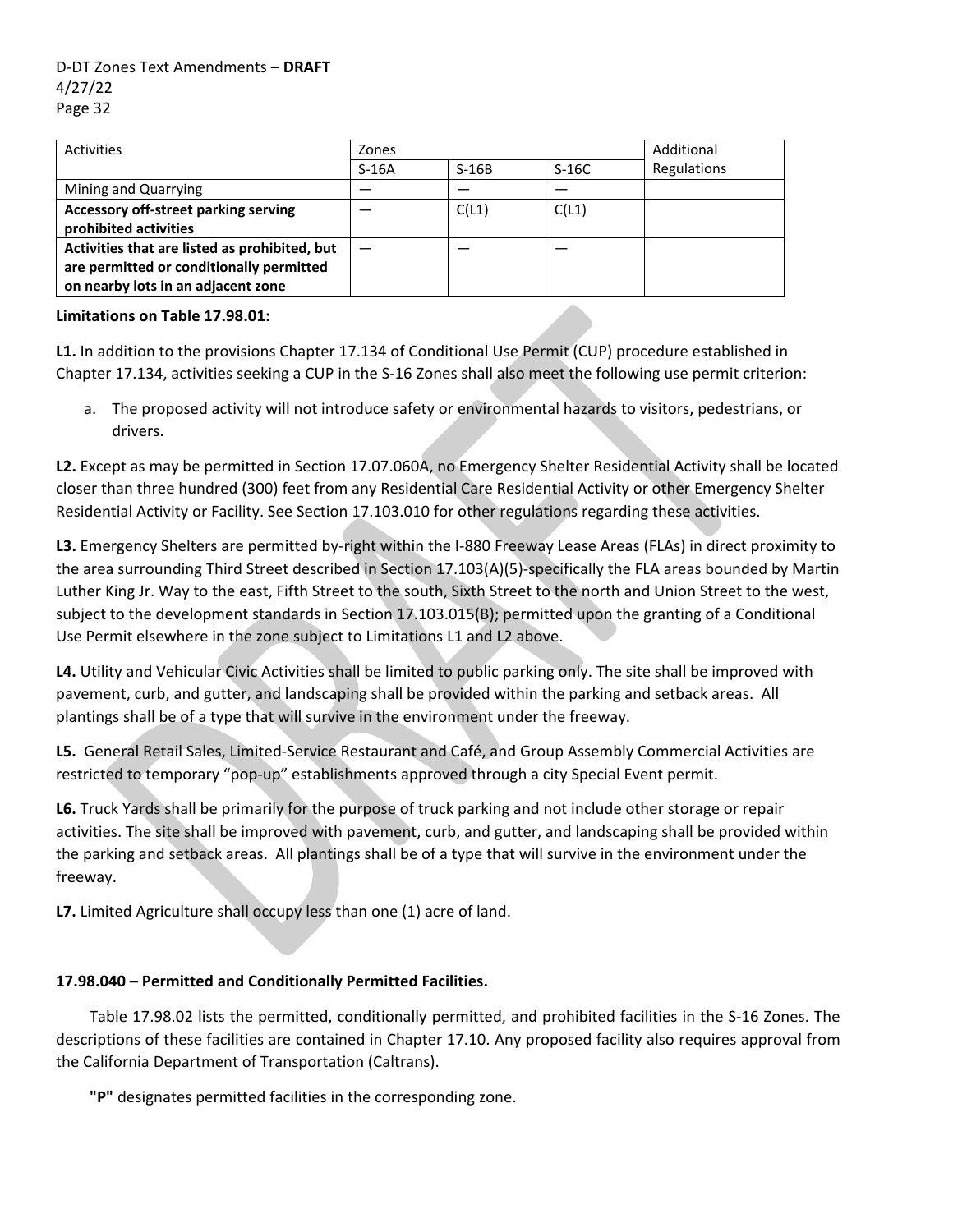**"C"** designates facilities that are permitted only upon the granting of a Conditional Use Permit (CUP) in the corresponding zone (see Chapter 17.134 for the CUP procedure).

**"L"** designates facilities subject to certain limitations listed at the bottom of the Table.

**"—"** designates facilities that are prohibited.

#### **Table 17.98.02 Permitted and Conditionally Permitted Facilities**

| <b>Facilities</b>                    | Zones                    |                          |                          | <b>Additional Regulations</b> |  |
|--------------------------------------|--------------------------|--------------------------|--------------------------|-------------------------------|--|
|                                      | $S-16A$                  | $S-16B$                  | $S-16C$                  |                               |  |
| <b>Residential Facilities</b>        |                          |                          |                          |                               |  |
| <b>One-Family Dwelling</b>           | $\overline{\phantom{0}}$ | $\qquad \qquad$          | $\overline{\phantom{m}}$ |                               |  |
| <b>Two-Family Dwelling</b>           |                          |                          |                          |                               |  |
| <b>Multifamily Dwelling</b>          | $\overline{\phantom{0}}$ | $\overline{\phantom{0}}$ |                          |                               |  |
| Rooming House                        |                          | 4                        |                          |                               |  |
| Vehicular                            |                          | —                        | P(L3)                    | 17.07.060A; 17.103.085        |  |
| <b>Nonresidential Facilities</b>     |                          |                          |                          |                               |  |
| <b>Enclosed Nonresidential</b>       | C(L1)(L2)                | C(L1)(L2)                | C(L1)(L2)                |                               |  |
| Open Nonresidential                  | C(L1)(L2)                | C(L1)(L2)                | C(L1)(L2)                |                               |  |
| Sidewalk Cafe                        |                          | —                        |                          |                               |  |
| Drive-In                             |                          |                          |                          |                               |  |
| Drive Through                        |                          | $\overline{\phantom{0}}$ |                          |                               |  |
| <b>Telecommunications Facilities</b> |                          |                          |                          |                               |  |
| <b>Micro Telecommunications</b>      |                          |                          | ∸                        |                               |  |
| <b>Mini Telecommunications</b>       |                          | $\overline{\phantom{0}}$ | $\overline{\phantom{0}}$ |                               |  |
| <b>Macro Telecommunications</b>      | $\overline{\phantom{0}}$ | $\overline{\phantom{0}}$ |                          |                               |  |
| Monopole Telecommunications          |                          |                          |                          |                               |  |
| <b>Tower Telecommunications</b>      |                          |                          |                          |                               |  |
| <b>Sign Facilities</b>               |                          |                          |                          |                               |  |
| <b>Residential Signs</b>             |                          | $\overline{\phantom{0}}$ |                          |                               |  |
| Special Signs                        | C(L1)(L2)                | C(L1)(L2)                | C(L1)(L2)                | 17.104                        |  |
| <b>Development Signs</b>             |                          |                          | $\overline{\phantom{0}}$ |                               |  |
| <b>Realty Signs</b>                  |                          |                          |                          |                               |  |
| <b>Civic Signs</b>                   | C(L1)(L2)                | C(L1)(L2)                | C(L1)(L2)                | 17.104                        |  |
| <b>Business Signs</b>                | C(L1)(L2)                | C(L1)(L2)                | C(L1)(L2)                | 17.104                        |  |
| <b>Advertising Signs</b>             |                          |                          |                          |                               |  |

### **Limitations on Table 17.98.02:**

L1. No new construction of permanent buildings is permitted except those built by a public agency for transportation purposes. The construction of subgrade foundations, pilings, grade changes, retaining walls, and concrete structures are not permitted.

L2. Only transportation-related facilities installed by a public agency can be permanently or temporarily affixed to any component of the freeway, including columns, footings, beams and roadbeds.

**L3.** Vehicular Residential Facilities are permitted only when part of an approved Emergency Shelter Activity within the I-880 Freeway Lease Areas (FLAs) in direct proximity to the area surrounding Third Street described in Section 17.103(A)(5)‐specifically the FLA areas bounded by Martin Luther King Jr. Way to the east, Fifth Street to the south, Sixth Street to the north and Union Street to the west, subject to the development standards in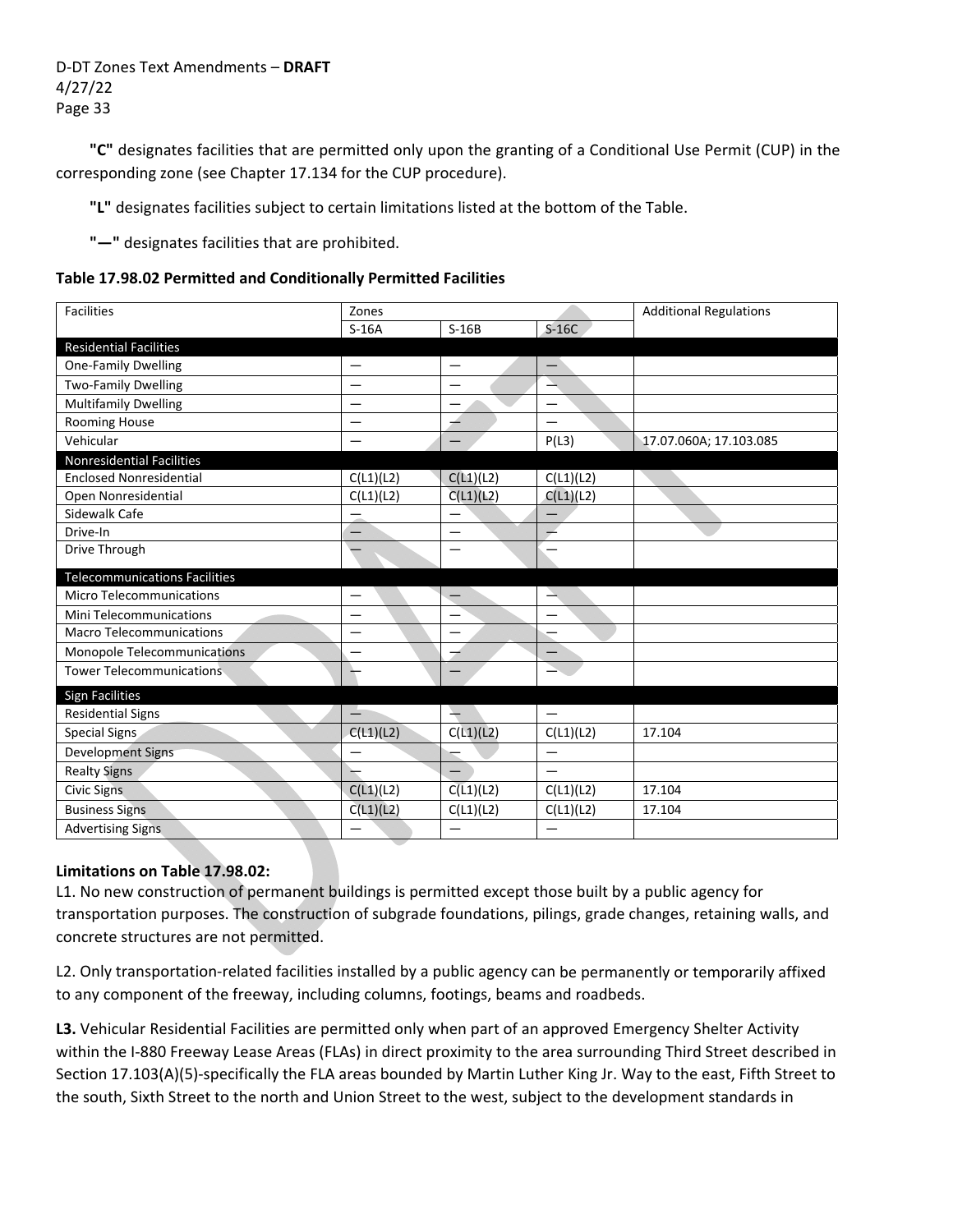Section 17.103.015(B); permitted upon the granting of a Conditional Use Permit elsewhere in the zone subject to Limitations L1 and L2 in Table 17.98.01.

### **17.98.050 – Property development standards.**

Table 17.98.03 below prescribes development standards specific to individual zones. The number designations in the "Additional Regulations" column refer to the regulations listed at the end of the Table. "N/A" designates the regulation is not applicable to the specified zone.

| <b>Development Standards</b> | <b>Zones</b> | <b>Additional</b> |         |                    |  |  |  |
|------------------------------|--------------|-------------------|---------|--------------------|--|--|--|
|                              | $S-16A$      | $S-16B$           | $S-16C$ | <b>Regulations</b> |  |  |  |
| <b>Minimum Setbacks</b>      |              |                   |         |                    |  |  |  |
| Front                        | $0$ ft.      | 10 feet           | 10 feet | 1                  |  |  |  |
|                              |              |                   |         |                    |  |  |  |
| Interior side                | $0$ ft.      | 4 ft.             | 4 ft.   | 1                  |  |  |  |
| Street side                  | $0$ ft.      | 4 ft.             | 4 ft.   | $\mathbf{1}$       |  |  |  |
| Rear                         | $0$ ft.      | 4 ft.             | 4 ft.   |                    |  |  |  |
| <b>Maximum Height</b>        | 14 ft.       | 14 ft.            | 14 ft.  |                    |  |  |  |

#### **Table 17.98.03: Property Development Standards**

**Additional Regulation for Table 17.98.03:**

the contract of the contract of the

1. Transportation facilities constructed by a public agency are exempt from maximum height and minimum setback requirements.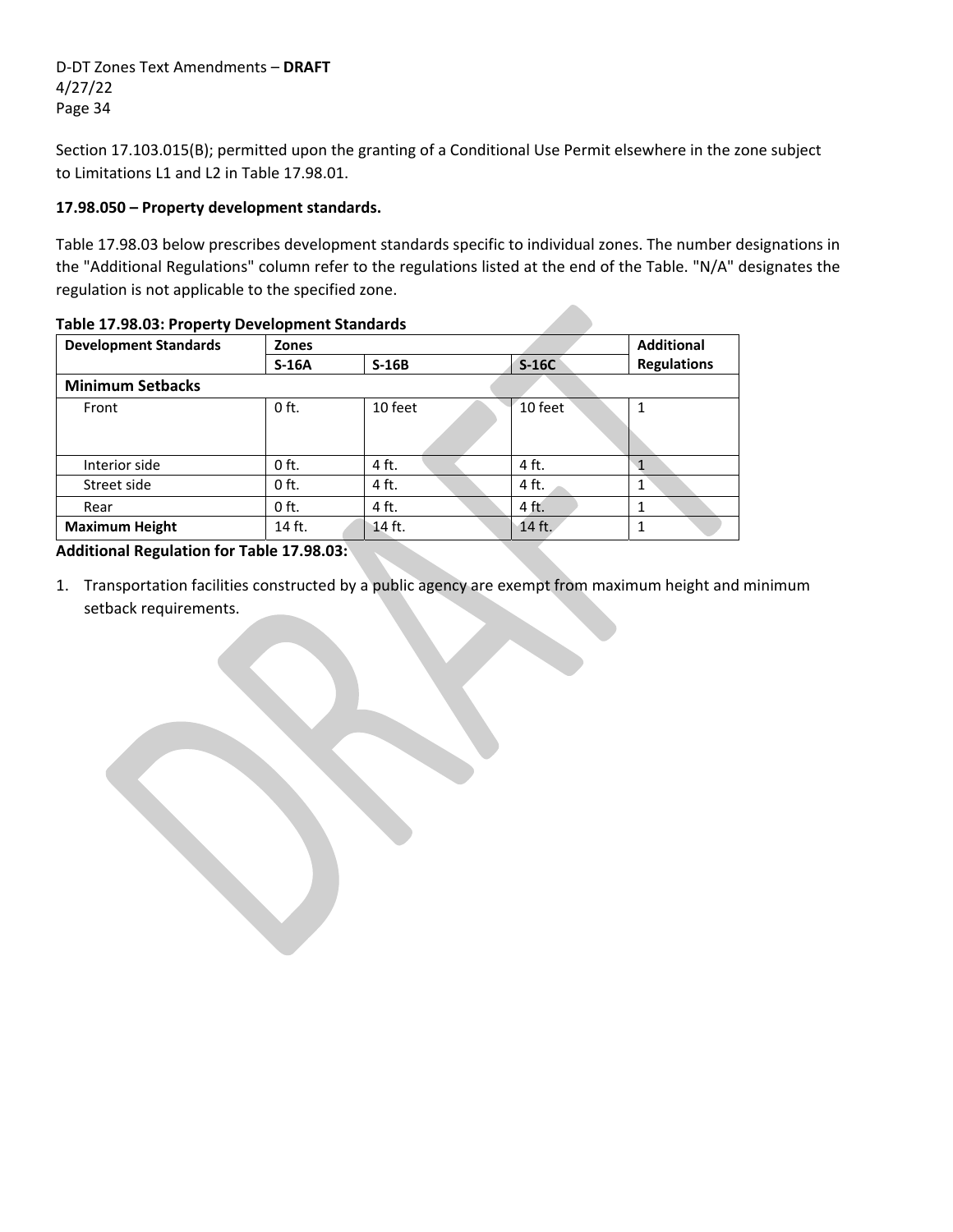The following are miscellaneous text changes proposed for the Planning Code that are associated with the D‐DT Zones. Additions are underlined and deletions are in strikethrough. This is not a comprehensive listing of the changes that will be required throughout the code to insert the new D‐DT Zones. Those changes will be distributed for public review prior to the first public hearing at the Planning Commission.

### **Chapter 17.09 – DEFINITIONS**

17.09.040 **–** Definitions

## **17.09.040 – Definitions.**

"Coworking Space" means a facility that contains workspaces that are made available to individuals and businesses for short‐term intervals through a membership or rental basis. These spaces include shared business resources such as internet and office equipment and shared social, networking, conferencing and gathering spaces. A coworking space may also include an accessory café or other retail component and other amenities.

## "Principal street" means:

For any lot that abuts only one street, On interior lots, the street-the street that abuts a lot.

On corner-lots that are outside the D-DT Zones and abut more than one street, the principal street is the street( $s$ ) that abuts the lot that is highest on the street hierarchy as defined in the Land Use and Transportation Element (LUTE) of the General Plan. Where streets have the same street hierarchy, the principal street or streets shall be determined by the Zoning Administrator Planning Director or his or her designee based on the development patterns, street widths, traffic capacity, land uses, transit activity, bicycle and pedestrian uses, and traffic control of intersections.

For lots that are within the D‐DT Zones and abut more than one street, see Section 17.101K.080.

"Principal street facade" means the façade facing a principal street.

"Secondary street" means the street(s) abutting a lot that are not principal streets. There is at least one secondary street on a corner lot.

"Secondary street facade" means the façade(s) facing a secondary street.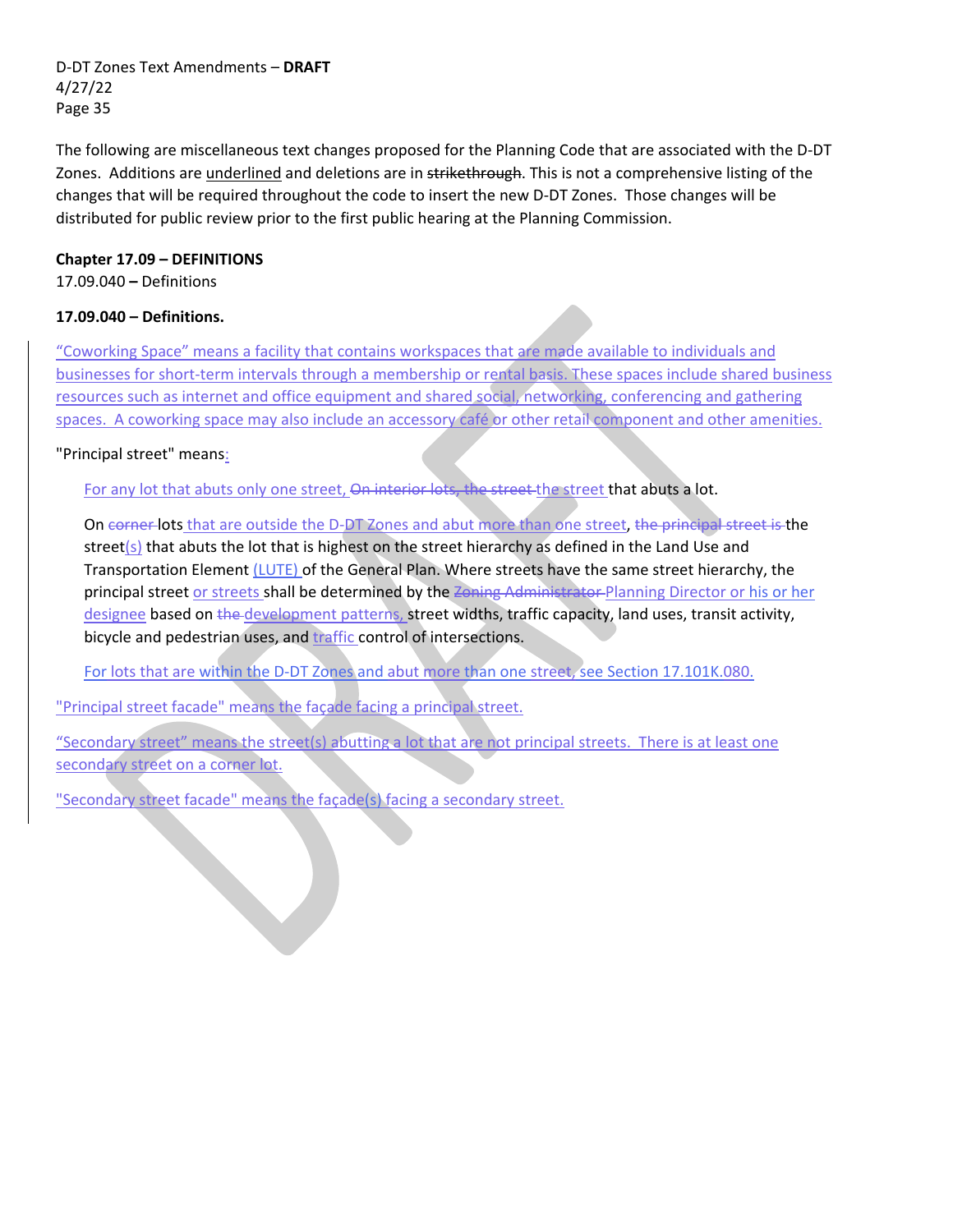### **Chapter 17.106 ‐ GENERAL LOT, DENSITY, AND AREA REGULATIONS**

# **106.050 – Use permit criteria for increased density or Floor‐Area Ratio with acquisition of abutting development rights outside of the D‐DT Zone.**

Except as indicated in the D‐DT Zone, any proposed increase in the number of living units or Floor Area Ratio through the acquisition of nearby development, may only be permitted where provided for in applicable zones upon the granting of A-Conditional Use Permit (CUP), and for an increase in the number of living units or Floor Area Ratio (FAR) upon acquisition of nearby development rights, wherever such increase is provided for in the applicable individual zone regulations outside of the D-DT Zone, may be granted only upon determination that the proposal conforms to the general use permit criteria set forth in the Conditional Use Permit procedure in Chapter 17.134 and to all of the following additional use permit criteria:

- A. That the applicant has acquired development rights from the owners of abutting lots, restricting the number of living units or the amount of floor area which may be developed thereon so long as the facilities proposed by the applicant are in existence;
- B. That the owners of all such abutting lots shall prepare and execute an agreement, approved as to form and legality by the City Attorney and filed with the Alameda County Recorder, incorporating such restriction;
- C. That the resultant reduction in potential number of living units or amount of floor area on the abutting lots is sufficient in amount and is so located as to cause the net effect upon the surrounding neighborhood to be substantially equivalent to that of the development which would be allowable otherwise.

In the D-DT Zone, any proposed increase in the number of living units or Floor Area Ratio (FAR) through the acquisition of development rights shall be reviewed instead according to the applicable regulations in Chapter 17.101K.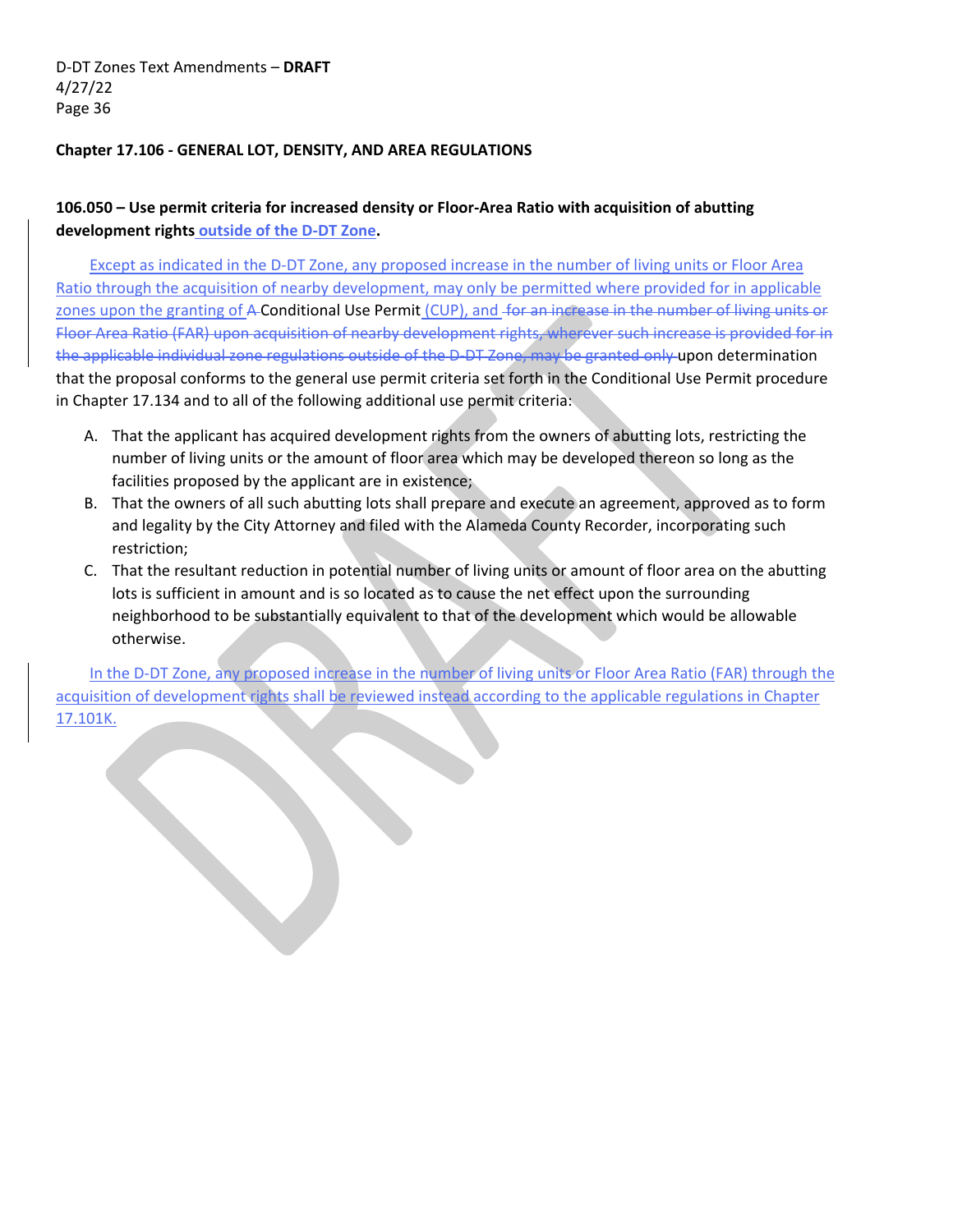### **Chapter 17.142 PLANNED UNIT DEVELOPMENT REGULATIONS**

### **Article I** – **Title, Purposes and Applicability**

17.142.004 Applicability.

### **17.142.004 – Applicability.**

These regulations shall apply to all:

- A. Mini-Lot Planned Unit Developments (Mini-Lot PUDs) located on a single tract of land of less than sixty thousand (60,000) square feet, and containing lots which do not meet the minimum size or other requirements applying to individual lots in the zone where it is located; and
- B. Planned Unit Developments (PUDs) located either:
	- 1. On a single tract of land of sixty thousand (60,000) square feet or more, or on two (2) or more tracts of land equaling sixty thousand (60,000) square feet or more in total which may be separated only by a street or other right‐of‐way; or
	- 2. In the D-DT-CPW Zone and involving construction at or above one hundred (100) feet in height.

### **Article III** – **Planned Unit Developments**

17.142.020 Definition of Planned Unit Development.

17.142.030 Developments for which Planned Unit Development permit approval is required or requested.

## **17.142.020 – Definition of Planned Unit Development.**

- A. A "Planned Unit Development" (PUD) is a large, integrated development adhering to a comprehensive plan and located either:
	- 1. Oon a single tract of land of sixty thousand (60,000) square feet or more, or on two (2) or more tracts of land equaling sixty thousand (60,000) square feet or more in total which may be separated only by a street or other right-of-way; or-
	- 2. In the D-DT-CPW Zone and involving construction at or above one hundred (100) feet in height.
- B. In developments that are approved pursuant to the Planned Unit Development regulations in this Chapter, certain uses may be permitted in addition to those otherwise allowed in the underlying zone, certain of the other regulations applying in said zone may be waived or modified, and the normally required design review process may also be waived for developments at the time of initial granting of a Planned Unit Development (PUD) permit. Unless otherwise specified in the PUD permit, any future changes within the Planned Unit Development shall be subject to applicable design review regulations.

### **17.142.030 – Developments for which Planned Unit Development permit approval is required or requested.**

- A. The following developments are permitted only upon the granting of a Planned Unit Development permit pursuant to the Planned Unit Development procedure in Chapter 17.140.
- 1. Any Planned Unit Development incorporating any of the bonuses set forth in Section 17.142.100.
- 2. Any integrated development which is primarily designed for or occupied by Commercial Activities, which is located in any Commercial Zone, and which is developed under unified control, in accordance with a comprehensive plan, on a single tract with sixty thousand (60,000) square feet or more of land area, or on two (2) or more tracts which total such area and which are separated only by a street or other right‐of‐way.